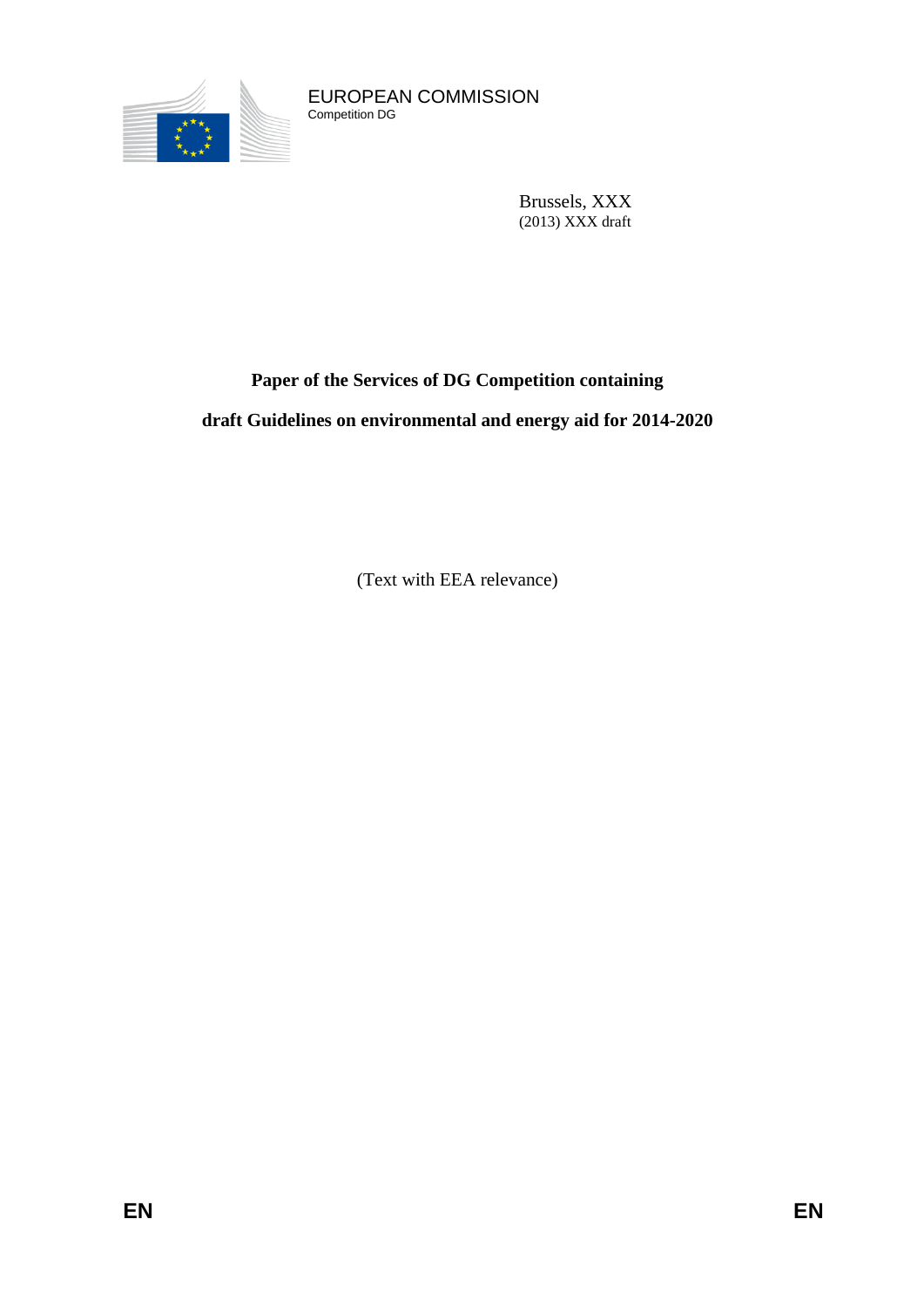# **Table of contents**

| Introduction,                                                           |
|-------------------------------------------------------------------------|
|                                                                         |
|                                                                         |
|                                                                         |
|                                                                         |
|                                                                         |
|                                                                         |
|                                                                         |
|                                                                         |
|                                                                         |
|                                                                         |
|                                                                         |
| 5.1.1.2. Additional conditions for individually notifiable aid,  23     |
|                                                                         |
|                                                                         |
| 5.1.2.2. Additional conditions for individually notifiable aid,  25     |
|                                                                         |
| 5.1.3.1 Appropriateness among alternative policy instruments,  25       |
| 5.1.3.2. Appropriateness among different aid instruments,  26           |
|                                                                         |
|                                                                         |
| 5.1.4.2. Additional conditions for individually notifiable aid,  28     |
|                                                                         |
|                                                                         |
|                                                                         |
| 5.1.5.3. Additional conditions for individually notifiable investment   |
| 5.1.6 Avoidance of undue negative effects on competition and trade,  34 |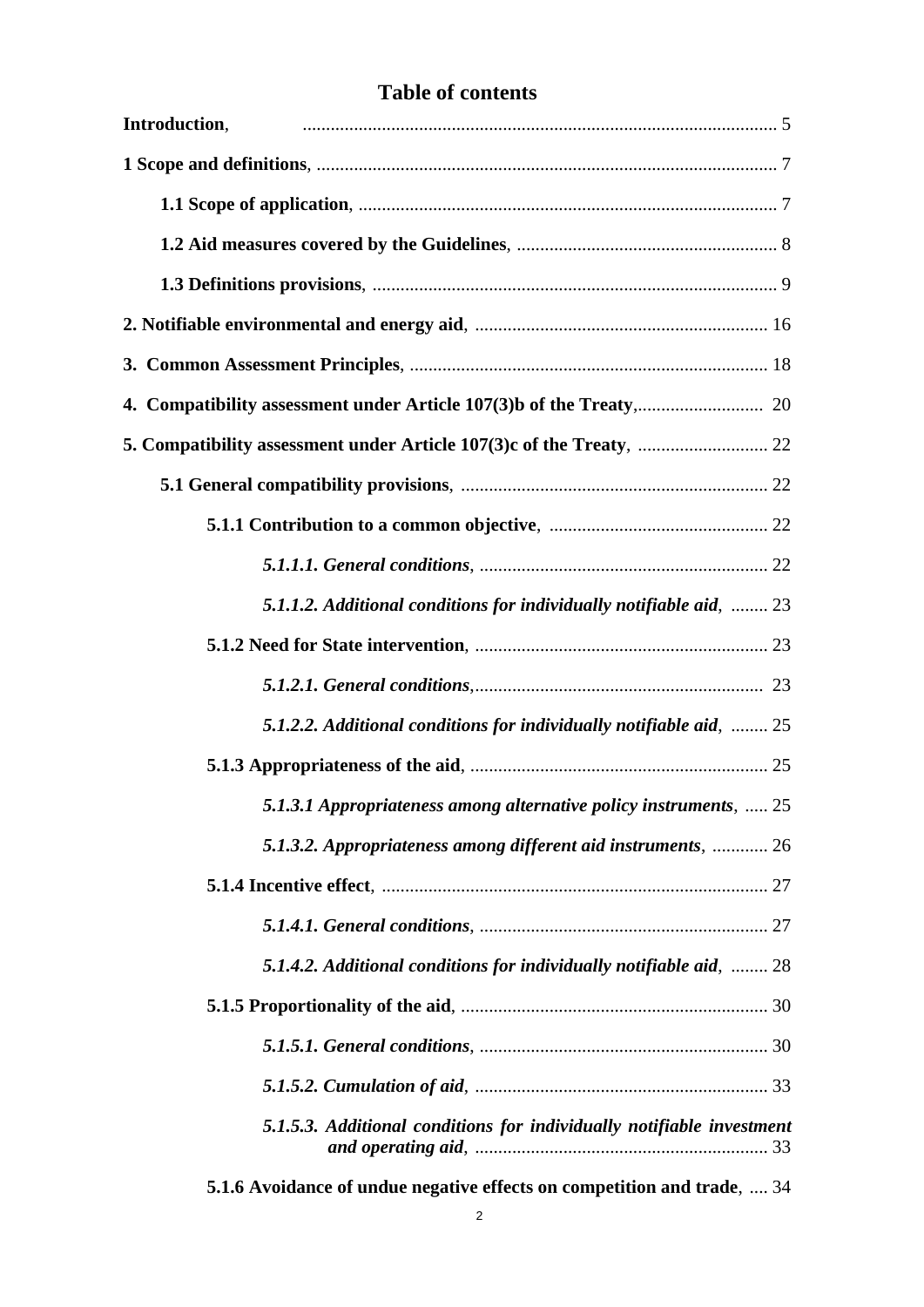| 5.1.6.2. Additional conditions for individually notifiable aid,  36                                  |  |
|------------------------------------------------------------------------------------------------------|--|
|                                                                                                      |  |
|                                                                                                      |  |
| 5.3 Energy efficiency measures, including cogeneration and district heating and<br>district cooling, |  |
| 5.4 Aid for resource efficiency and in particular aid to waste management,  48                       |  |
|                                                                                                      |  |
|                                                                                                      |  |
|                                                                                                      |  |
| 5.6 Aid in the form of reductions or exemptions from environmental taxes,  52                        |  |
| 5.7 Aid in the form of reductions in funding support for electricity from                            |  |
|                                                                                                      |  |
|                                                                                                      |  |
|                                                                                                      |  |
|                                                                                                      |  |
|                                                                                                      |  |
|                                                                                                      |  |
| 5.8.6. Avoidance of negative effects on competition and trade,  59                                   |  |
|                                                                                                      |  |
|                                                                                                      |  |
|                                                                                                      |  |
|                                                                                                      |  |
|                                                                                                      |  |
|                                                                                                      |  |
|                                                                                                      |  |
| 6. Evaluation,                                                                                       |  |
|                                                                                                      |  |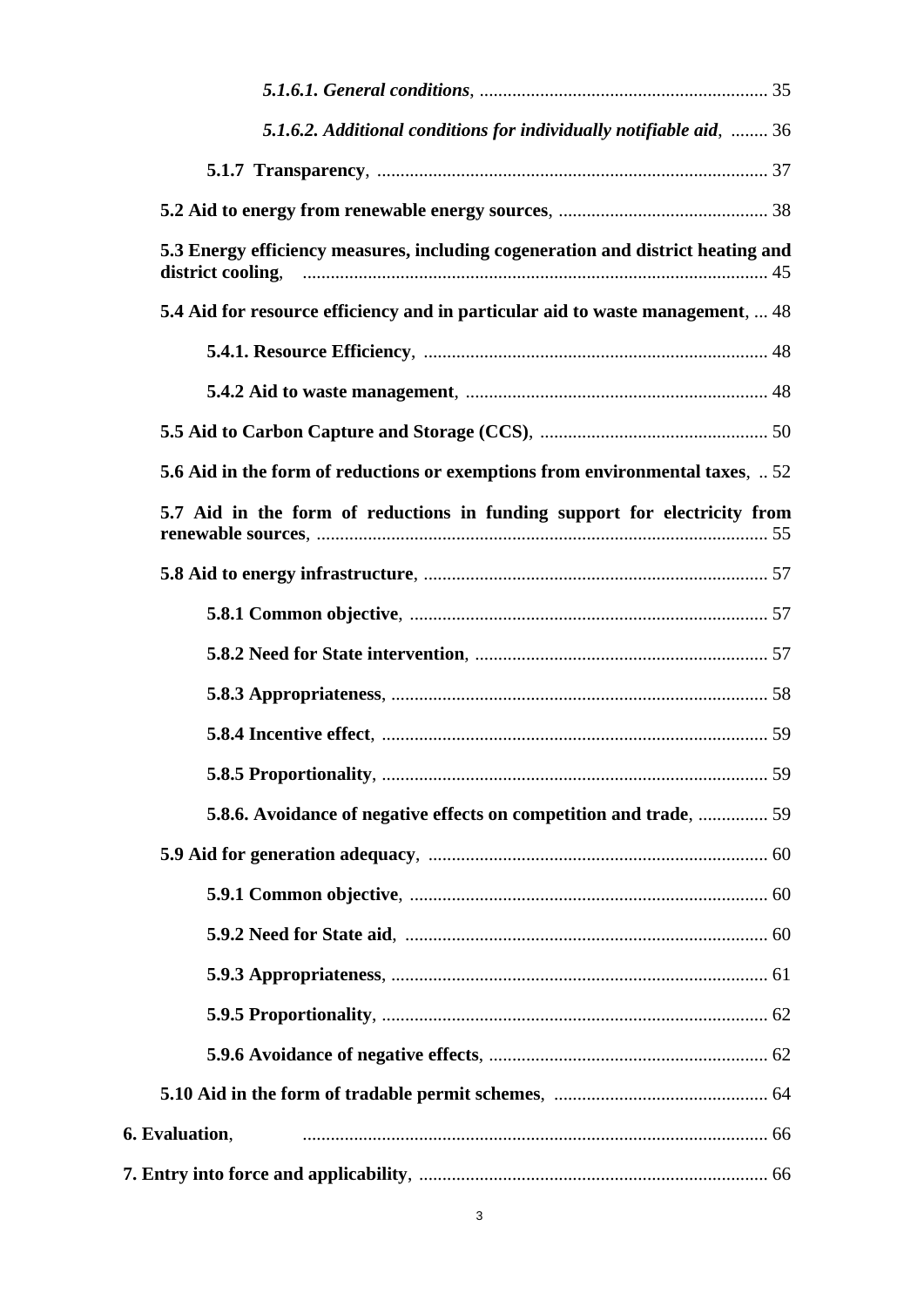| 9. Revision, |  |
|--------------|--|
|              |  |
|              |  |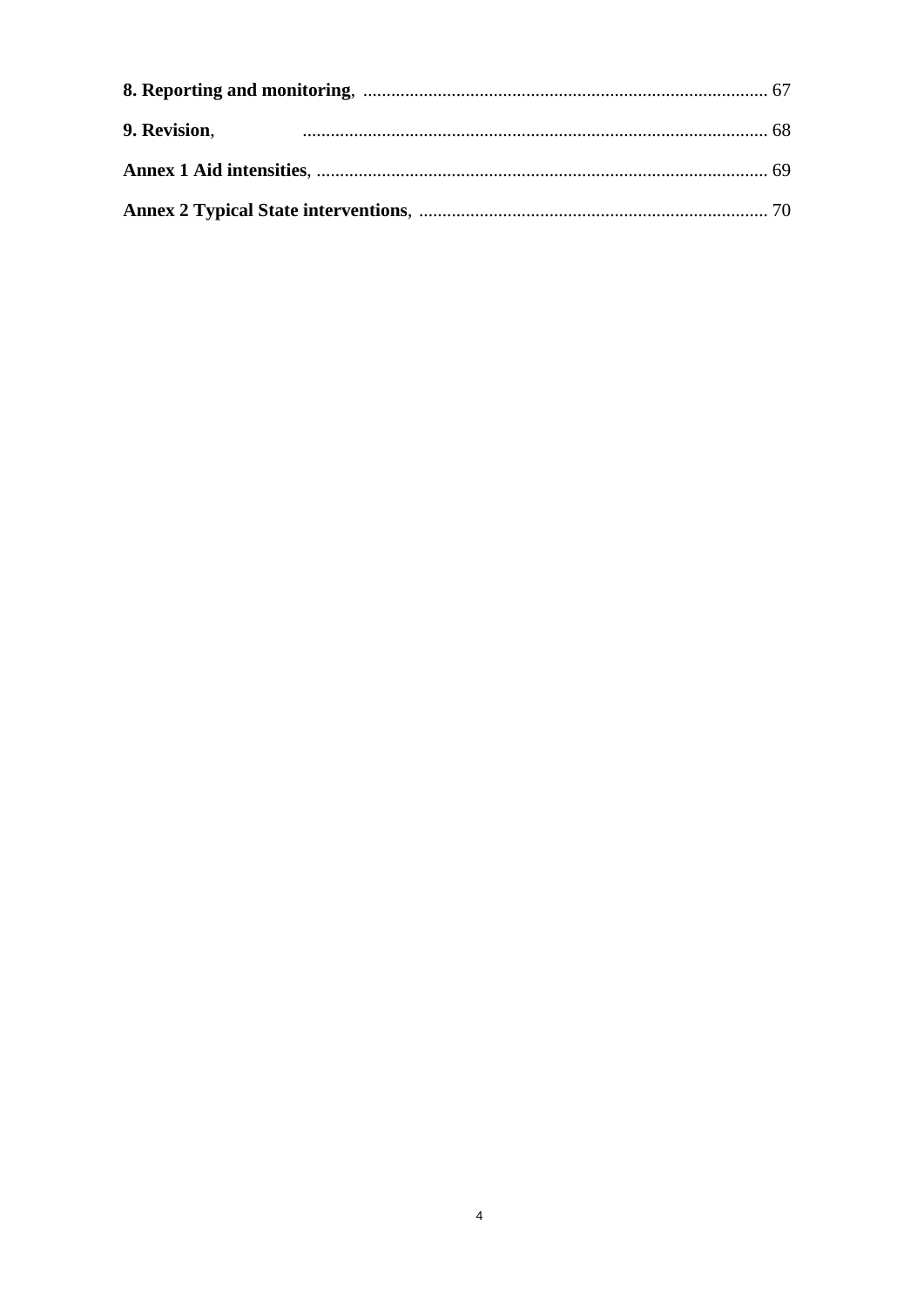### **Introduction**

- (1) In order to prevent that State aid results in distortion of competition in the internal market and affects trade between Member States in a way which is contrary to the common interest, Article 107(1) of the Treaty on the Functioning of the European Union ("the Treaty") lays down the principle that State aid is prohibited. In certain cases, however, such aid may be compatible with the Treaty on the basis of Articles 107(2) and (3).
- (2) Aid may be considered compatible on the basis of Article 107(3)(b) of the Treaty to promote the execution of important projects of common European interest or to remedy a serious disturbance in the economy of a Member State. On the basis of Article 107(3)(c) of the Treaty, the Commission may consider compatible with the internal market State aid to facilitate the development of certain economic activities within the European Union, where such aid does not adversely affect trading conditions to an extent contrary to the common interest.
- (3) Article 191 of the Treaty stipulates the objectives of the Union environmental policy and Article 194 of the Treaty lays down the aims of the Union energy policy.
- (4) The Europe 2020 strategy<sup>1</sup> focuses on creating the conditions for smart, sustainable and inclusive growth. To this end, a number of headline targets have been set, including targets for climate change and energy sustainability: (i) a 20% reduction in EU greenhouse gas emissions from 1990 levels; (ii) raising the share of EU energy consumption produced from renewable resources to 20%; (iii) a 20% improvement in the EU's energy-efficiency compared to 1990 levels.
- (5) The sustainable growth targets are particularly important for these Guidelines. In order to support achieving those targets, the Europe 2020 strategy put forward the "Resource efficient Europe" as one of the seven flagship initiatives 2 . This flagship initiative aims to create a framework for policies to support the shift towards a resource-efficient and low-carbon economy which helps to:
	- (a) boost economic performance while reducing resource use;
	- (b) identify and create new opportunities for economic growth and greater innovation and boost the EU's competitiveness;
	- (c) ensure security of supply of essential resources;
	- (d) fight against climate change and limit the environmental impacts of resource use.
- (6) In this context it should be recalled that the Resource Efficiency Roadmap<sup>3</sup> as well as several Council conclusions call for a phasing out of environmental harmful subsidies<sup>4</sup>. These Guidelines should therefore

 $\overline{a}$  $1$  COM(2010) 2020 final of 3.3.2010.

 $^{2}$  COM(2011) 21 of 26.1.2011.

<sup>&</sup>lt;sup>3</sup> COM(2011) 571 final of 20.9.2011.

<sup>&</sup>lt;sup>4</sup> The European Council Conclusions from 23 May 2013 confirmed the need to phase out environmentally or economically harmful subsidies, including for fossil fuels, to facilitate investments in new and intelligent energy infrastructure.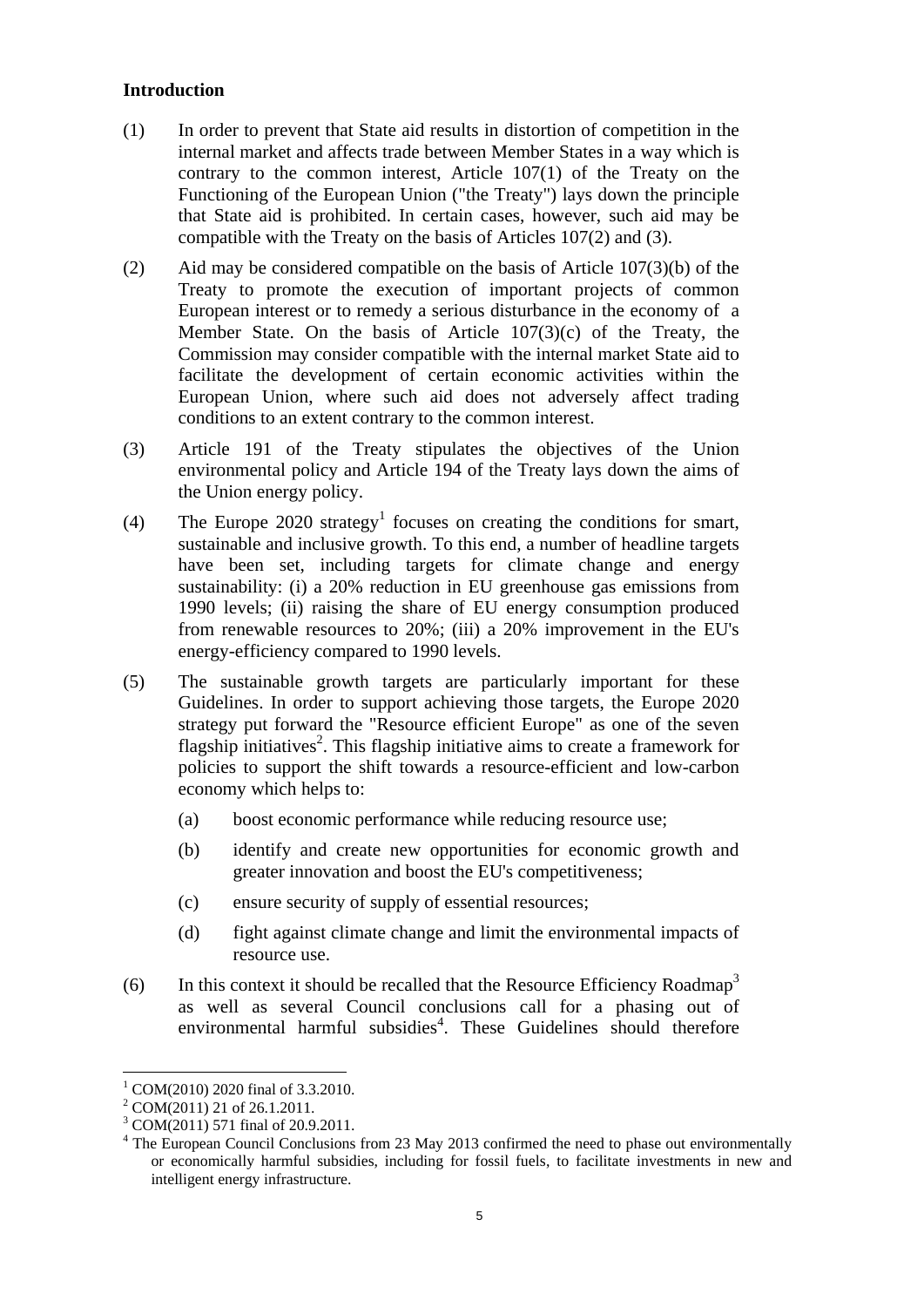consider negative impacts of environmental harmful subsidies, while taking into account the need to address trade-offs between different areas and policies as recognised by the flagship initiative. Aid for the extraction of fossil fuels is not included in these Guidelines.

- (7) The Roadmap also calls on Member States to address gaps in their performance in delivering the benefits from EU legislation<sup>5</sup>. To avoid that State aid measures lead to environmental harm, in particular Member States must also ensure compliance with EU environmental legislation and carry out an environmental impact assessment when it is required by EU law and ensure all relevant permits.
- (8) The Communication "Energy 2020 A strategy for competitive, sustainable and secure energy<sup>"6</sup>, as part of the "Resource efficient Europe" flagship initiative already concluded that the objectives of a secure, affordable and sustainable energy market will be undermined unless electricity grids are upgraded, obsolete plants are replaced by competitive and cleaner alternatives and energy is used more efficiently throughout the whole energy chain.
- (9) In these Guidelines, the Commission sets out the conditions under which aid for energy and environment may be considered compatible with the internal market on the basis of Article 107(3)(b) and 107(3)(c) of the Treaty.
- (10) In the Communication on State aid modernisation<sup>7</sup>, the Commission announced three objectives pursued through the modernisation of State aid control:
	- (a) to foster sustainable, smart and inclusive growth in a competitive internal market;
	- (b) to focus Commission ex ante scrutiny on cases with the biggest impact on the internal market while strengthening the cooperation with Member States in State aid enforcement;
	- (c) to streamline the rules and provide for faster decisions.
- (11) In particular, the Communication called for a common approach in the revision of the different guidelines and frameworks based on strengthening the internal market, promoting more effectiveness in public spending through a better contribution of State aid to the objectives of common interest, greater scrutiny on the incentive effect, on limiting the aid to the minimum, and on avoiding the potential negative effects of the aid on competition and trade. The compatibility conditions set out in these guidelines are based on those common assessment principles.

<sup>5</sup> Other legislation such as Directive 2009/28/EC of the European Parliament and the Council of 23 April 2009 on the promotion of the use of energy from renewable sources and amending and subsequently repealing Directives 2001/77/EC and 203/30/EC, OJ L 140/16 of 5.6.2009, ("the Renewable Energy Directive") includes for instance requirements concerning sustainability of biofuels and nondiscrimination in Article 17(1) - 17(8).

<sup>6</sup> COM(2010) 639 of 10.11.2010.

 $7$  COM(2012) 209 of 8.5.2012.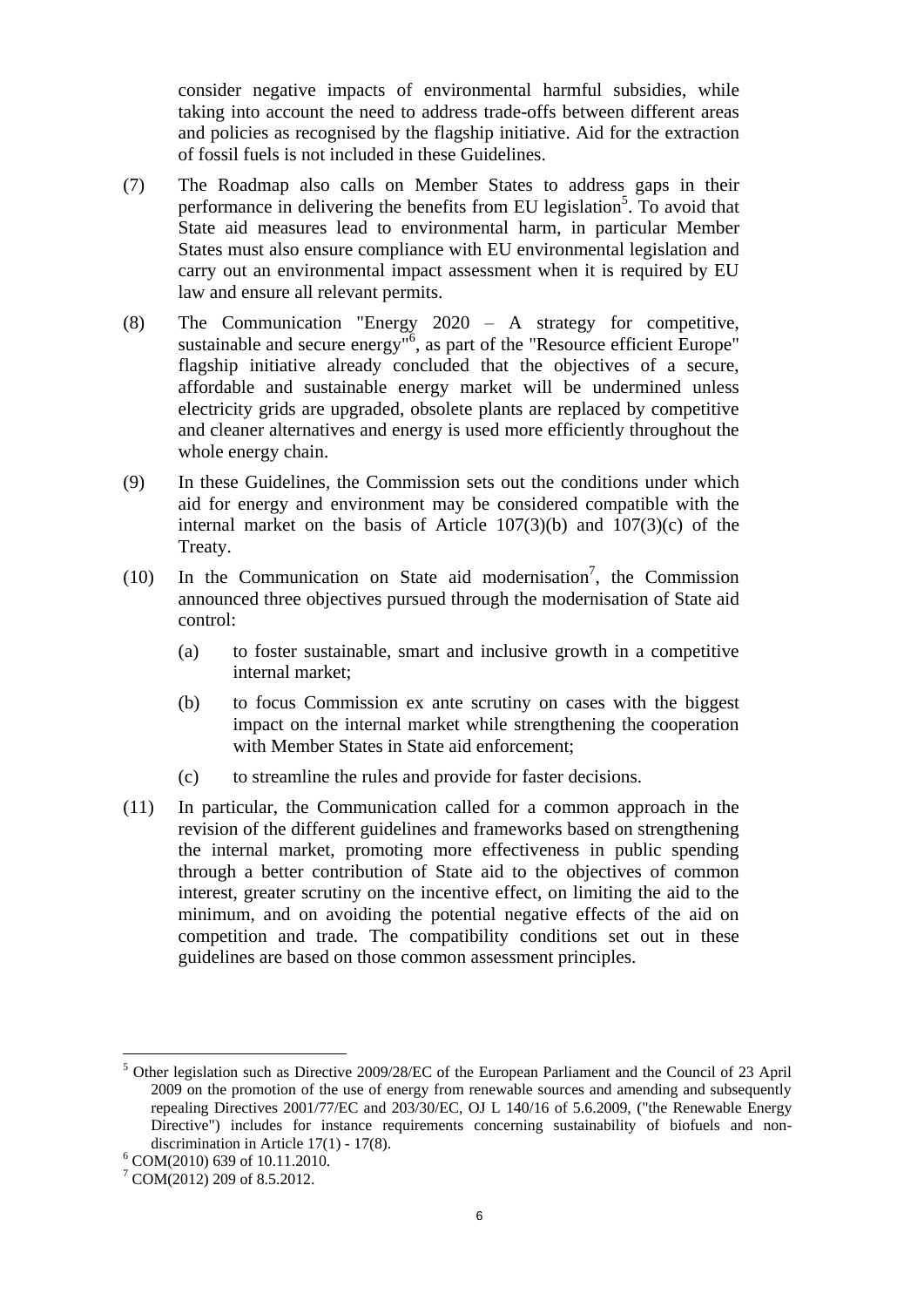### **1. Scope and definitions**

#### **1.1 Scope of application**

- (12) These Guidelines apply to State aid granted for environmental protection or energy objectives in all sectors governed by the Treaty in so far as measures are covered by section 1.2. They therefore also apply to those sectors which are subject to specific Union rules on State aid (transport, coal, agriculture, forestry, and fisheries and aquaculture) unless such specific rules provide otherwise.
- (13) For agriculture and fisheries and aquaculture, these Guidelines apply to aid for environmental protection in favour of undertakings active in the processing and marketing of products. For undertakings active in the processing and marketing of fisheries products, if the aid concerns expenses eligible under Council Regulation  $(EC)$  No 1198/2006 of 27 July 2006 on the European Fisheries Fund<sup>8</sup> or its  $successor<sup>9</sup>$ , the maximum aid rate allowed is the higher of the aid rate provided for in these Guidelines and the aid rate laid down in that Regulation. In the field of agricultural primary production and EAFRD co-financed measures, these Guidelines apply only to the extent that the Community guidelines for State aid in the agriculture and forestry sector 2007 to  $2013^{10}$  as amended or replaced do not provide any specific rules or where those agricultural and forestry Guidelines expressly refer to the present Guidelines. In the field of fisheries and aquaculture primary production, they apply only where no specific provisions dealing with environmental aid exist.
- (14) These Guidelines do not apply to
	- (a) the design and manufacture of environmentally friendly products, machines or means of transport with a view to operating with fewer natural resources and action taken within plants or other production units with a view to improving safety or hygiene $^{11}$ ;
	- (b) the financing of environmental protection measures relating to air, road, railway, inland waterway and maritime transport infrastructure.
	- (c) stranded costs as defined in the Commission Communication relating to the methodology for analysing State aid linked to stranded  $costs^{12}$ .
	- (d) State aid for research, development and innovation; State aid for research, development and innovation is subject to the rules set out in the Community framework for State aid for research and development and innovation<sup>13</sup>.

 $\overline{a}$ <sup>8</sup> OJ L 223/1, 15.8.2006.

<sup>&</sup>lt;sup>9</sup> See Commission proposal for a Regulation on the European maritime and Fisheries Fund, COM(2011) 804 final.

<sup>&</sup>lt;sup>10</sup> OJ C 319/1, 27.12.2006. This is also valid to the framework replacing the 2006 Framework which validity ends on 31 December 2013.

<sup>&</sup>lt;sup>11</sup> Environmental aid is generally less distortive and more effective if it is granted to the user of environmentally products for its actual use. In addition, the use of environmental labels is another means to increase demand for environmental friendly products. In this light, the Commission does not include specific rules in the scope of these Guidelines.

<sup>&</sup>lt;sup>12</sup> Adopted by the Commission on 26 July 2001 and communicated to Member States by letter ref. SG(2001) D/290869, 6 August 2001.

<sup>&</sup>lt;sup>13</sup> OJ C 323/1, 30.12.2006. This is also valid to the framework replacing the 2006 Framework which validity ends on 31 December 2013 [duration extended?].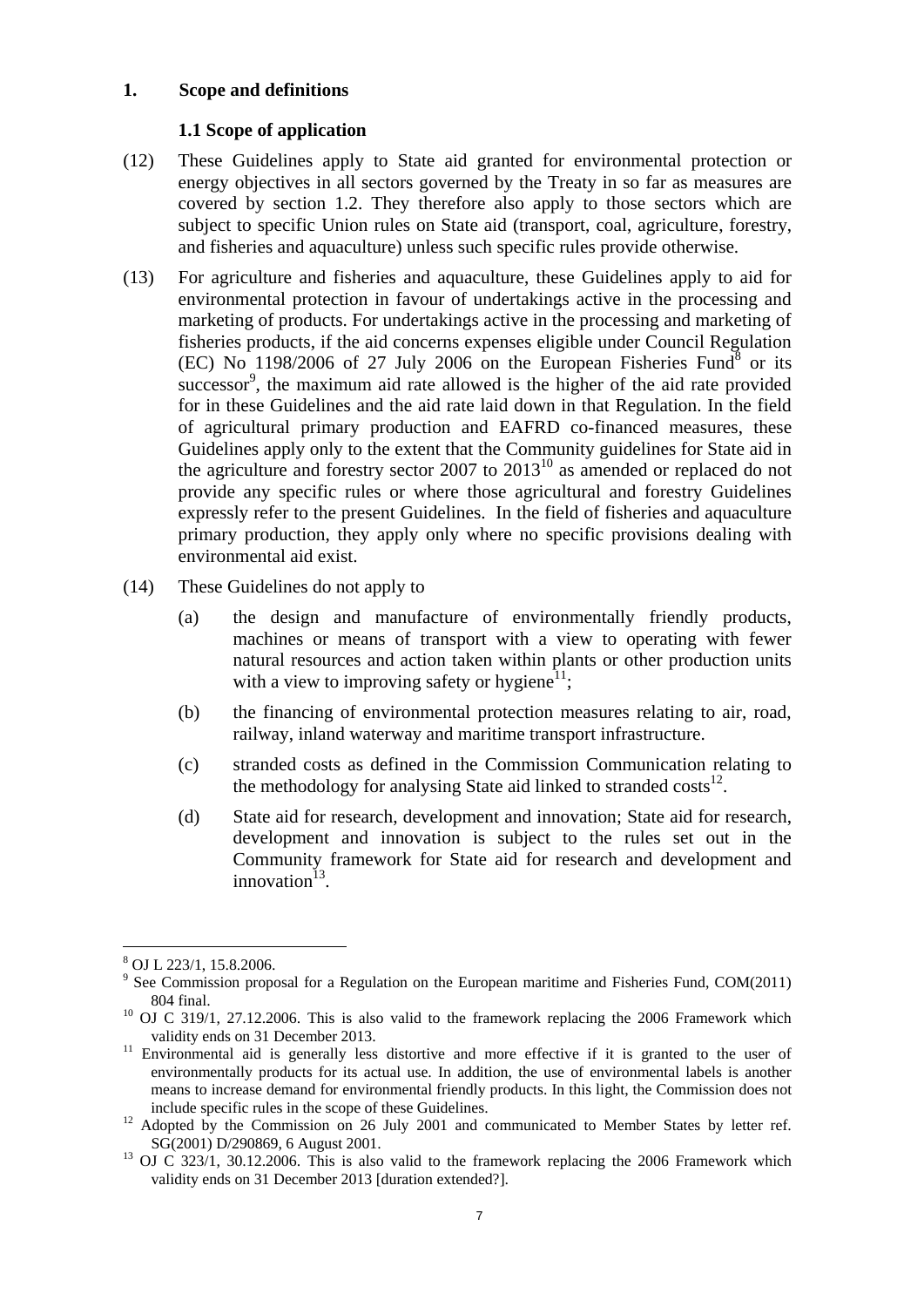- (e) State aid to biodiversity measures. Those measures usually fall in the scope of the rules set out for Services of General Economic Interest<sup>14</sup>.
- (15) Environmental and energy aid may not be awarded to firms in difficulties as defined for the purposes of these Guidelines by the applicable Community guidelines on State aid for rescue and restructuring undertakings in difficulty<sup>15</sup> as amended or replaced.
- (16) When assessing aid in favour of an undertaking which is subject to an outstanding recovery order following a previous Commission decision declaring an aid illegal and incompatible with the internal market, the Commission will take account of the amount of aid still to be recovered<sup>16</sup>.

### **1.2 Aid measures covered by the Guidelines**

- (17) The Commission has identified a number of environmental and energy measures for which State aid under certain conditions may be compatible with Article 107(3)b or (107(3)c of the Treaty.
	- o Aid for going beyond Union standards or increasing the level of environmental protection in the absence of Union standards (incl. transport vehicles)
	- o Investment aid for early adaptation to future Union standards
	- o Investment and operating aid for energy from renewable sources
	- o Investment aid for environmental studies
	- o Investment and operating aid for energy-efficiency
	- o Investment and operating aid for cogeneration installations
	- o Investment aid for district heating and cooling
	- o Investment aid for resource efficiency and waste management
	- o Investment aid the remediation of contaminated sites
	- o Operating aid in the form of tradable permits
	- o Investment aid for  $CO_2$  capture, transport and storage  $(CCS)^{17}$
	- o Operating aid in the form of reductions in or exemptions from environmental taxes
	- o Operating aid in the form of reductions in funding support for electricity from renewable sources
	- o Investment aid for energy infrastructure
	- o Investment and operating aid for generation adequacy measures

### **1.3 Definitions**

 $14$  State aid cases with reference numbers: SA.31243 (2012/N) and NN8/2009.

<sup>15</sup> OJ L 244, 1.10.2004, p. 2.

<sup>&</sup>lt;sup>16</sup> See in this respect the joint Cases T-244/93 and T-486/93, TWD Textilwerke Deggendorf GmbH v Commission of the European Communities, [1995] ECR II-02265 and the [Notice from the](http://eur-lex.europa.eu/LexUriServ/LexUriServ.do?uri=CELEX:52007XC1115(01):EN:NOT)  Commission — [Towards an effective implementation of Commission decisions ordering Member](http://eur-lex.europa.eu/LexUriServ/LexUriServ.do?uri=CELEX:52007XC1115(01):EN:NOT)  [States to recover unlawful and incompatible State aid,](http://eur-lex.europa.eu/LexUriServ/LexUriServ.do?uri=CELEX:52007XC1115(01):EN:NOT) OJ C 272, 15.11.2007, p. 4-17.

<sup>&</sup>lt;sup>17</sup> This includes individual elements of the Carbon Capture Storage chain.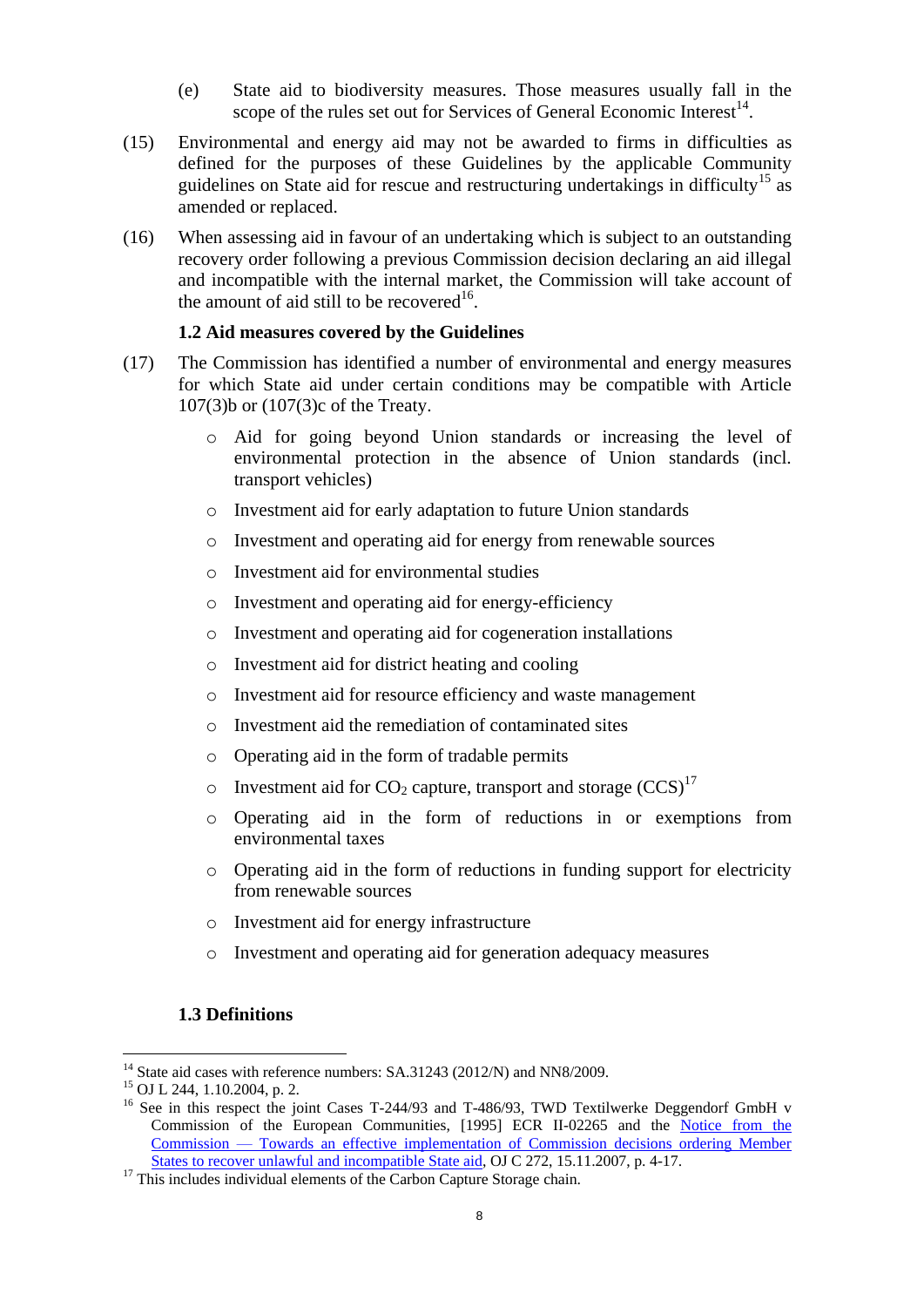- (18) For the purposes of these Guidelines the following definitions apply.
	- (a) *environmental protection* means any action designed to remedy or prevent damage to physical surroundings or natural resources by a beneficiary's own activities, to reduce the risk of such damage or to lead to more efficient use of natural resources, including energy- saving measures and the use of renewable sources of energy;
	- (b) *energy-efficiency* means an amount of saved energy determined by measuring and/or estimating consumption before and after implementation of an energy-efficiency improvement measure, whilst ensuring normalisation for external conditions that affect energy consumption;
	- (c) *Union standard* means
		- (a) a mandatory Union standard setting the levels to be attained in environmental terms by individual undertakings $18$ , or
		- (b) the obligation under Directive 2010/75/EU to apply the best available techniques (BAT); For these Guidelines, the minimum required levels as specified for the BAT will be applicable.
	- (d) *eco-innovation* means all forms of innovation activities resulting in or aimed at significantly improving environmental protection. Ecoinnovation includes new production processes, new products or services, and new management and business methods, whose use or implementation is likely to prevent or substantially reduce the risks for the environment, pollution and other negative impacts of resources use, throughout the life cycle of related activities.

The following are not considered innovations:

- (a) minor changes or improvements;
- (b) an increase in production or service capabilities through the addition of manufacturing or logistical systems which are very similar to those already in use;
- (c) changes in business practices, workplace organisation or external relations that are based on organisational methods already in use in the undertaking;
- (d) changes in management strategy;
- (e) mergers and acquisitions;
- (f) ceasing to use a process;
- (g) simple capital replacement or extension;
- (h) changes resulting purely from changes in factor prices, customisation, regular seasonal and other cyclical changes;
- (i) trading of new or significantly improved products;

 $\overline{a}$ <sup>18</sup> Consequently, standards or targets set at Union level which are binding for Member States but not for individual undertakings are not deemed to be Union standards. The minimum energy performance standards in Directive 2010/31/EU of the European Parliament and of the Council of 19 May 2010 on the energy performance of buildings (OJ L 153, p. 13 of 18.6.2010), may constitute a Union standard.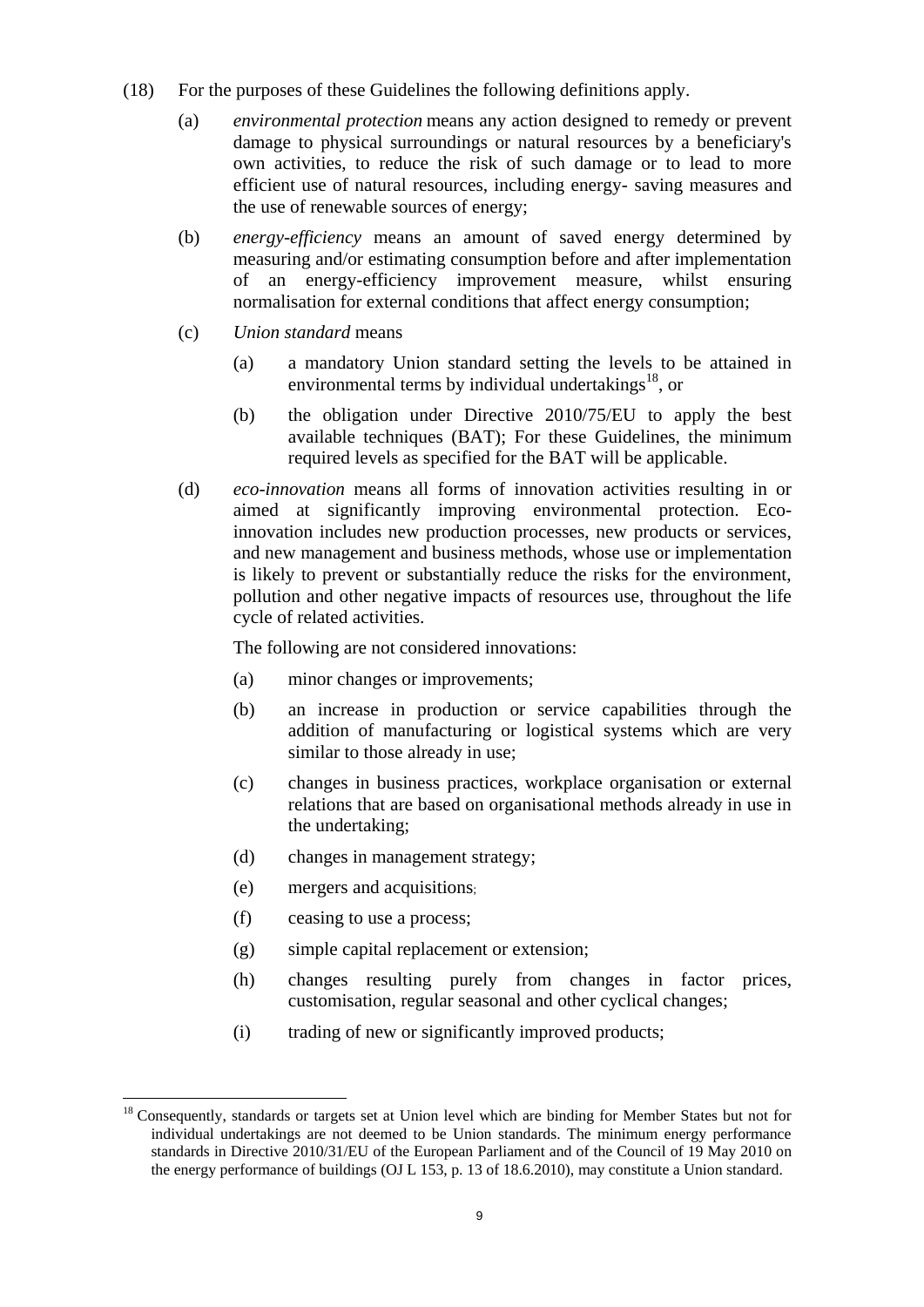- (e) *renewable energy sources* means the following renewable non-fossil energy sources: wind, solar, aerothermal, geothermal, hydrothermal and ocean energy, hydropower, biomass, landfill gas, sewage treatment plant gas and biogases;
- (f) *biomass* means the biodegradable fraction of products, waste and residues from agriculture (including vegetal and animal substances), forestry and related industries including fisheries and aquaculture, as well as the biodegradable fraction of industrial and municipal waste;
- (g) *biofuels* means liquid or gaseous fuel for transport produced from biomass;
- (h) *bioliquids* means liquid fuel for energy purposes other than for transport, including electricity, and heating and cooling, produced from biomass;
- (i) *sustainable biofuels* means a biofuel fulfilling the sustainability criteria set out in Article 17 of Directive (EC) 2009/28 of the European Parliament and the Council on the promotion of the use of energy from renewable sources $^{19}$ ;
- (j) *cooperation mechanisms* means a mechanism which fulfils the conditions of Article 6, 7 or 8 of Directive (EC) 2009/28 of the European Parliament and the Council on the promotion of the use of energy from renewable sources $^{20}$ ;
- (k) *energy from renewable energy sources* means energy produced by plants using only renewable energy sources, as well as the share in terms of calorific value of energy produced from renewable energy sources in hybrid plants which also use conventional energy sources. It includes renewable electricity used for filling storage systems, but excludes electricity produced as a result of storage systems;
- (l) *cogeneration* or combined heat and power (CHP) means the simultaneous generation in one process of thermal energy and electrical and/or mechanical energy;
- (m) *high-efficiency cogeneration* means cogeneration which satisfies the definition of high-efficiency cogeneration as set out in Article 2(34) by Directive  $2012/27/EU^{21}$ ;
- (n) *energy-efficient district heating and cooling* means district heating and cooling which satisfies the definition of efficient district heating and cooling system as set out in Article 2(41) and (42) of Directive  $2012/27$ /EU<sup>22</sup>;
- (o) *environmental tax* means a tax whose specific tax base has a clear negative effect on the environment or which seeks to tax certain activities, goods or services so that the environmental costs may be included in their price and/or so that producers and consumers are oriented towards activities which better respect the environment;

<sup>19</sup> <sup>19</sup> OJ L 140/16, 5.6.2009.

<sup>&</sup>lt;sup>20</sup> OJ L 140/16, 5.6.2009.

<sup>21</sup> Directive 2012/27/EU of the European Parliament and the Council of 25 October 2012 on energyefficiency, amending Directives 2009/125/EC and 2010/30/EU and repealing Directives 2004/8/EC and 2006/32/EC, OJ L 315/1, 14.11.2012.

<sup>22</sup> OJ L 315/1, 14.11.2012.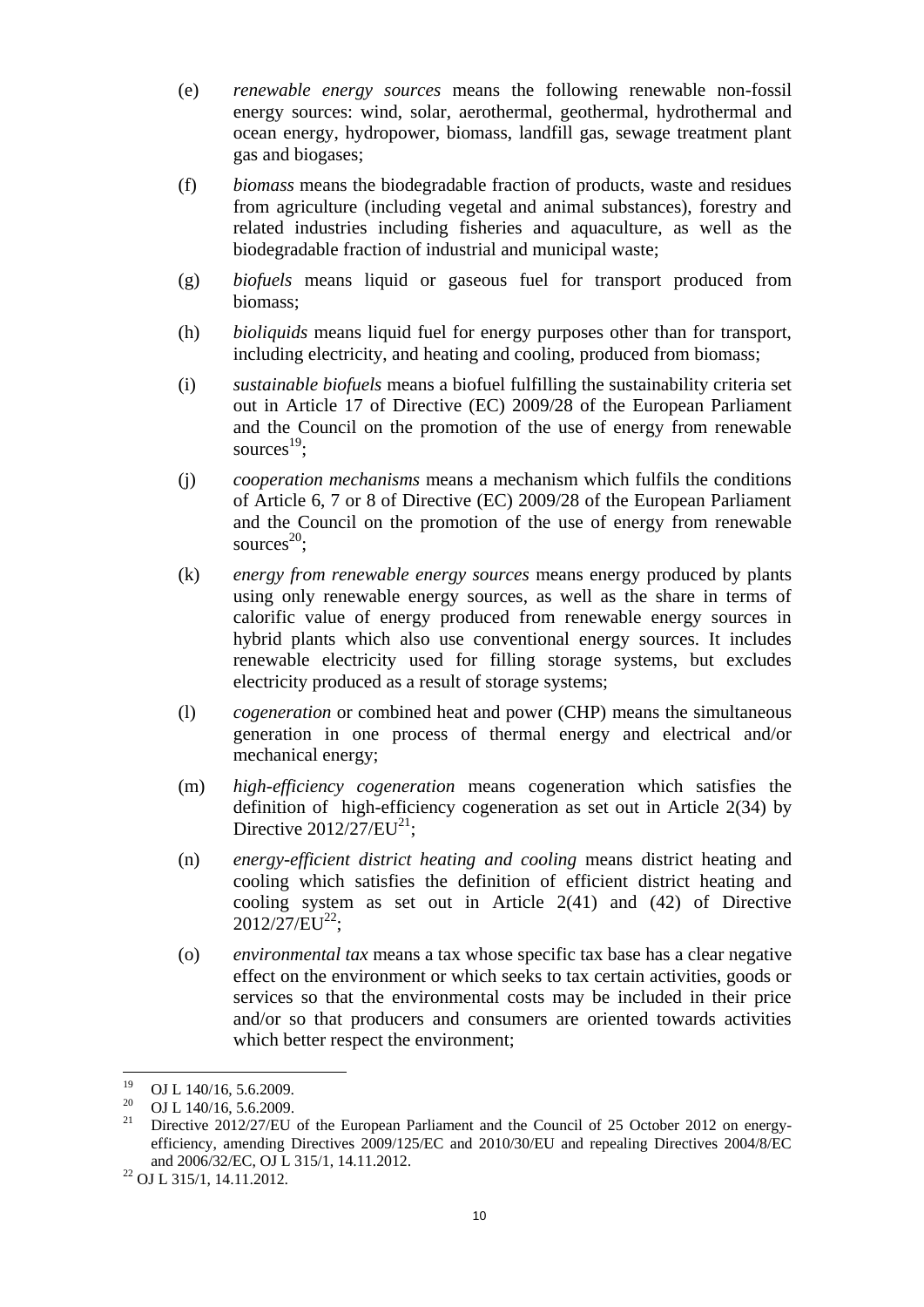- (p) *feed-in premium* means a premium paid on top of the market price which exposes renewable energy producers to market prices;
- (q) *EU minimum tax level* means the minimum level of taxation provided for in Union legislation. For energy products and electricity, the Union minimum tax level means the minimum level of taxation laid down in Annex I to Council Directive 2003/96/EC of 27 October 2003 restructuring the Community framework for the taxation of energy products and electricity<sup>23</sup>;
- (r) *small and medium-sized enterprises* (hereafter 'SMEs'), undertakings that fulfil the conditions laid down in Commission recommendation of 6 May 2003 concerning the definition of micro, small and medium-sized enterprises $^{24}$ ;
- (s) *large enterprises and large undertakings* means enterprises which are not within the definition of small and medium-sized enterprises;
- (t) *aid* means any measure fulfilling all the criteria laid down in Article 107(1) of the Treaty;
- (u) *individual* aid means aid granted either on the basis of a scheme or on an ad hoc basis.
- (v) *aid intensity* means the gross aid amount expressed as a percentage of the eligible costs. All figures used must be taken before any deduction of tax or other charge. Where aid is awarded in a form other than a grant, the aid amount must be the grant equivalent of the aid. Aid payable in several installments must be calculated at its value at the moment of granting. The interest rate to be used for discounting purposes and for calculating the aid amount in a soft loan must be the reference rate applicable at the time of grant. The aid intensity is calculated per beneficiary;
- (w) *operating benefits* means, for the purposes of calculating eligible costs, in particular cost savings or additional ancillary production directly linked to the extra investment for environmental protection and, where applicable, benefits accruing from other support measures whether or not they constitute State aid (operating aid granted for the same eligible costs, feedin tariffs or other support measures);
- (x) *operating costs* means, for the purposes of calculating eligible costs, in particular additional production costs flowing from the extra investment for environmental protection;
- (y) *tangible assets* means, for the purposes of calculating eligible costs, investments in land which are strictly necessary in order to meet environmental objectives, investments in buildings, plant and equipment intended to reduce or eliminate pollution and nuisances, and investments to adapt production methods with a view to protecting the environment;
- (z) *intangible assets* means, for the purposes of calculating eligible costs, spending on technology transfer through the acquisition of operating

 $\overline{a}$ <sup>23</sup> OJ L 283, 31.10.2003, p. 51. Directive as last amended by Directive 2004/75/EC (OJ L 157, 30.4.2004, p. 100).

 $^{24}$  OJ L 124/36, 20.5.2003.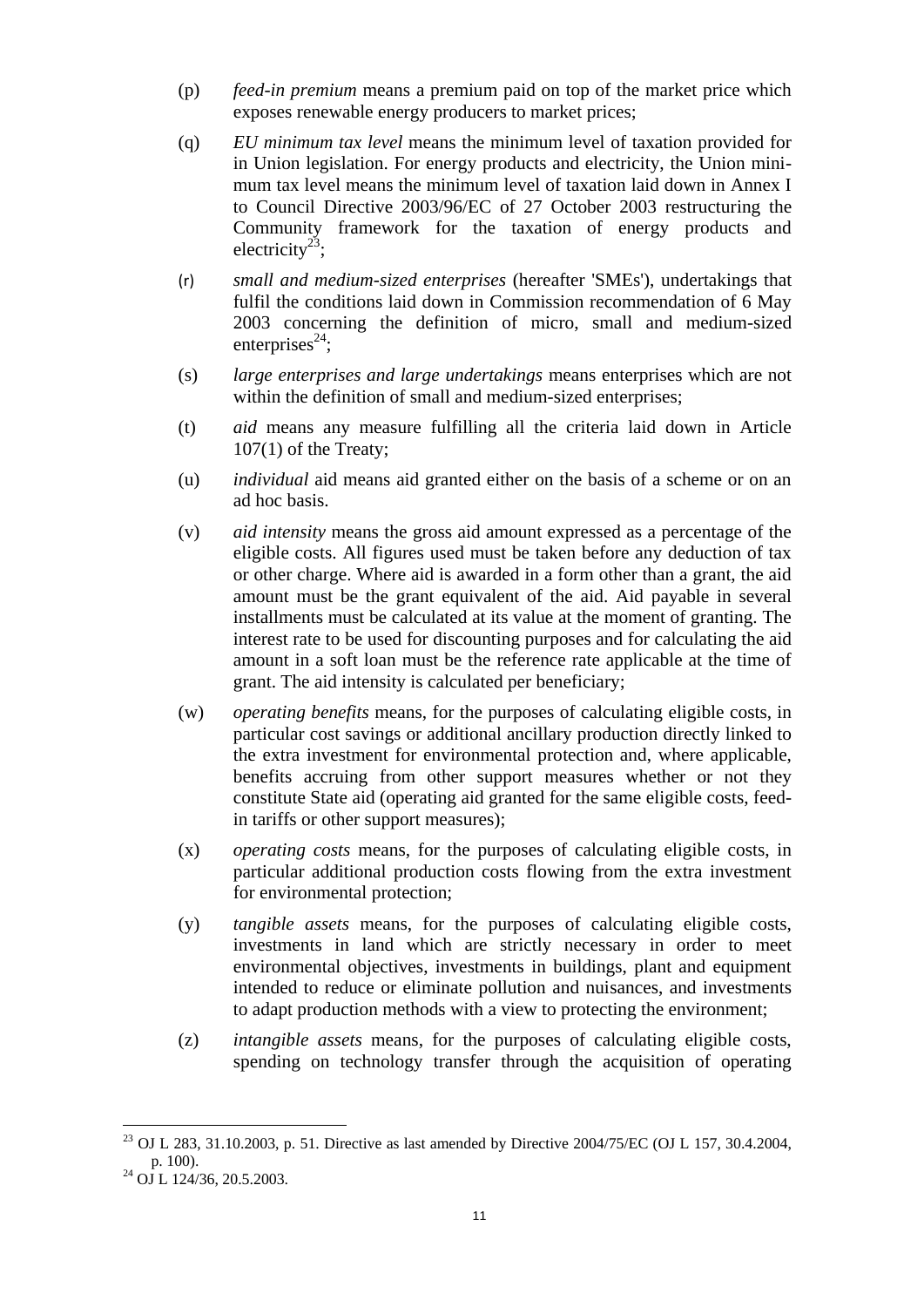licences or of patented and non-patented know-how where the following conditions are complied with:

- (a) the intangible asset concerned must be regarded as a depreciable asset,
- (b) it must be purchased on market terms, from an undertaking in which the acquirer has no power of direct or indirect control,
- (c) it must be included in the assets of the undertaking, and remain in the establishment of the recipient of the aid and be used there for at least five years. This condition does not apply if the intangible asset is technically out of date. If it is sold during those five years, the yield from the sale must be deducted from the eligible costs and all or part of the amount of aid must, where appropriate, be reimbursed;
- (aa) *internalise costs* means the principle that all costs associated with the protection of the environment should be included in the polluting undertakings' production costs;
- (bb) *the "polluter pays principle"* means that the costs of measures to deal with pollution should be borne by the polluter who causes the pollution, unless the person responsible for the pollution cannot be identified or cannot be held liable under Union or national legislation or may not be made to bear the costs of remediation. Pollution in this context is the damage caused by the polluter by directly or indirectly damaging the environment, or by creating conditions leading to such damage<sup>25</sup>, to physical surroundings or natural resources;
- (cc) *polluter* means someone who directly or indirectly damages the environment or who creates conditions leading to such damage<sup>26</sup>;
- (dd) *contaminated site* means a site where there is a confirmed presence, caused by man, of dangerous substances of such a level that they pose a significant risk to human health or the environment taking into account current and approved future use of the land.
- (ee) *Ad hoc aid* means aid not granted on the basis of an aid scheme.
- (ff) *Energy infrastructure* means any physical equipment or facility which is located within the Union or linking the Union and one or more third countries and falling under the following categories:
	- (i) Concerning electricity:

- a. high-voltage overhead transmission lines, if they have been designed for a voltage of 220 kV or more, and underground and submarine transmission cables, if they have been designed for a voltage of 150 kV or more;
- b. concerning in particular electricity highways; any physical equipment designed to allow transport of electricity on the high and extra-high voltage level, in

 $25$  Council Recommendation of 3 March 1975 regarding cost allocation and action by public authorities on environmental matters (OJ L 194, 25.7.1975, p. 1).

<sup>&</sup>lt;sup>26</sup> Recommendation of 3 March 1975 regarding cost allocation and action by public authorities on environmental matters.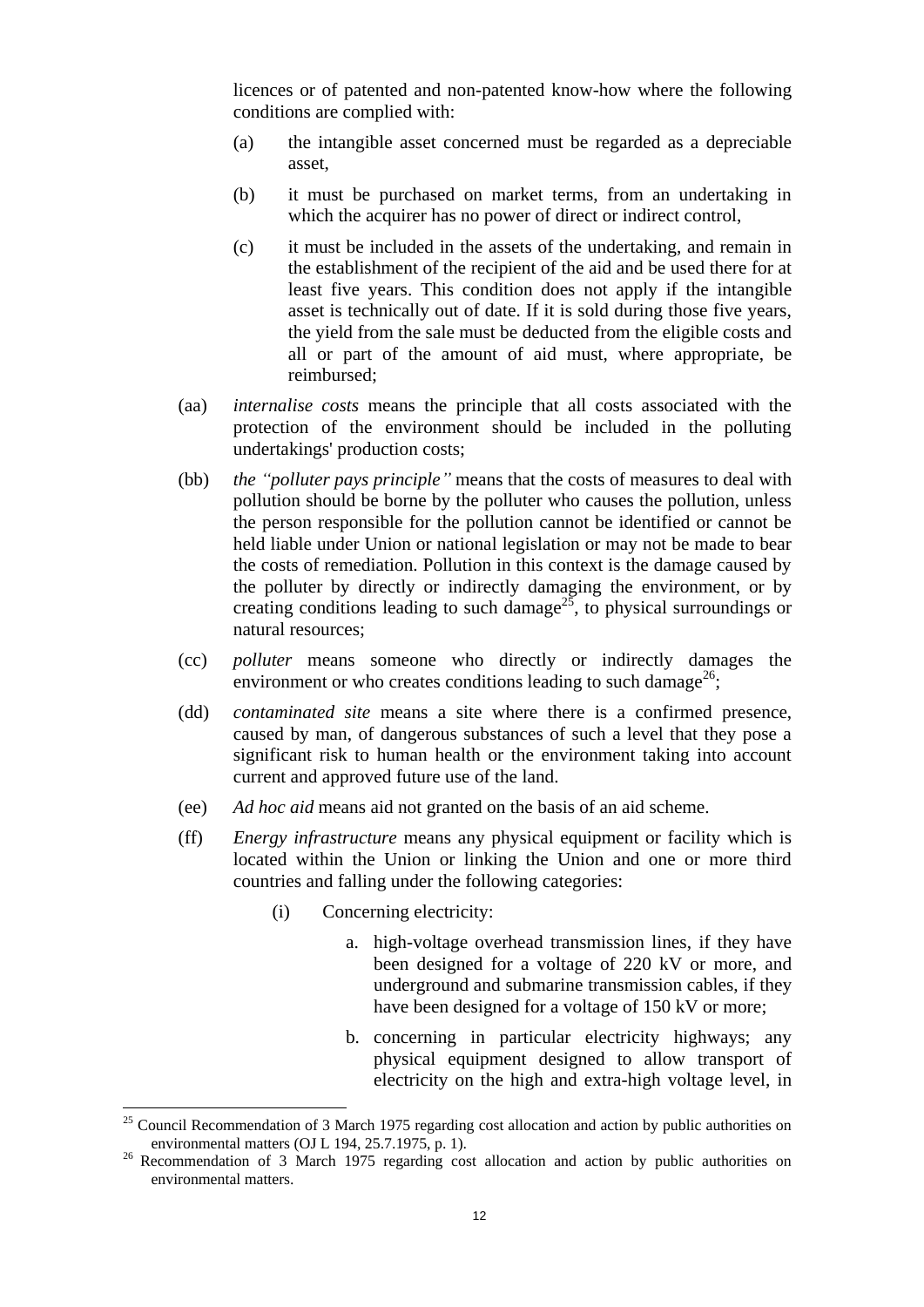view of connecting large amounts of electricity generation or storage located in one or several Member States or third countries with large-scale electricity consumption in one or several other Member States;

- c. electricity storage facilities used for storing electricity on a permanent or temporary basis in above-ground or underground infrastructure or geological sites, provided they are directly connected to high-voltage transmission lines designed for a voltage of 110 kV or more;
- d. any equipment or installation essential for the systems defined in (a) to (c) to operate safely, securely and efficiently, including protection, monitoring and control systems at all voltage levels and substations; and
- e. any equipment or installation, both at transmission and low and medium voltage distribution level, aiming at two-way digital communication, real-time or close to real-time, interactive and intelligent monitoring and management of electricity generation, transmission, distribution and consumption within an electricity network in view of developing a network efficiently integrating the behaviour and actions of all users connected to it — generators, consumers and those that do both — in order to ensure an economically efficient, sustainable electricity system with low losses and high quality and security of supply and safety.
- (ii) Concerning gas:
	- a. transmission pipelines for the transport of natural gas and bio gas that form part of a network which mainly contains high-pressure pipelines, excluding highpressure pipelines used for upstream or local distribution of natural gas;
	- b. underground storage facilities connected to the abovementioned high-pressure gas pipelines;
	- c. reception, storage and regasification or decompression facilities for liquefied natural gas (LNG) or compressed natural gas (CNG); and
	- d. any equipment or installation essential for the system to operate safely, securely and efficiently or to enable bidirectional capacity, including compressor stations.
- (iii) Concerning oil:
	- a. pipelines used to transport crude oil;
	- b. pumping stations and storage facilities necessary for the operation of crude oil pipelines; and
	- c. any equipment or installation essential for the system in question to operate properly, securely and efficiently, including protection, monitoring and control systems and reverse-flow devices.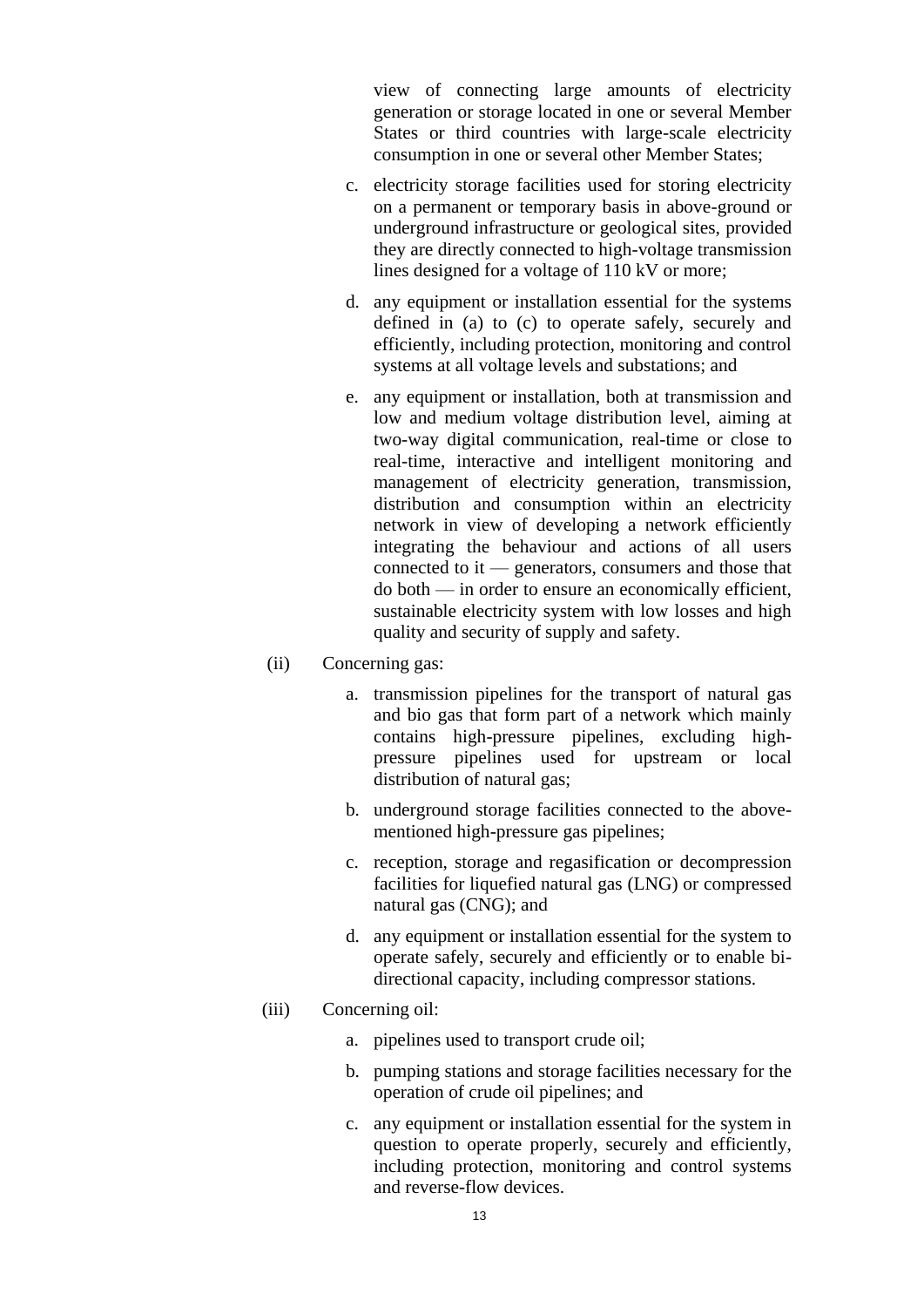- (gg) *Funding gap* means the portion of the discounted cost of the initial investment not covered by the discounted net revenues of the project. For the purpose of these Guidelines, this corresponds to the (algebraic) sum of the initial investment, the operating costs and the operating revenues over the lifetime of the project.
- (hh) *CCS* means Carbon Capture and Storage and consists of a set of technologies that captures the carbon dioxide  $(CO<sub>2</sub>)$  emitted from industrial plants based on fossil fuels, including power plants, transports it to a suitable storage site and injects the  $CO<sub>2</sub>$  in suitable underground geological formations for the purpose of permanent storage of  $CO<sub>2</sub>$ .
- (ii) *Generation adequacy* means a level of generated capacity which is deemed to be adequate to meet demand levels in the Member State in any given period, based on the use of a conventional statistical indicator used by organisations recognised by EU institutions as performing an essential role in the creation of a single market in electricity, such as ENTSO-E.
- (jj) *Generation operator* is an undertaking which produces electrical power from fuel sources.
- (kk) *Capacity mechanism* means a mechanism aimed at ensuring that certain generation adequacy levels are met at the national level.
- (ll) *Balancing responsibilities* means responsibility for deviations between generation, consumption and market deals (in all timeframes – market deals include sales and purchases on organised markets or between BRPs) of a BRP within a given imbalance settlement period.
- (mm) *Standard balancing responsibilities* means non-discriminatory balancing responsibilities across technologies which do not exempt any generator from those responsibilities.
- (nn) *Balance Responsible Party (BRP***)** means a market participant or its chosen representative responsible for its imbalances.
- (oo) *Imbalances* means deviations between generation, consumption and market deals (in all timeframes – market deals include sales and purchases on organised markets or between BRPs) of a BRP within a given imbalance settlement period.
- (pp) *Imbalance Settlement* means a financial settlement mechanism aiming at recovering the costs of balancing applicable to imbalances of BRPs.
- (qq) *Imbalance Settlement Period* means time units used for computing BRPs' imbalances.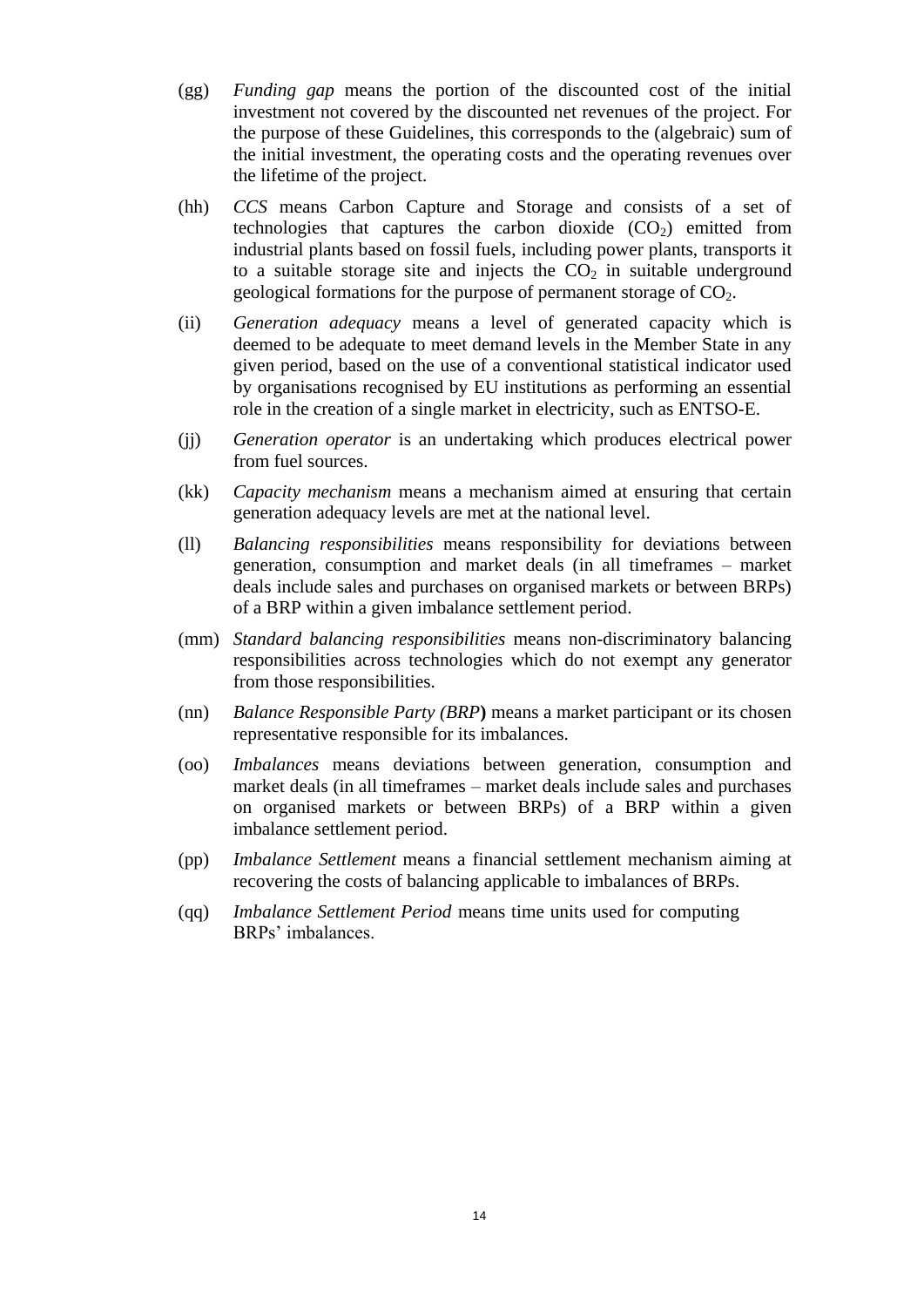# **2. Notifiable environmental and energy aid**

- (19) Individual aid granted on the basis of a notified aid scheme remains subject to the notification obligation pursuant to Article 108(3) of the Treaty, if the aid exceeds the following notification thresholds:
	- (a) For measures otherwise covered by a block exemption Regulation, all cases exceeding the thresholds foreseen in that Regulation;
	- (b) For any other measures where the aid satisfies the following conditions<sup>27</sup>:
		- i *investment aid*: where the aid amount exceeds EUR [7.5] million for one undertaking;
		- ii *operating aid for the production of renewable electricity and/or combined production of renewable heat*: when the aid is granted to renewable electricity installations in sites where the resulting renewable electricity generation capacity per site exceeds [125] MW;
		- iii *operating aid for the production of biofuel*: when the aid is granted to a biofuel production installation in sites where the resulting production exceeds [150 000] t per year
		- iv *operating aid for cogeneration*: where aid is granted to cogeneration installation with the resulting cogeneration electricity capacity exceeding [200] MW. Aid for the production of heat from cogeneration will be assessed in the context of notification based on electricity capacity.
		- v *Aid for energy infrastructure*: where the aid amount exceeds EUR [20] million for one undertaking, per investment project
		- vi *Aid for Carbon Capture and Storage*: where the aid amount exceeds EUR [20] million per investment project.
		- vii *Aid in the form of capacity mechanisms*: where the aid amount exceeds EUR [7.5] million per project per undertaking.
- (20) Tax exemptions and reductions from environmental taxes falling under section 5.6 will not be subject to the conditions for individually notified aid. However, aid granted in the form of fiscal aid not covered by section 5.6 of these Guidelines will be subject to an individual assessment if the thresholds in that point are exceeded. This also applies irrespective of whether the individual beneficiary benefits at the same time from a tax exemption or reduction falling under section 5.6.
- (21) These Guidelines provide the compatibility criteria for environmental and energy aid schemes and individual aid which are subject to the notification obligation pursuant to Article 108(3) of the Treaty.

 $\overline{a}$  $27$  For the calculation of the capacity limit, the total capacity (of the units) which is eligible for aid has to be taken into account for each project.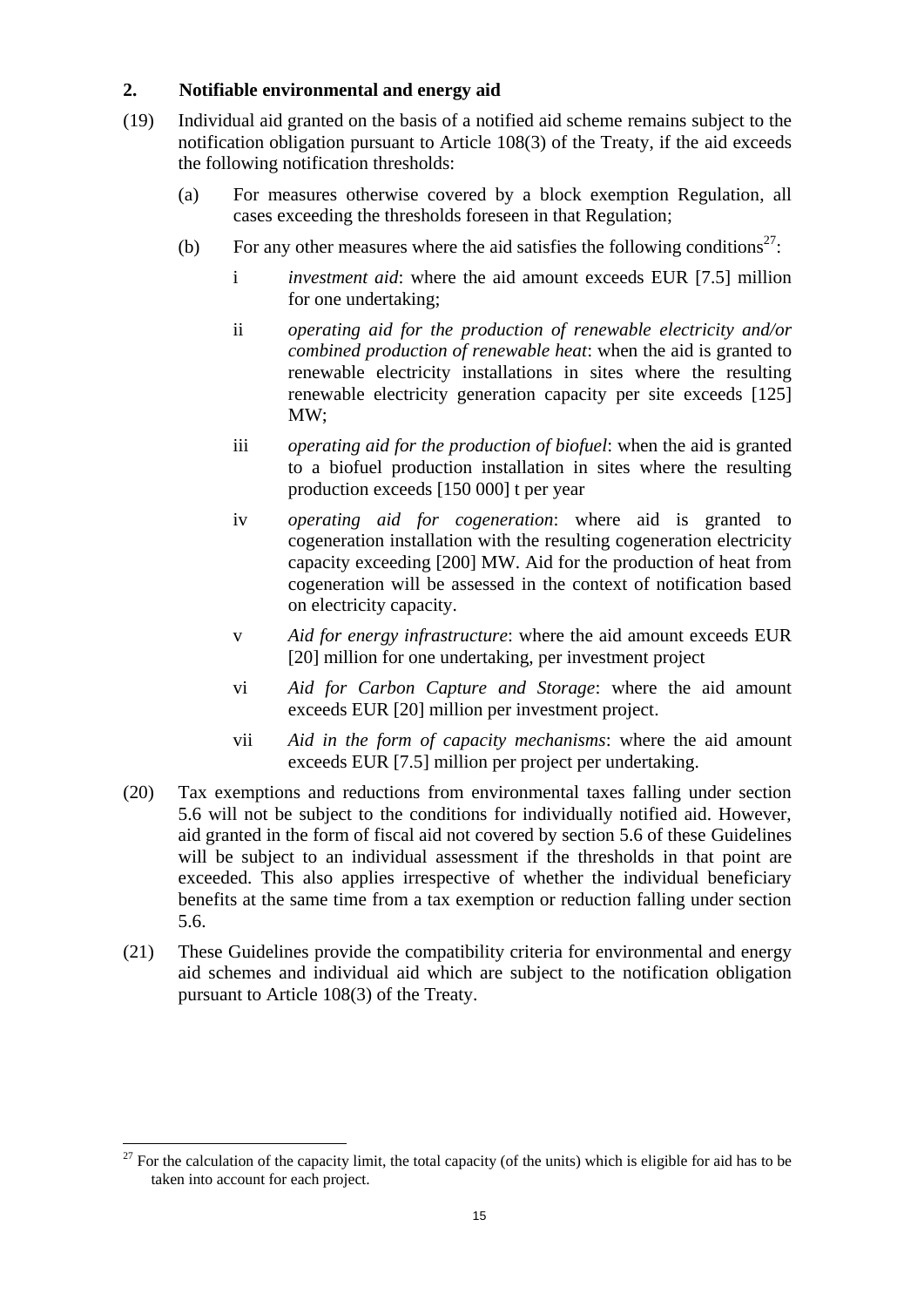### **3. Common Assessment Principles**

- (22) To assess whether a notified aid measure can be considered compatible with the internal market, the Commission generally analyses whether the design of the aid measure ensures that the positive impact of the aid towards an objective of common interest exceeds its potential negative effects on trade and competition.
- (23) The Communication on State aid modernisation of 8 May 2012 called for the identification and definition of common principles applicable to the assessment of compatibility of all the aid measures carried out by the Commission. For this purpose, the Commission will consider a State aid measure compatible with the Treaty only if it satisfies each of the following criteria.
	- (a) Contribution to a well-defined objective of common interest: a State aid measure aims at an objective of common interest in accordance with Article 107(3) of the Treaty;
	- (b) Need for State intervention: the State aid measure is targeted towards a situation where aid can bring about a material improvement that the market cannot deliver itself, for example by remedying a well-defined market failure;
	- (c) Appropriateness of the aid measure: the proposed aid measure is an appropriate policy instrument to address the objective of common interest;
	- (d) Incentive effect: the aid changes the behaviour of the undertaking(s) concerned in such a way that it engages in additional activity which it would not carry out without the aid or it would carry out in a restricted or different manner;
	- (e) Proportionality of the aid (aid to the minimum): the aid amount is limited to the minimum needed to incentivise the additional investment or activity in the area concerned:
	- (f) For an assessment on the basis of Article 107(3) c: Avoidance of major undue negative effects on competition and trade between Member States: the negative effects of aid are sufficiently limited, so that the overall balance of the measure is positive;
	- (g) Transparency of aid: Member States, the Commission, economic operators, and the public, have easy access to all relevant acts and to pertinent information about the aid awarded thereunder.
- (24) The overall balance of certain categories of schemes may further be made subject to a requirement of ex post evaluation as described in section 8. In such cases, the Commission may limit the duration of those schemes (normally to four years or less) with a possibility to re-notify their prolongation afterwards.
- (25) Moreover, if a State aid measure or the conditions attached to it (including its financing method when it forms an integral part of it) entail a non-severable violation of EU law, the aid cannot be declared compatible with the internal market<sup>28</sup>. In particular, in the field of energy, any levy that has the aim of

 $\overline{a}$ <sup>28</sup> See for instance Case C-156/98 *Germany* v *Commission* [2000] ECR I-6857, paragraph 78 and Case C-333/07 *Régie Networks v Rhone Alpes Bourgogne* [2008] ECR I-10807, paragraphs 94-116. See also, in the field of energy, Joined Cases C-128/03 and C-129/03 *AEM and AEM Torino* [2005] I-2861, paragraphs 38 to 51.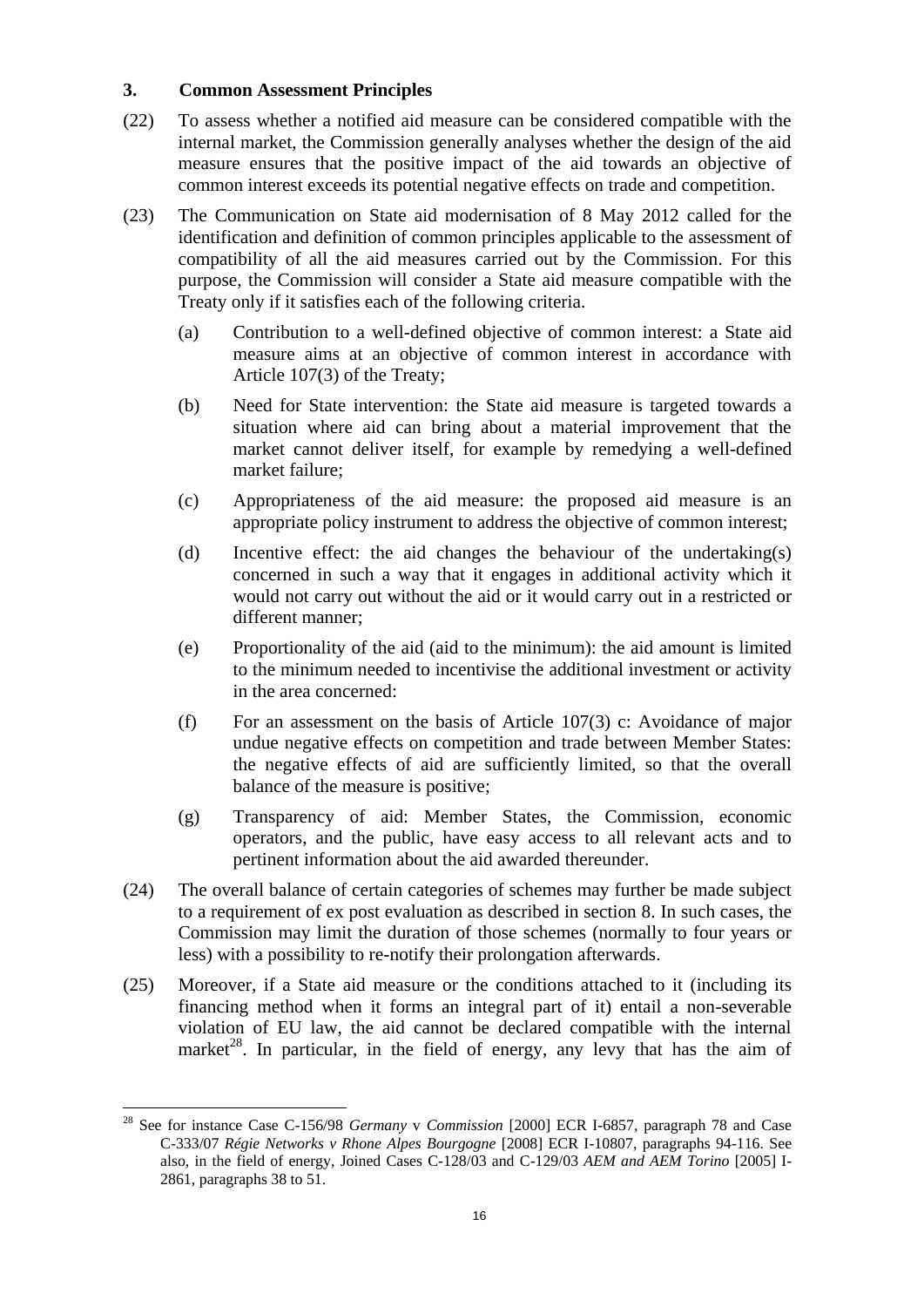financing a State aid measure needs to comply in particular with Articles 30 and 110 of the Treaty<sup>29</sup>.

(26) In assessing the compatibility of any individual aid with the internal market, the Commission will take account of any proceedings concerning infringements to Articles 101 or 102 of the Treaty which may concern the beneficiary of the aid and which may be relevant for its assessment<sup>30</sup>.

<sup>&</sup>lt;sup>29</sup> Case C-206/06 *Essent*, [2008] ECR I-5497, paragraphs 40 to 59. For the application of Articles 30 and 110 of the Treaty to tradable certificates schemes, see Commission Decision C(2009)7085 of 17.9.2009, State aid N 437/2009 - Aid scheme for the promotion of cogeneration in Romania, OJ C 31 of 9.2.2010, p. 8, recitals 63 to 65.

 $30$  See Case C-225/91 Matra v Commission, [1993] ECR I-3203, paragraph 42.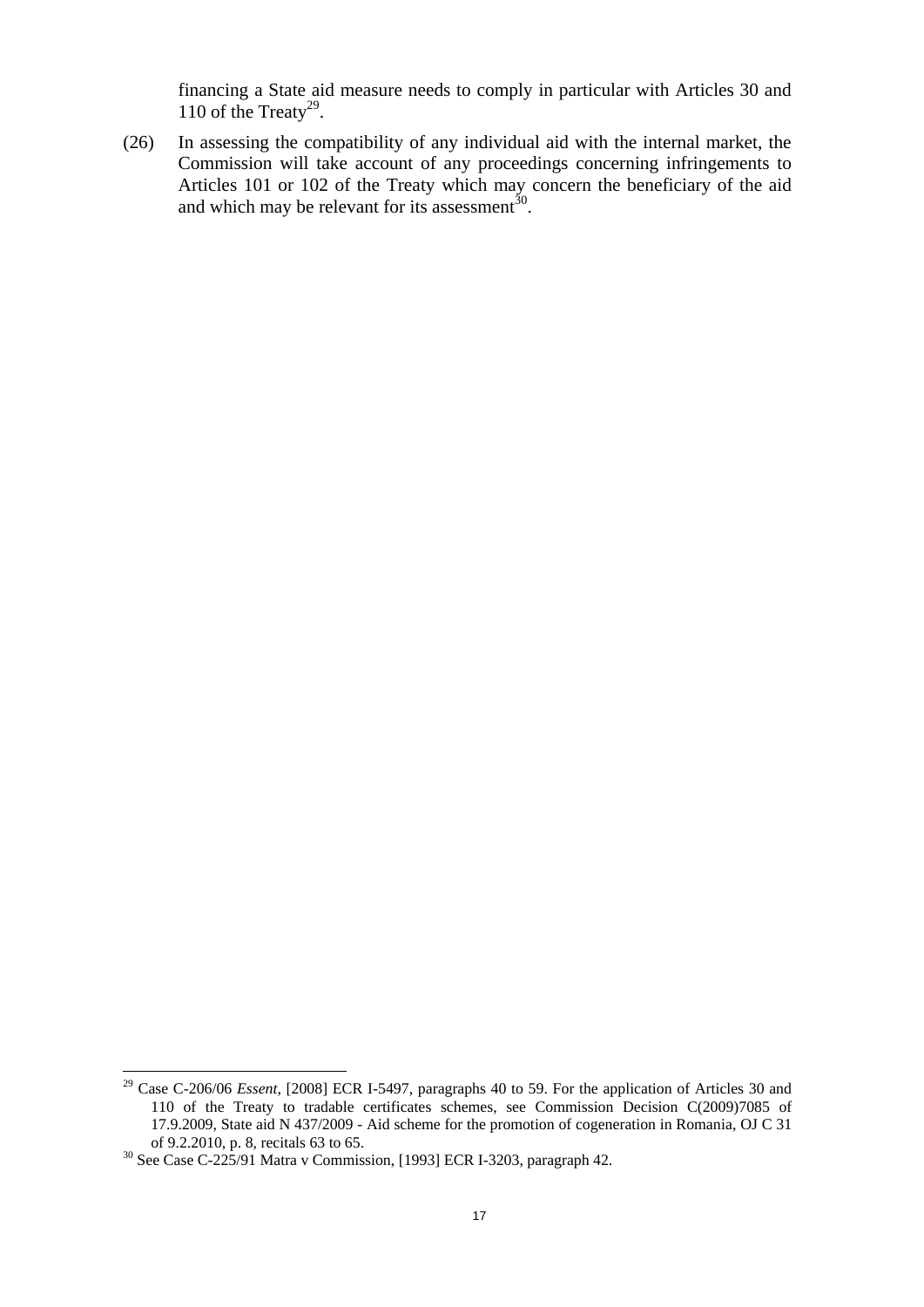### **4. Compatibility assessment under Article 107(3)b of the Treaty**

- (27) Aid to promote the execution of important projects of common European interest may be considered compatible with the common market according to Article 107(3)(b) of the Treaty.
- (28) The Commission will consider that a State aid measure is linked to an important project of common European interest in the sense of Article 107(3)b if the following conditions are fulfilled:
	- (a) the project is clearly defined in respect of the terms of its implementation including its participants, its objectives and effects and the means to achieve the objectives. The Commission may also consider a group of projects as together constituting a project;
	- (b) the project is in the common European interest: the project contributes in a concrete, exemplary and identifiable manner to the Union interest in the field of environment or energy, such as by being of great importance for the environmental strategy of the European Union or significantly contributing to the EU internal energy market.
	- (c) The advantages achieved by the objective of the project are not limited to the Member State or the Member States implementing it, but must extend to the Union as a whole. The project must present a substantive contribution to the Union objectives. The fact that the project is carried out by undertakings in different Member States is not sufficient;
	- (d) the project is of great importance with regard to its volume: it is substantial in size and produces substantial effects in view of the objectives pursued.
- (29) In order to properly assess such projects, the Commission will require the Member State to demonstrate the common European interest in practical terms: for example, it must be demonstrated that the project enables significant progress to be made towards achieving specific EU energy and environment objectives.
- (30) In order to properly assess the case, the Commission will require the Member State to demonstrate that the aid is necessary to achieve the defined objective of common interest and that it presents an incentive for the execution of the project, which must also involve a high level of risk. This could be shown by an analysis of the level of profitability of the project, the amount of investment and time path of cash flows, as well by means of feasibility studies, risk assessments and expert opinions. The Commission will consider notified projects more favourably if they include a significant own contribution of the beneficiary to the project. It will equally consider more favourably notified projects involving undertakings from a significant number of Member States.
- (31) When the aid is considered to be compatible with the common market in accordance with Article 107(3)(b) of the Treaty, the Commission may authorise aid at higher rates than otherwise laid down in these Guidelines.
- (32) The Commission will consider the aid to be proportionate if it is limited to the minimum necessary for the achievement of the project. The maximum aid level will be determined with regard to the identified funding gap (*i.e.* the minimum level of funding required to render the project sufficiently profitable) in relation to the eligible costs of the project.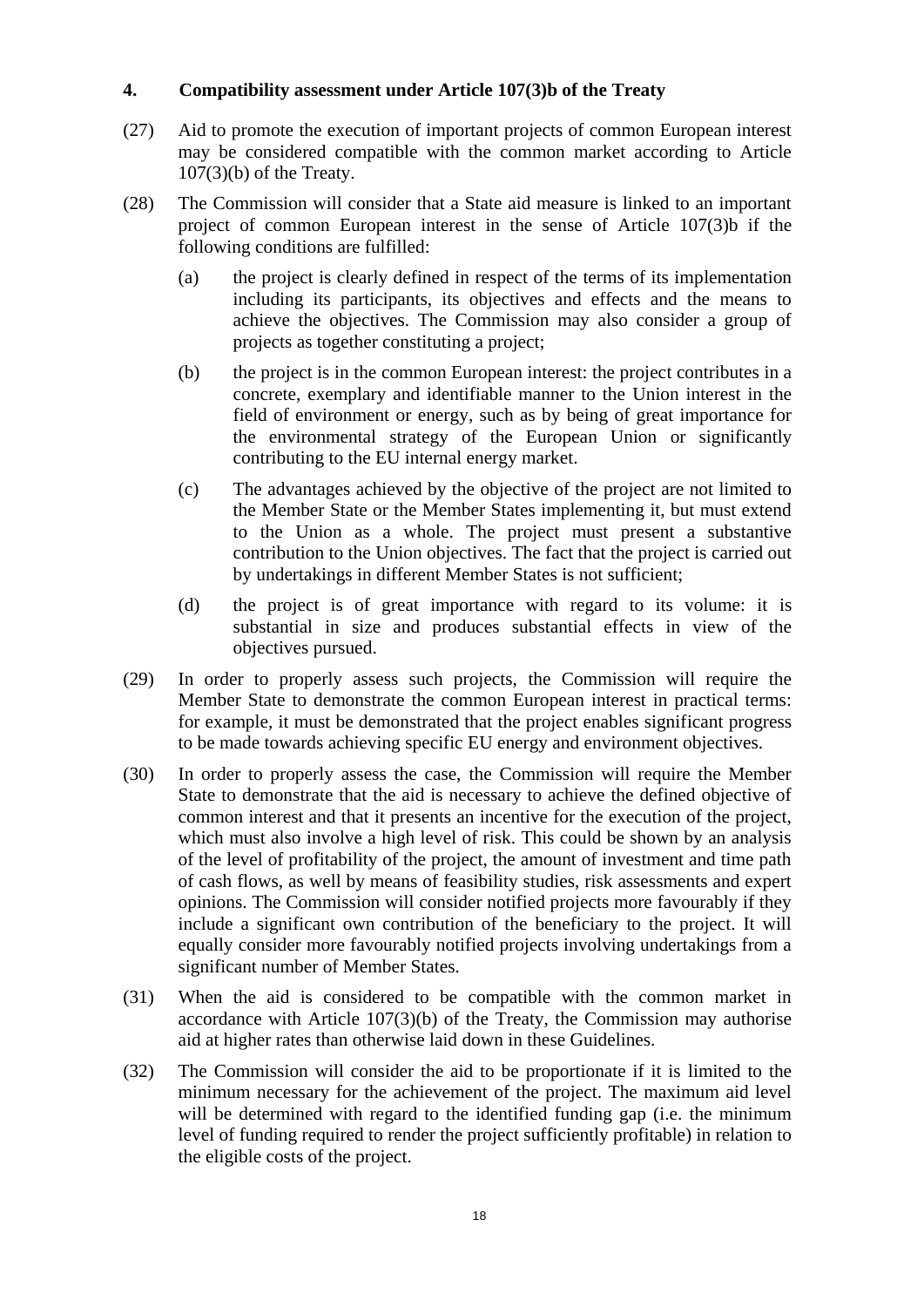# **5. Compatibility assessment under Article 107(3)c of the Treaty**

- (33) State aid for environmental protection and energy will be considered compatible with the internal market within the meaning of Article 107(3)(c) of the Treaty if, on the basis of the common assessment principles set out in chapter 3, it leads to an increased contribution to the EU environmental or energy objectives without adversely affecting trading conditions to an extent contrary to the common interest. The specific handicaps of assisted regions will be taken into account.
- (34) In the present section, the Commission clarifies how it will apply on the basis of those principles when assessing aid schemes and, where applicable, lays down specific conditions for individual aid (either provided on the basis of a scheme or ad hoc).
- <span id="page-18-1"></span>(35) Section 5.1 sets out the general compatibility conditions applicable to all aid measures falling within the scope of these Guidelines, unless the more specific sections of chapter 5 derogate from these general compatibility conditions. Accordingly, section 5.1 is in particular applicable to the following measures which are not part of the more specific sections of chapter 5:
	- (a) Aid for environmental studies;
	- (b) Aid for the remediation of contaminated sites;
	- (c) Aid for undertakings going beyond Union standards or increasing environmental protection in the absence of Union standards;
	- (d) Aid for the early adaptation to future Union standards;
	- (e) Aid involved in tradable permit schemes.
- (36) For aid measures for which there is a specific section in this chapter (5.2 *et seq.*), the Commission will apply the general conditions set out in section 5.1 unless the conditions laid down in the relevant specific section provide otherwise.

### **5.1 General compatibility provisions**

### **5.1.1 Contribution to a common objective**

### *5.1.1.1. General conditions*

- <span id="page-18-0"></span>(37) The general objective of environmental aid is to increase the level of environmental protection compared to the level that would be achieved absent the aid. The Europe 2020 strategy in particular set targets for sustainable growth to support the shift towards a resource-efficient, competitive low-carbon economy. A low carbon economy with a significant share of variable energy from renewable sources requires a transition of the energy system and in particular considerable investments in networks $31$ . The primary objective of aid in the energy sector is to ensure a competitive, sustainable and secure energy system in a well-functioning European energy market<sup>32</sup>.
- (38) Member States intending to grant environmental or energy aid will have to define precisely the objective pursued and explain the expected contribution of the measure to this objective<sup>33</sup>. For measures co-financed by the European Structural

 $\overline{a}$  $31$  COM(2011)112 final "A roadmap for moving to a competitive low carbon economy"

<sup>32</sup> COM(2010)639 final "Energy 2020 Communication"

<sup>&</sup>lt;sup>33</sup> Environmental studies can contribute to achieving a common objective when they are directly linked to investments eligible under these Guidelines, also if following the findings of a preparatory study, the investment under investigation is not undertaken.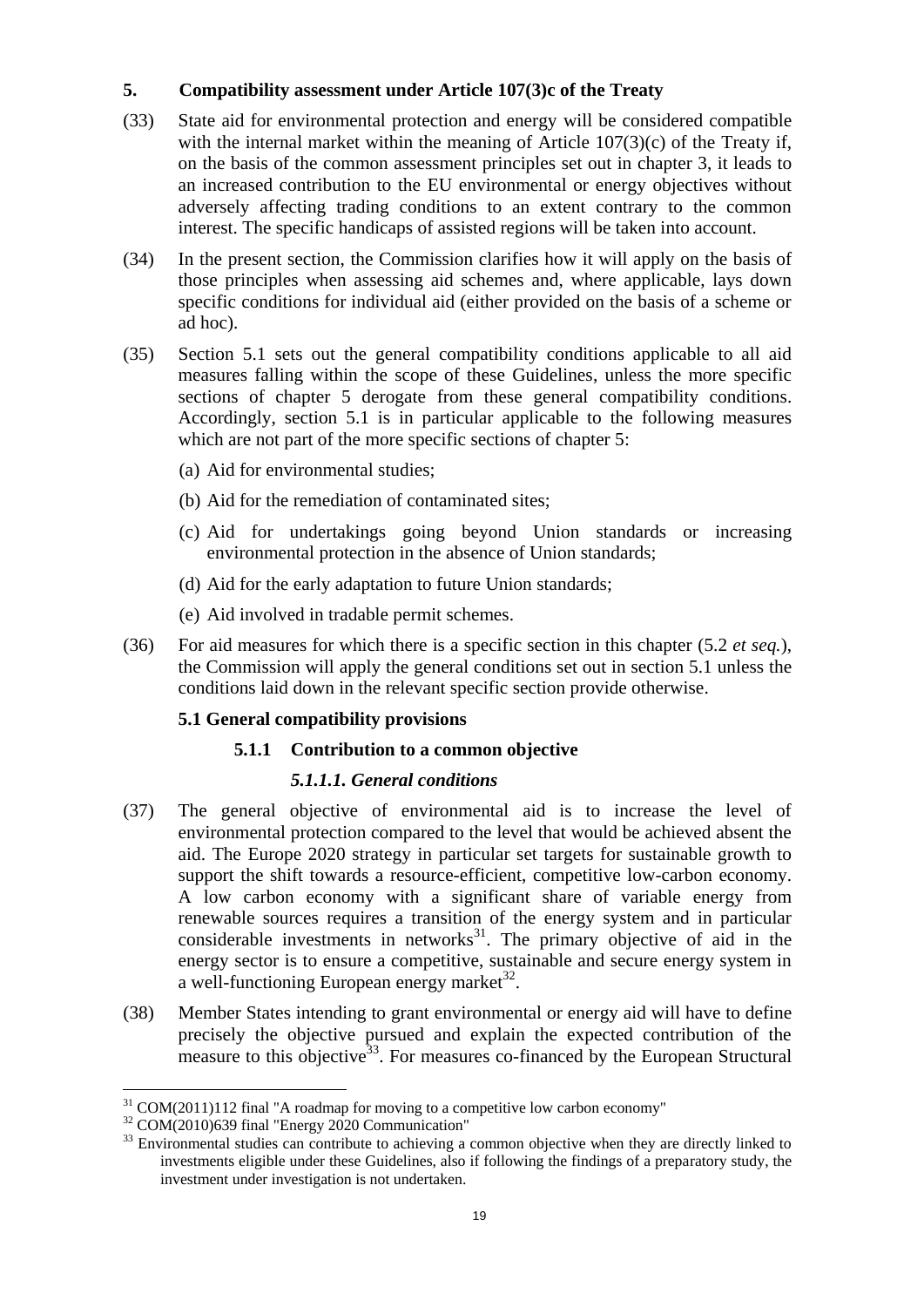and Investments Funds, Member States may base themselves on the reasoning in the relevant Operational Programmes to define the environmental or energy objectives pursued.

### *5.1.1.2. Additional conditions for individually notifiable aid*

- (39) To demonstrate the contribution of an individually notifiable aid to an increased level of environmental protection, the Member State may use, as much as possible in quantifiable terms, a variety of indicators, in particular the ones mentioned below:
	- (a) *abatement technologies*: the amount of greenhouse gases or pollutants that are permanently not emitted in the atmosphere (resulting in reduced input from fossil fuels);
	- (b) *existing Union standards*: the size of the increase in the level of environmental protection beyond the standard (reduction of pollution that would not be achieved by the standard absent any State aid);
	- (c) *future Union standards*: the increase in speed of implementing future standard (reduction of pollution starting at an earlier date).

### **5.1.2 Need for State intervention**

### *5.1.2.1. General conditions*

- (40) Whereas it is generally accepted that competitive markets tend to bring about efficient results in terms of prices, output and use of resources, in the presence of market failures<sup>34</sup>, State intervention may improve the efficient functioning of markets. Indeed State aid measures can under certain conditions, correct market failures and thereby contribute to achieving the common objective to the extent that the market on its on fails to deliver an efficient outcome. In order to assess whether State aid is effective to achieve the objective, it is necessary first to diagnose and define the problem to be addressed. State aid should be targeted towards situations where aid can bring a material improvement that the market cannot deliver itself.
- <span id="page-19-0"></span>(41) To establish guidelines ensuring that aid measures achieve this objective, Member States should identify the market failures hampering an increased level of environmental protection or a well-functioning secure, affordable and sustainable internal energy market. Market failures related to environmental and energy objectives may be different or similar, but can prevent the optimal outcome and can lead to an inefficient outcome for the following reasons:
	- (a) **Negative externalities** are most common for environmental aid measures and arise when pollution is not adequately priced, i.e. the firm in question does not face the full cost of pollution. In this case, undertakings acting in their own interest may have insufficient incentives to take the negative externalities arising from production into account either when they decide on a particular production technology or when they decide on the production level. In other words, the production costs that are borne by the undertaking are lower than the costs borne by society. Therefore undertakings typically have insufficient incentive to reduce their level of pollution or to take individual measures to protect the environment.

 $\overline{a}$  $34$  The term "market failure" refers to situations in which, markets, if left to their own devices, are unlikely to produce efficient outcomes.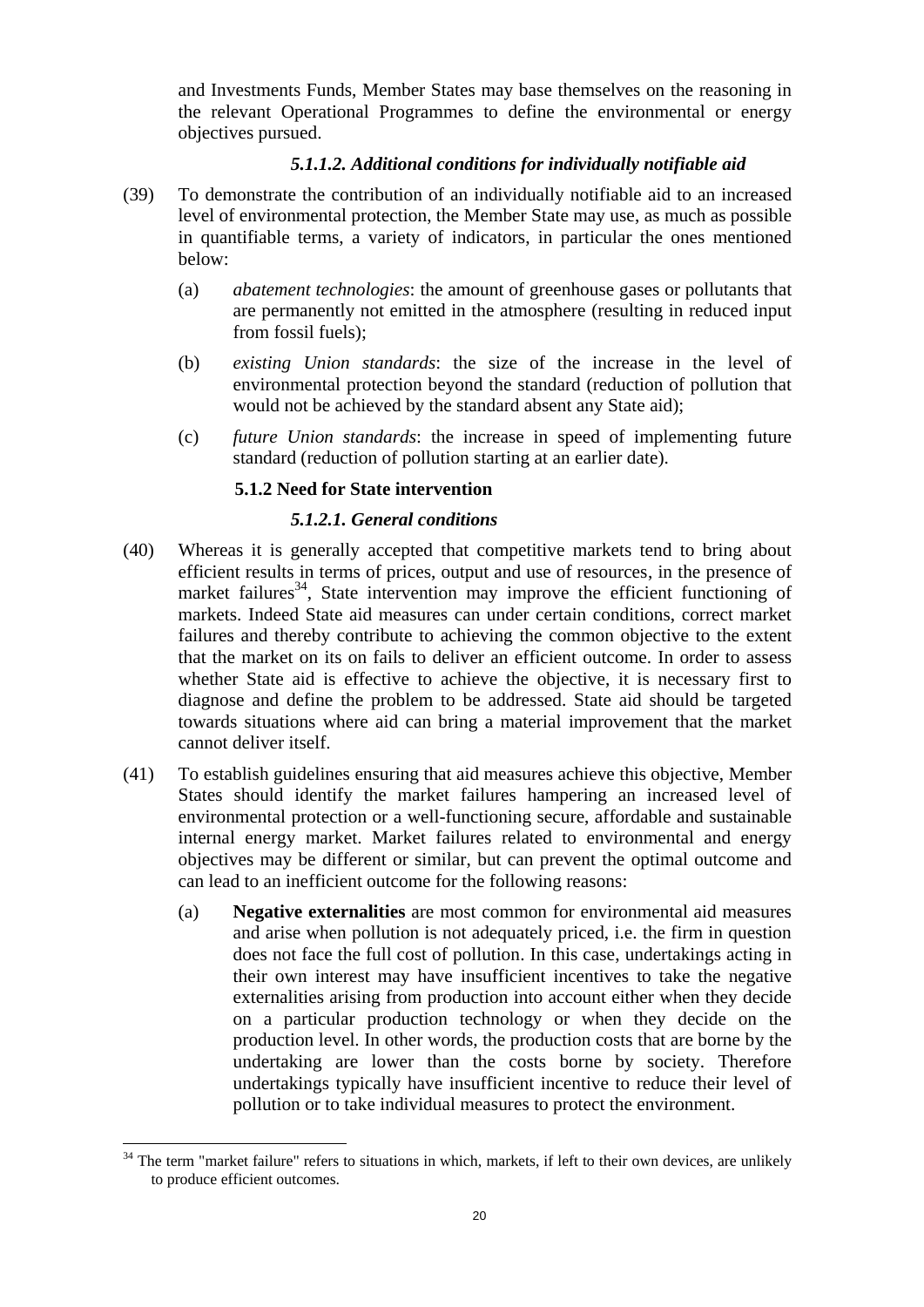- (b) **Positive externalities** the fact that part of the benefit from an investment will accrue to other market participants than the investor, will lead undertakings to underinvest. Positive externalities may occur for instance in case of investments in eco-innovation<sup>35</sup>, new and innovative renewable technologies and innovative demand-response measures or in case of energy infrastructures or capacity mechanisms that benefit many Member States (or a wider number of consumers).
- (c) **Asymmetric information** typically arises in markets where there is a discrepancy between the information available to one side of the market (say the supply side) and the information available to the other side of the market (say demand side). This could for instance occur where external financial investors have a lack of information as regards the likely returns and risks of the project. It may also come up in cross border infrastructure where one party to the collaboration has an information disadvantage compared to the other party. Although risk or uncertainty do not in themselves lead to the presence of a market failure, the problem of asymmetric information is linked to the degree of such risk and uncertainty. Both tend to be higher for environmental investments with a typically longer amortisation period. It might reinforce a focus on a shortterm horizon that could be aggravated by financing conditions for such investments in particular for SMEs.
- (d) **Coordination failures** may prevent the development of a project or its effective design due to diverging interests and incentives among investors (split incentives), the costs of contracting, uncertainty about the collaborative outcome and network effects (e.g. uninterrupted supply of electricity). They can arise for example in the relation between building owner and a tenant in respect of applying energy efficient solutions. Coordination problems may be further exacerbated by information problems, in particular those related to asymmetric information. Coordination problems may also stem from the need to reach a certain critical mass before it is commercially attractive to start a project. This may be a particularly relevant aspect in (cross border) infrastructure projects.
- (42) The mere existence of market failures in a certain context is not sufficient to justify State intervention. In particular, other policies and measures may already be in place precisely to address some of the market failures identified. Examples include sectorial regulation, mandatory pollution standards, pricing mechanisms such as the EU Emissions Trading System (ETS) and carbon taxes. Additional measures including State aid may only be directed at the residual market failure, i.e. the market failure that remains unaddressed by such other policies and measures. It is also important to show how State aid reinforces other policies and measures in place that aim at remedying the same market failure. The case for the necessity of State aid is weaker if it counteracts other policies targeted at the same market failure.
- (43) The Commission will consider a need for aid if the Member State demonstrates that a (residual) market failure remains unaddressed which is effectively targeted by the aid.

<sup>&</sup>lt;sup>35</sup> Typical examples of positive externalities are actions to further improve the protection nature or biodiversity, to provide ecosystem services or as a result of general training.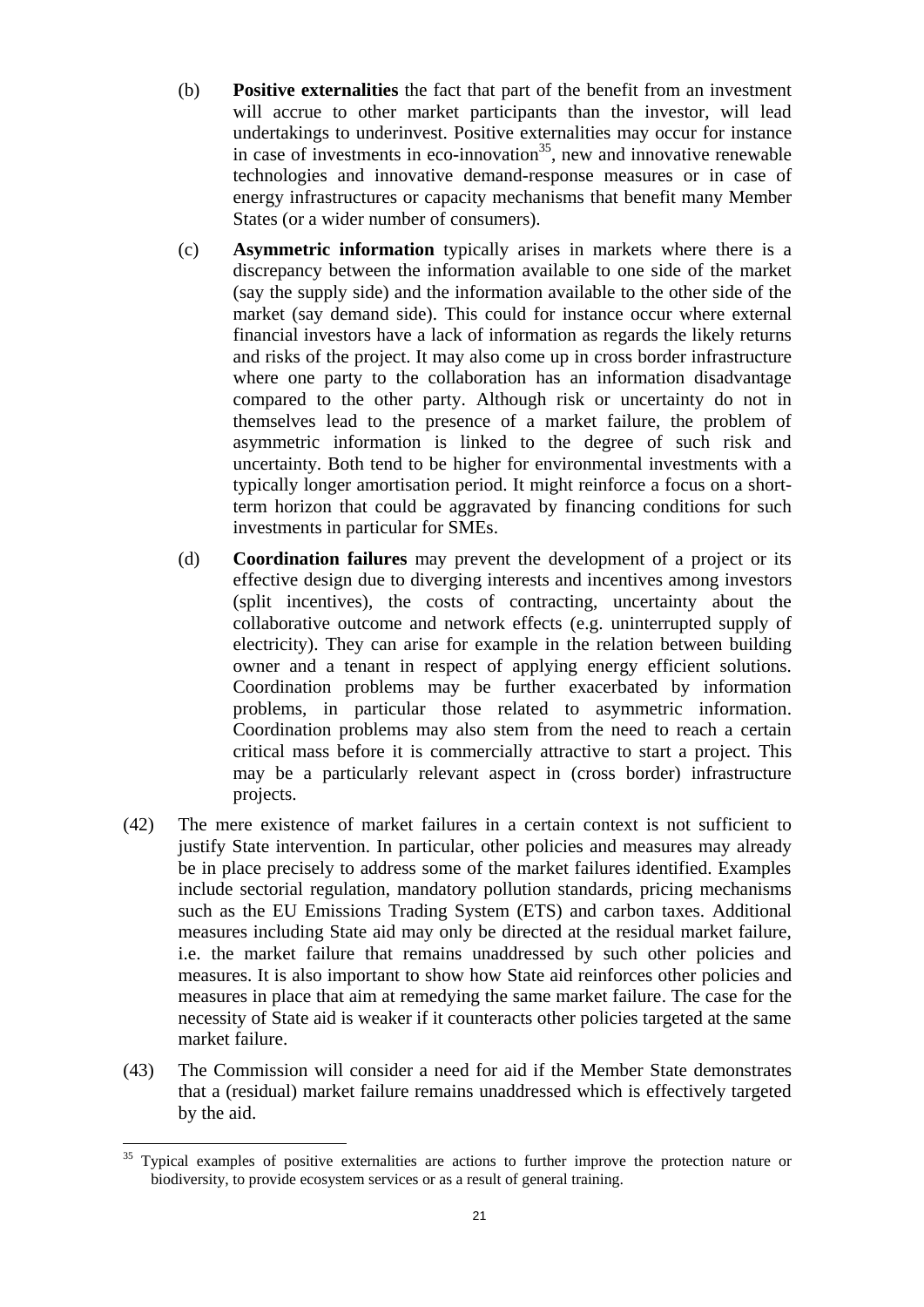### *5.1.2.2. Additional conditions for individually notifiable aid*

- (44) Whereas market failures may exist in the aggregate and aid measures may be in principle, well-designed to target an efficient market outcome, not all undertakings concerned may be confronted with these market failures to the same extent. Consequently, for notifiable individual aid, the Commission will assess the specific need for aid in the case at hand. It is for the Member State to demonstrate that a market failure remains unaddressed for the specific activity supported by the aid and whether the aid is effectively targeted to the market failure.
- (45) Depending on the specific market failure addressed the Commission will take into account:
	- (a) Whether other policy measures already address the market failure sufficiently, in particular the existence of environmental or other Union standards, the EU ETS or environmental taxes.
	- (b) Whether State intervention is needed, taking into account, the cost of implementation of national standards for the aid beneficiary in the absence of aid compared to the costs (or absence thereof) of implementation of those standards for the main competitors of the aid beneficiary.
	- (c) In the case of coordination failures, the Commission will take into account the number of undertakings needing to collaborate, diverging interests between collaborating parties and practical problems to coordinate collaboration (linguistic issues, sensitivity of information, non-harmonised standards).

### **5.1.3 Appropriateness of the aid**

(46) The proposed aid measure must be an appropriate instrument to address the policy objective concerned. An aid measure will not be considered compatible if other less distortive policy instruments or other less distortive types of aid instruments allow reaching the same positive contribution to the common objective.

### *5.1.3.1 Appropriateness among alternative policy instruments*

- (47) State aid is not the only policy instrument available to Member States to promote increased levels of environmental protection or to achieve a well-functioning secure, affordable and sustainable European energy market. It is important to keep in mind that there may be other, better placed instruments to achieve those objectives. Regulation and market-based instruments are the most important tools to achieve environmental and energy objectives. Soft instruments, such as voluntary eco-labels, and the diffusion of environmentally friendly technologies may also play an important role in achieving a higher level of environmental protection.
- (48) Different measures to remedy the same market failure may counteract each other. This is specifically the case where an efficient, market-based mechanism has been put in place to deal specifically with the problem of externalities. An additional support measure to address the same market failure risks to undermine the efficiency of the market-based mechanism.
- (49) Different measures to remedy different market failures may also counteract each other. A measure addressing a generation adequacy problem may support the use of fossil fuels which needs to be balanced with the environmental objective of phasing out environmental harmful subsidies. Similarly, a measure to reduce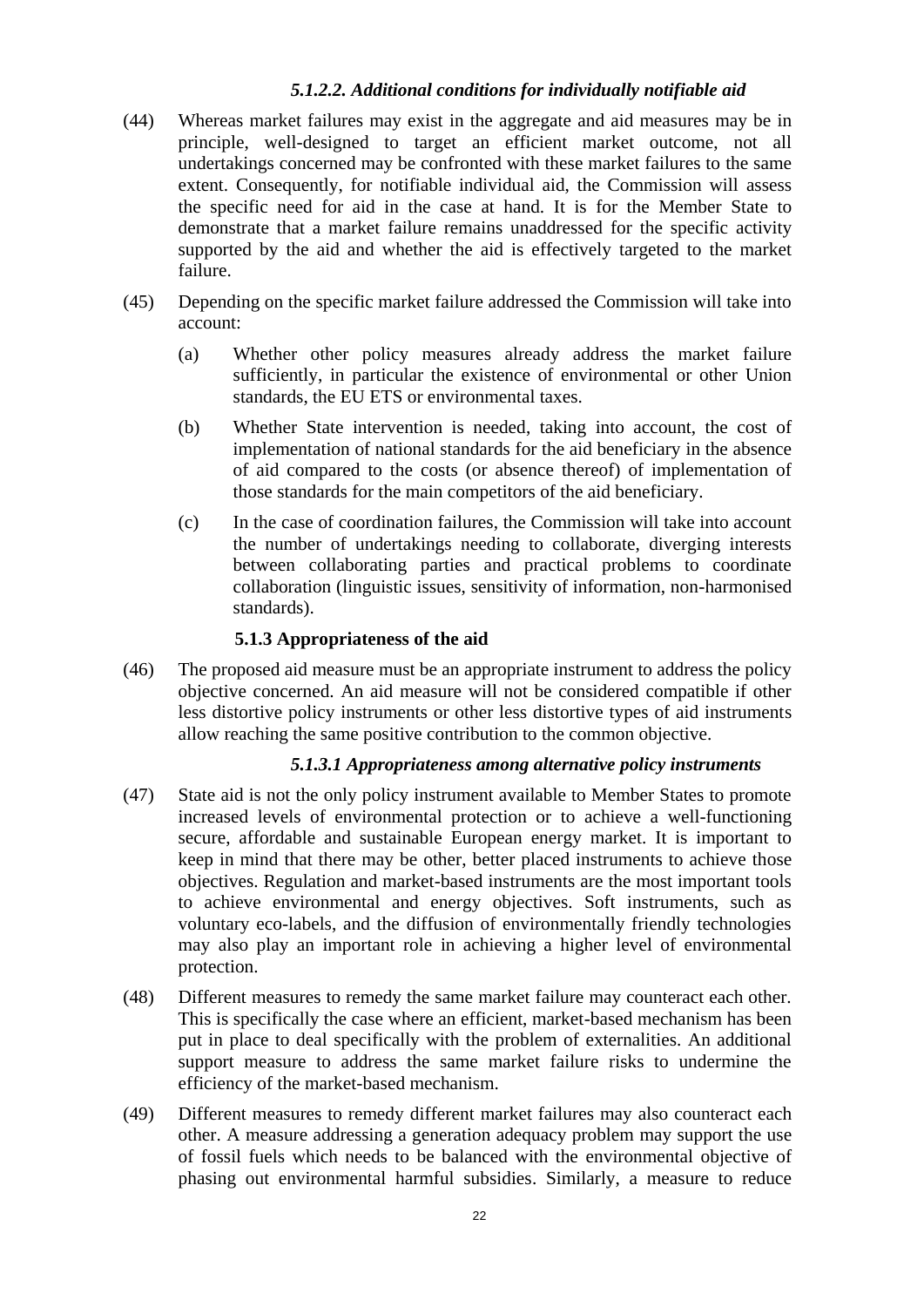greenhouse gas emissions can increase the supply of variable power which might negatively affect generation adequacy concerns.

<span id="page-22-0"></span>(50) Respect for the "polluter pays" principle (PPP) through environmental legislation ensures in principle that the market failure linked to negative externalities will be rectified. Therefore, State aid is not an appropriate instrument and cannot be granted insofar as the beneficiary of aid could be held liable under existing EU or national law for the pollution<sup>36</sup>.

### *5.1.3.2. Appropriateness among different aid instruments*

- (51) Environmental and energy aid can be awarded in various forms. The Member State should however ensure that the aid is awarded in the form that is likely to generate the least distortions of trade and competition. In this respect, the Member State is required to demonstrate why other potentially less distortive forms of aid such as for instance repayable advances as compared to direct grants or tax credits as compared to tax reductions or forms of aid that are based on debt or equity instruments (for example, low-interest loans or interest rebates, State guarantees, or an alternative provision of capital on favorable terms) are less appropriate.
- (52) The choice of the aid instrument should be in coherence with the market failure that the aid measure aims at addressing. In particular where the actual revenues are uncertain, for instance in case of energy saving measures, a repayable advance may constitute the appropriate instrument.
- (53) For operating aid, the Member State must demonstrate that the aid is appropriate to achieve the objective of the scheme for the problems that the aid is intended to address. To demonstrate that the aid is appropriate, the Member State may calculate the aid amount ex ante as a fixed sum covering the expected additional costs over a given period, to incentivise undertakings to contain costs and develop their business in a more efficient manner over time $\frac{37}{7}$ .
- (54) For the purpose of demonstrating the appropriateness of schemes, the Member State can also rely on results of past evaluations as described in section 7.

### **5.1.4 Incentive effect**

 $\overline{a}$ 

### *5.1.4.1. General conditions*

(55) Environmental and energy aid can only be found compatible with the internal market if it has an incentive effect. An incentive effect occurs when the aid induces the beneficiary to change its behaviour to increase the level of environmental protection or to increase the functioning of a secure, affordable and sustainable European energy market, which it would not do without the aid. The aid must not subsidize the costs of an activity that an undertaking would anyhow incur and must not compensate for the normal business risk of an economic activity.

<sup>&</sup>lt;sup>36</sup> In particular, the Commission will consider that aid for contaminated sites can be granted only when the polluter - i.e. the person liable under the law applicable in each Member State without prejudice to the Environmental Liability Directive (Directive 2004/35/EC) and other relevant EU rules in this matter is not identified or cannot be held legally liable for financing the remediation in accordance with the "polluter pays" principle.

 $37$  However, where future costs and revenues developments are surrounded by a high degree of uncertainty and there is a strong asymmetry of information, the public authority may also wish to adopt compensation models that are not entirely ex ante, but rather a mix of ex ante and ex post (for example, through a balanced sharing of unanticipated gains).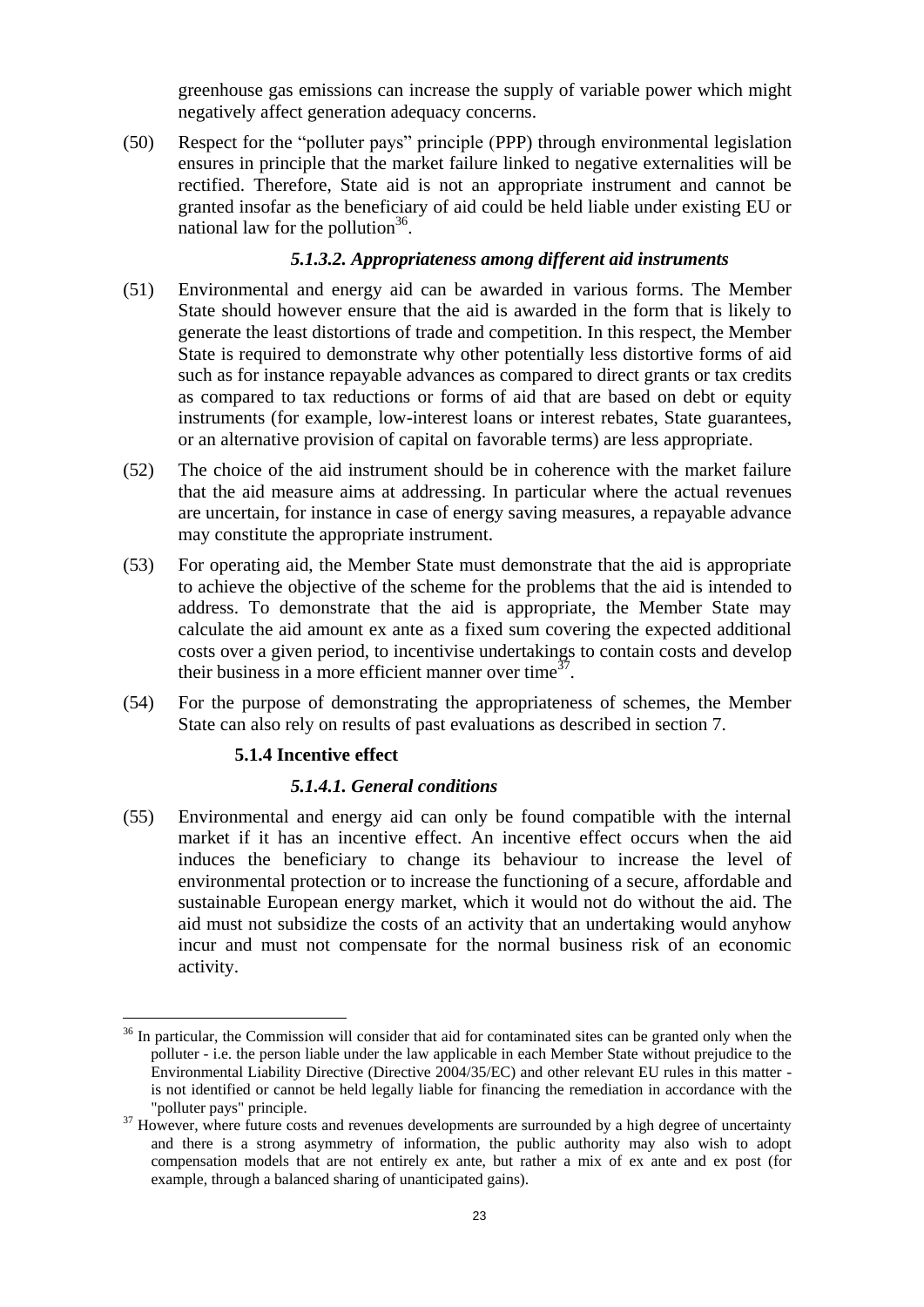- <span id="page-23-0"></span>(56) The Commission considers that aid granted to adapt to future Union standards has in principle incentive effect. However, aid does not have an incentive effect where investments bring undertakings into compliance with Union standards already adopted and not yet in force.
- (57) As an exception to point [\(57\),](#page-23-0) aid granted for adaptation to Union standards already adopted but not yet in force will be considered to have incentive effect if the investment is finalised at least one year before the Union standards enter into force.
- (58) As an exception to point [\(57\),](#page-23-0) an incentive effect may exist if aid is granted for:
	- (a) the acquisition of new transport vehicles for road, railway, inland waterway and maritime transport complying with adopted Union standards, provided that the acquisition occurs before these standards enter into force and that, once mandatory, they do not apply to vehicles already purchased.
	- (b) retrofitting operations of existing transport vehicles for road, railway, inland waterway and maritime transport, provided that the Union standards were not yet in force at the date of entry into operation of these vehicles and that, once mandatory, they do not apply to these vehicles.
- (59) In order not to dissuade Member States from setting mandatory national standards which are more stringent than the corresponding Union standards, the Commission finds in principle a positive contribution to environmental or energy objectives for aid supporting investments that enable the beneficiary to go beyond the applicable Union standards as a result from its activities. Such positive contribution exists irrespective of the presence of mandatory national standards that are more stringent than the Union standard. This includes for instance measures to improve the water and air quality beyond mandatory Union standards.
- (60) The Commission considers that aid does not present an incentive effect for the beneficiary in all cases in which work on the project already started prior to the aid application by the beneficiary to the national authorities. In such a case where the beneficiary starts implementing the project before applying for aid, any aid granted in respect of that project will not be considered compatible with the internal market.
- <span id="page-23-1"></span>(61) Member State must use an application form for aid including at least the applicant's name and size, a description of the project, including its location and start and end dates, the amount of aid needed to carry it out and the eligible costs. In the application form, beneficiaries must explain what would have happened without aid. That alternative project is referred to as the counterfactual. The counterfactual can also include a situation where no additional investment is taking place (e.g. adding a filter to an installation without any Union standard obliging the beneficiary to do so). In addition, large undertakings must submit documentary evidence in support of the counterfactual described in the application form. SMEs are not subject to this additional obligation.
- <span id="page-23-2"></span>(62) When receiving an application form, the granting authority must carry out a credibility check of the counterfactual and confirm that the aid has the required incentive effect. A counterfactual is credible if it is genuine and relates to the decision-making factors prevalent at the time of the decision by the beneficiary regarding the investment. The conditions of points [\(62\)](#page-23-1) and [\(63\)](#page-23-2) are, however, not necessary where the aid is awarded on the basis of a tender.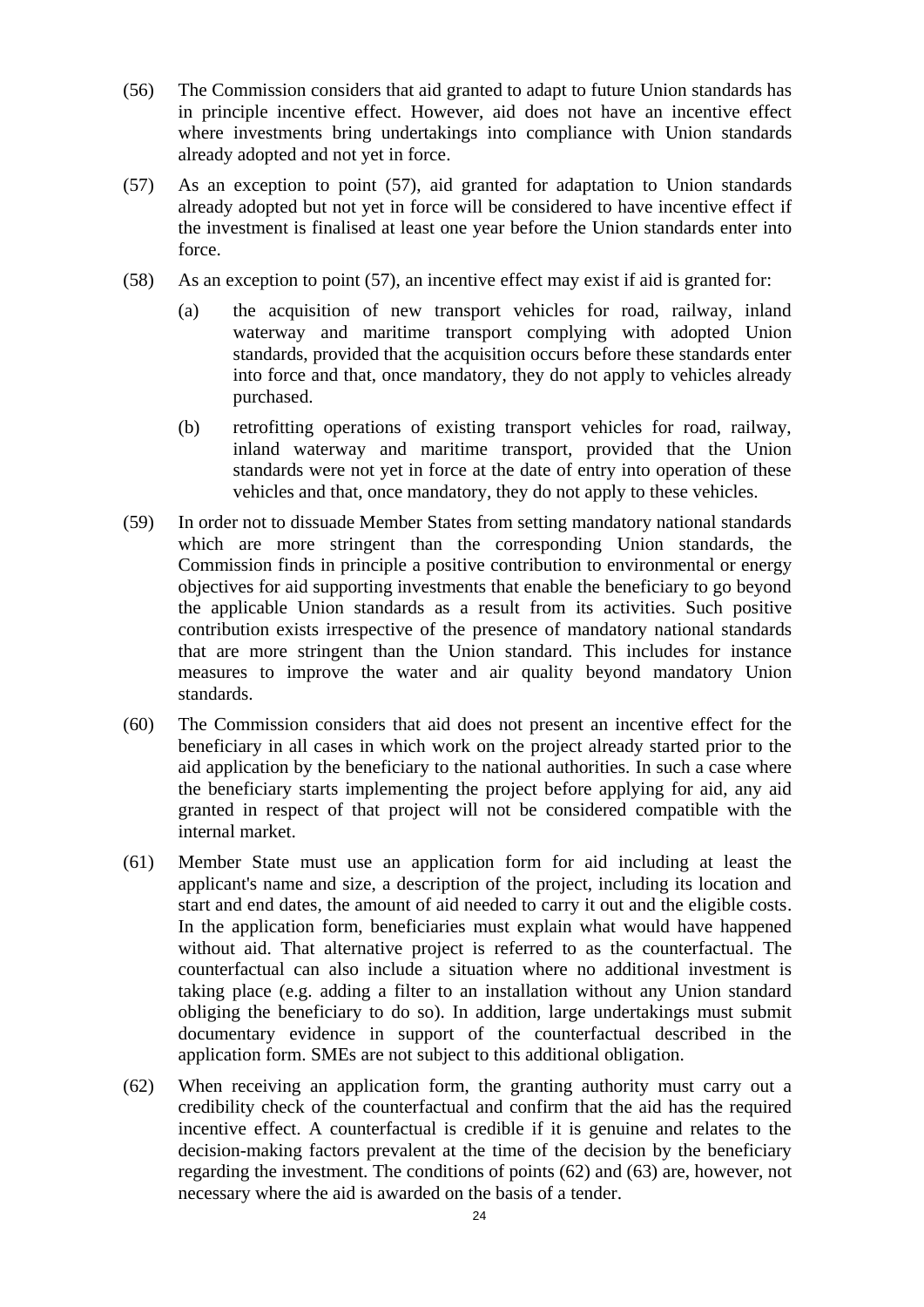### *5.1.4.2. Additional conditions for individually notifiable aid*

- (63) For measures subject to individual notification, the Member State must fully demonstrate to the Commission the incentive effect of the aid. It needs to provide clear evidence that the aid effectively impacts on the investment decision so that it changes the behaviour of the beneficiary to increase the level of environmental protection or the functioning of the European energy market. To allow a comprehensive assessment, the Member State must provide not only information concerning the aided project but also a comprehensive description of the counterfactual scenario, in which aid is not awarded to the beneficiary by any Member State. This demonstration is, however, not necessary where the aid is awarded on the basis of a tender.
- (64) The advantages of new investments or production methods are normally not limited to their direct environmental effects or effects on the energy market. Such advantages may in particular be production advantages<sup>38</sup> while the risks in particular relate to the uncertainty whether investment will be as productive as expected.
- (65) The incentive effect is, in principle, to be identified through counterfactual analysis, comparing the levels of intended activity with aid and without aid. Essentially, this amounts to checking the profitability of the project in the absence of the aid, to see whether it indeed falls short of the profit obtained by the company by implementing the alternative project.
- (66) In this context the level of profitability can be evaluated by reference to methodologies which are standard practice in the particular industry concerned, and which may include methods to evaluate the net present value of the project  $(NPV)^{39}$ , the internal rate of return  $(RR)^{40}$  or the average return on capital employed (ROCE). The profitability of the project is to be compared with normal rates of return applied by the company in other investment projects of a similar kind. Where those rates are not available, the profitability of the project is to be compared with the cost of capital of the company as a whole or with the rates of return commonly observed in the industry concerned.
- (67) Where no specific counterfactual is known, the incentive effect can be assumed when there is a funding gap, i.e. when the investment costs exceed the net present value (NPV) of the expected operating profits of the investment on the basis of an ex ante business plan.
- <span id="page-24-0"></span>(68) The Member States are, in particular, invited to rely on contemporary, relevant and credible evidence including, for example official board documents, credit committee reports, risk assessments, financial reports, internal business plans,

 $\overline{a}$  $38$  Production advantages that negatively affect the incentive effect are increased capacity, productivity, efficiency or quality. Other advantages may be linked to product image or the labelling of production methods which may negatively affect the incentive effect in particular in markets where there is competitive pressure to maintain a high level of environmental protection.

<sup>&</sup>lt;sup>39</sup> The net present value (NPV) of a project is the difference between the positive and negative cash flows over the lifetime of the investment, discounted to their current value (typically using the cost of capital)i.e. the normal rates of return applied by the undertaking concerned in other investment projects of a similar kind; When this benchmark is not available, the cost of capital of the company as a whole or rates of return commonly observed in the industry concerned may be used for this purpose.

<sup>&</sup>lt;sup>40</sup> The internal rate of return (IRR) is not based on accounting earnings in a given year, but takes into account the stream of future cash flows that the investor expects to receive over the entire lifetime of the investment. It is defined as the discount rate for which the NPV of a stream of cash flows equals zero.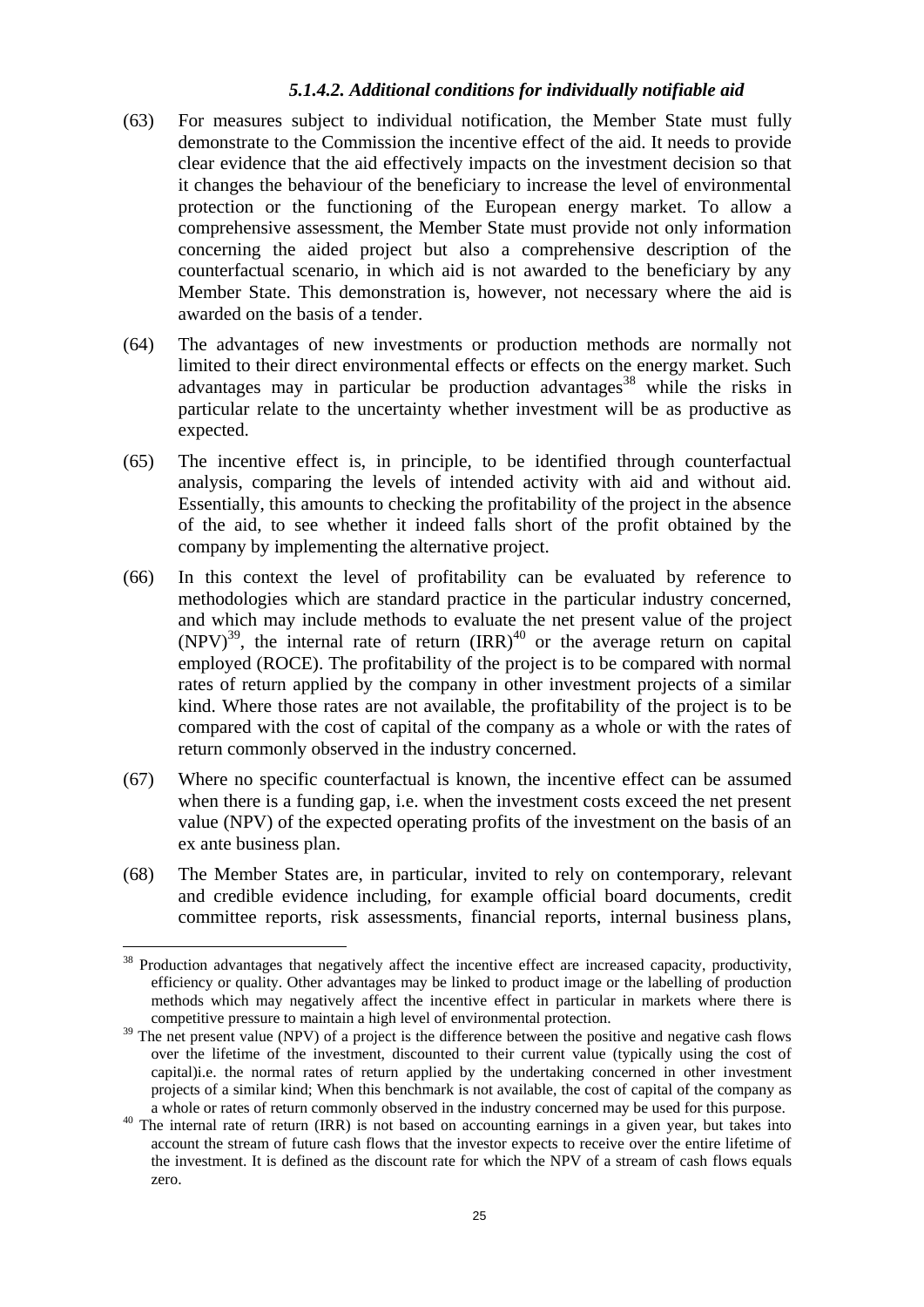expert opinions and other studies related to the investment project under assessment. Documents containing information on demand forecasts, cost forecasts, financial forecasts, documents that are submitted to an investment committee and that elaborate on various investment scenarios, or documents provided to the financial institutions could help to verify the incentive effect.

- (69) In order to ensure that the incentive effect is established on an objective basis, the Commission may in its assessment of the incentive effect compare companyspecific data with data concerning the industry in which the company is active (benchmarking). In particular, the Member State should where possible provide industry-specific data demonstrating that the company's counterfactual scenario, its required level of profitability and its expected cash-flows are reasonable.
- (70) The Commission may find an incentive effect in cases where an undertaking may have an incentive in carrying out a project, with aid, even if the aided project does not achieve the normally required level of profitability. This might be justified for example in view of wider benefits not reflected in the profitability of the project itself. In such circumstances, the evidence provided to support the existence of an incentive effect becomes particularly important.
- (71) Where the undertaking is adapting to a national standard going beyond Union standards or adopted in the absence of Union standards, the Commission will verify that the aid beneficiary would have been affected substantially in terms of increased costs and would not have been able to bear the costs associated with the immediate implementation of national standards.
- (72) For investments that bring undertakings above the minimum levels required by Union standards, the Commission can still find no incentive effect, in particular if such investments correspond to the minimum technical standards available in the market.
- (73) If the aid does not change the behaviour of the beneficiary by stimulating additional activities, such aid does not have incentive effect in terms of promoting environmental behaviour in the EU or strengthening the functioning of the European energy market. Therefore, aid will not be approved in cases where it appears that the same activities would be pursued without the aid.

### **5.1.5 Proportionality of the aid**

### *5.1.5.1. General conditions*

- (74) Environmental and energy aid must always be proportionate. Aid is considered to be proportionate if the aid amount per beneficiary is limited to the minimum needed to achieve the environmental protection or energy objective aimed for.
- (75) As a general principle, aid will be considered to be limited to the minimum necessary if the aid corresponds to the (net) extra cost necessary to meet the objective, compared to the counterfactual in the absence of aid. Net extra costs compare the difference in the economic benefits and costs (including the investment and operation) of the aided project with those of the alternative investment project the company would carry out in the absence of aid (the counterfactual scenario).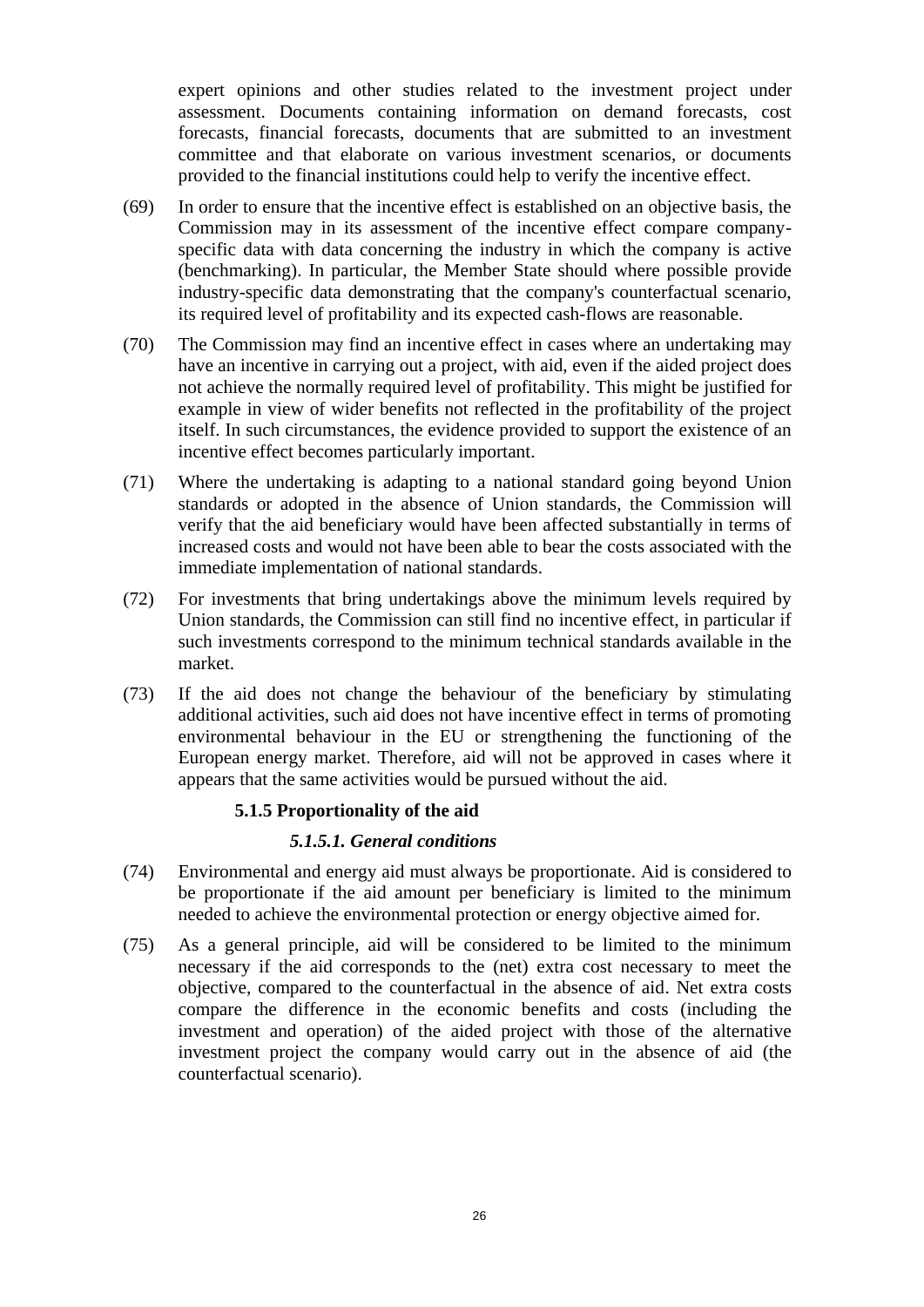(76) However, it might be difficult to fully take into account all economic benefits which a company will derive from an additional investment<sup>41</sup>. Therefore, for measures which are not subject to an individual assessment, a simplified method that would focus on calculating the extra investment costs (i.e. not taking into account the operating benefits and costs) may be used. Measures which are not subject to an individual assessment will be deemed proportional if the aid amount does not exceed a given percentage of the eligible costs as defined below. These maximum aid intensities also serve as a cap to the aid given for notifiable measures.

### *Eligible costs*

- (77) The eligible costs are the extra investment costs in tangible and/or in intangible assets. They will be calculated as the cost of the investment directly related to the targeted common interest objective and will be established by reference to the counterfactual situation where appropriate. The costs not directly linked to the achievement of the environmental or energy objective shall not be eligible.
- <span id="page-26-0"></span>(78) The eligible costs are determined as follows:
	- (a) Where the costs of achieving the common interest objective can be identified in the total investment costs as a separate investment (for instance, because the green element is a readily identifiable "add-on component" to a pre-existing facility), the costs of the separate investment constitute the eligible costs.
	- (b) In all other cases, the eligible costs are the extra investment costs established by comparing the aided investment with the counterfactual situation in the absence of State aid. The correct counterfactual is the cost of a technically comparable investment<sup>42</sup> that would credibly be realised without aid<sup>43</sup> and which does not achieve the common interest objective or that only attains this objective to a lesser degree.
- (79) In Annex 2, examples of the relevant counterfactual scenario or eligible cost calculation are presented which reflect the counterfactual that should be used in similar cases.
- <span id="page-26-1"></span>(80) For some measures in particular supporting integrated projects (e.g. integrated energy-efficiency measures), the counterfactual can be difficult to establish. For such projects, the Commission is amenable to consider a proxy for determining the extra costs (e.g. a funding gap approach). In the case of an investment project only concerning the construction of new infrastructure as part of a district heating or cooling project, a funding gap approach may be used as a proxy.

### *Maximum aid intensities*

(81) In order to ensure predictability and a level playing field, the Commission applies maximum aid intensities for aid set out in Annex 2. These reflect the need for State intervention, on the one hand (as determined by the relevance of the market

 $\overline{a}$ <sup>41</sup> For instance, certain kinds of benefits such as the 'green image' enhanced by an environmental investment are not easy to measure.

 $42$  A technically comparable investment means an investment with the same production capacity and all other technical characteristics (except those directly related to the extra investment for the targeted objective).

<sup>&</sup>lt;sup>43</sup> Such a reference investment must, from a business point of view, be a credible alternative to the investment under assessment.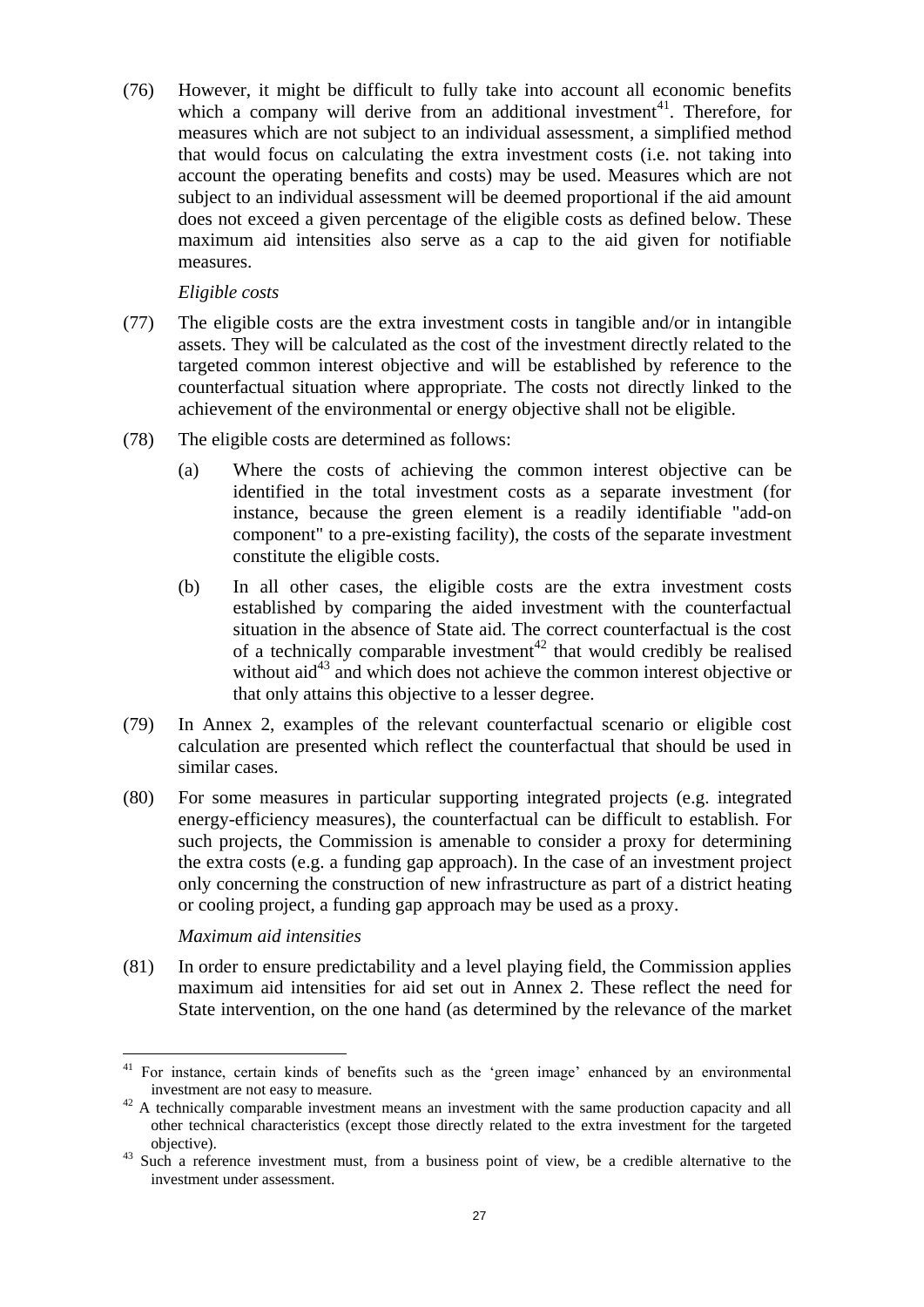failure), and the expected level of distortion of competition and trade, on the other hand.

- <span id="page-27-0"></span>(82) Higher aid intensities may be allowed for some types of aid or if the investment is taking place in an assisted region, but the aid intensity can never exceed 100% of eligible costs.
	- (a) The aid intensity may be increased by [15] percentage points for energy and environmental investments located in assisted areas fulfilling the conditions of Article  $107(3)(a)$  of the Treaty and by 5 percentage points for energy and environmental investments located in assisted areas fulfilling the conditions of Article  $107(3)(c)$  of the Treaty. The Commission deems these increases justified in view of the various handicaps faced by these regions that may also hold back environmental or energy investments.
	- (b) The aid intensity can be increased by 10% for medium sized and 20% for small enterprises. Small and medium-sized enterprises which may be faced, on the one hand, with relatively higher costs to achieve environmental or energy objectives compared to the size of their activity and, on the other hand, with capital market imperfections which restrict them to bear such costs, higher aid intensities may also be warranted, as the risk of serious distortions of competition and trade will be reduced when the beneficiary is a small or medium-sized enterprise.
	- (c) Higher aid intensities may be justified under certain conditions in case of eco-innovation which can address a double market failure linked to the higher risks of innovation, coupled with the environmental aspect of the project. This applies in particular to resource efficiency measures. The aid intensity may be increased by 10 percentage points, provided that following conditions are fulfilled:
		- i the eco-innovation asset or project must be new or substantially improved compared to the state of the art in its industry in the  $EU^{44}$ ;
		- ii the expected environmental benefit must be significantly higher than the improvement resulting from the general evolution of the state of the art in comparable activities $45$ ;
		- iii the innovative character of these assets or projects involves a clear degree of risk, in technological, market or financial terms, which is

<sup>&</sup>lt;sup>44</sup> The novelty could, for example, be demonstrated by the Member States on the basis of a precise description of the innovation and of market conditions for its introduction or diffusion, comparing it with state-of-the-art processes or organisational techniques generally used by other undertakings in the same industry.

<sup>&</sup>lt;sup>45</sup> If quantitative parameters can be used to compare eco-innovative activities with standard, noninnovative activities, ´significantly higher´ means that the marginal improvement expected from ecoinnovative activities, in terms of reduced environmental risk or pollution, or improved efficiency in energy or resources, should be at least twice as high as the marginal improvement expected from the general evolution of comparable no innovative activities.

Where the proposed approach is not appropriate for a given case, or if no quantitative comparison is possible, the application file for State aid should contain a detailed description of the method used to assess this criterion, ensuring a standard comparable to that of the proposed method.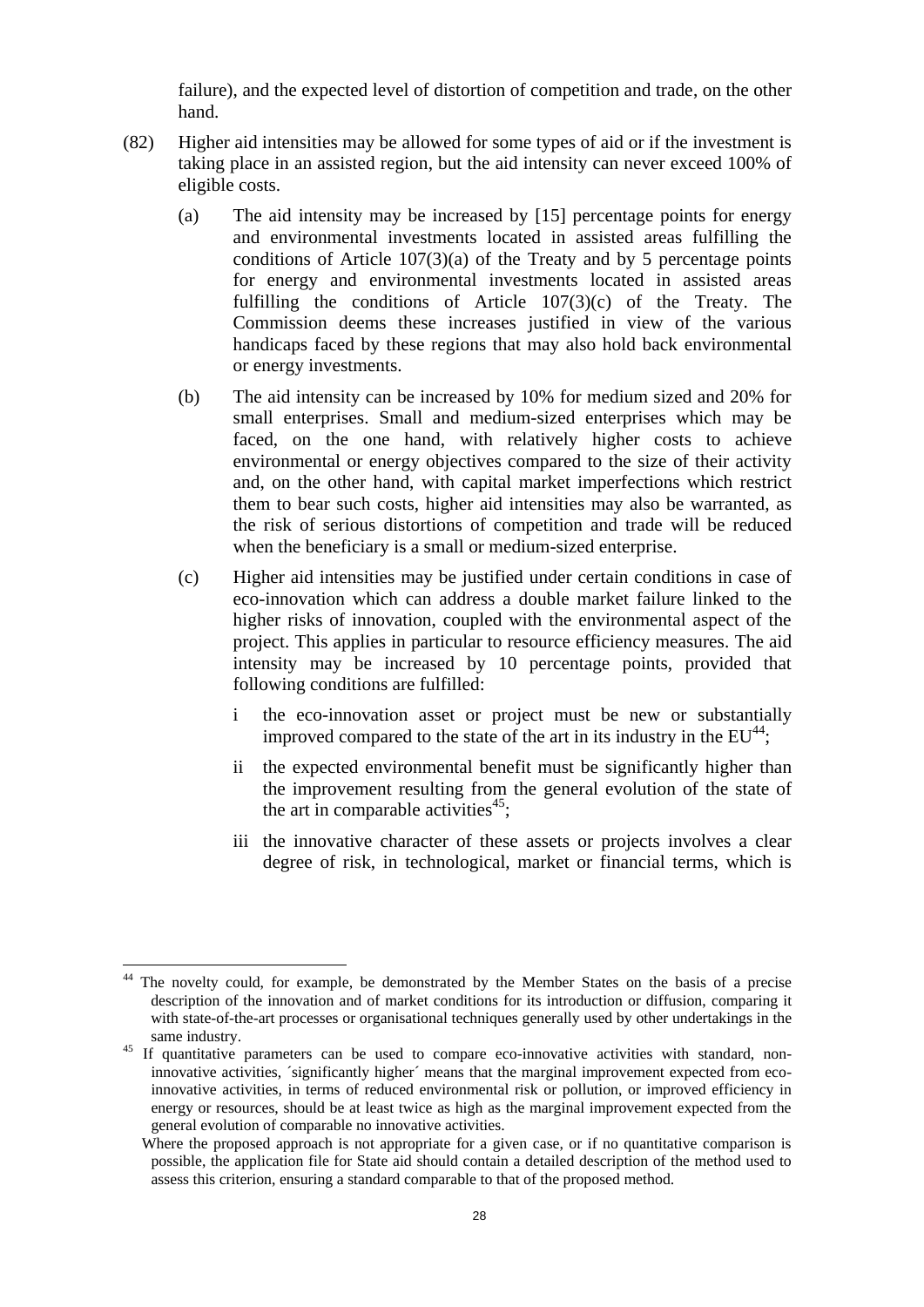higher than the risk generally associated with comparable noninnovative assets or projects $46$ .

- (83) Therefore, the Commission will consider aid to be compatible if the eligible costs are correctly calculated and the maximum aid intensities set out in Annex 2 are respected.
- (84) Where aid to the beneficiary is granted in a genuinely competitive bidding process on the basis of clear, transparent and non-discriminatory criteria that the aid amount may reach 100% of the eligible  $cost^{47}$ . Such a bidding process must be non-discriminatory and provide for the participation of a sufficient number of undertakings. In addition, the budget related to the bidding process must be a binding constraint in the sense that not all participants can receive aid. Finally, the aid must be granted on the basis of the initial bid submitted by the bidder, thus excluding subsequent negotiations.
- (85) A specific form of aid can be tradable permit schemes which may involve State aid. For example, when Member States grant permits and allowances below their market value. If the global amount of permits granted by the Member State is lower than the global expected needs of undertakings, the overall effect on the level of environmental protection will be positive. At the individual level of each undertaking, if the allowances granted do not cover the totality of expected needs of the undertaking, the undertaking must either reduce its pollution, thus contributing to the improvement of the level of environmental protection, or buy supplementary allowances on the market, thus paying a compensation for its pollution. To limit the distortion of competition, no over-allocation of allowances can be justified and provision must be made to avoid undue barriers to entry.

### *5.1.5.2. Cumulation of aid*

- (86) Aid may be awarded concurrently under several aid schemes or cumulated with *ad hoc* aid, provided that the total amount of State aid for an activity or project does not exceed the limits fixed by the aid ceilings laid down in these Guidelines. Union funding centrally managed by the Commission that is not directly or indirectly under the control of the Member State<sup>48</sup>, does not constitute State aid. Where such Union funding is combined with State aid, only the latter shall be considered for determining whether notification thresholds and maximum aid intensities are respected, provided that the total amount of public funding granted in relation to the same eligible costs must however not exceed the maximum funding rate(s) laid down in the applicable European regulations.
- (87) Aid shall not be cumulated with de minimis aid in respect of the same eligible costs if such cumulation would result in an aid intensity exceeding that fixed in these Guidelines.

### *5.1.5.3. Additional conditions for individually notifiable investment and operating aid*

<sup>&</sup>lt;sup>46</sup> This risk could be demonstrated by the Member State for instance in terms of: costs in relation to the undertaking´s turnover, time required for the development, expected gains from the Eco innovation in comparison with the costs, probability of failure.

 $47$  This is because under such circumstances it can be assumed that the respective bids reflect all possible benefits that might flow from the additional investment.

<sup>&</sup>lt;sup>48</sup> For instance support granted on the basis of Commission Decision 2010/670/EU (NER300 funding) and Regulation 2010/1233/EU amending Regulation 2009/663/EC (EEPR funding), Horizon 2020 or COSME.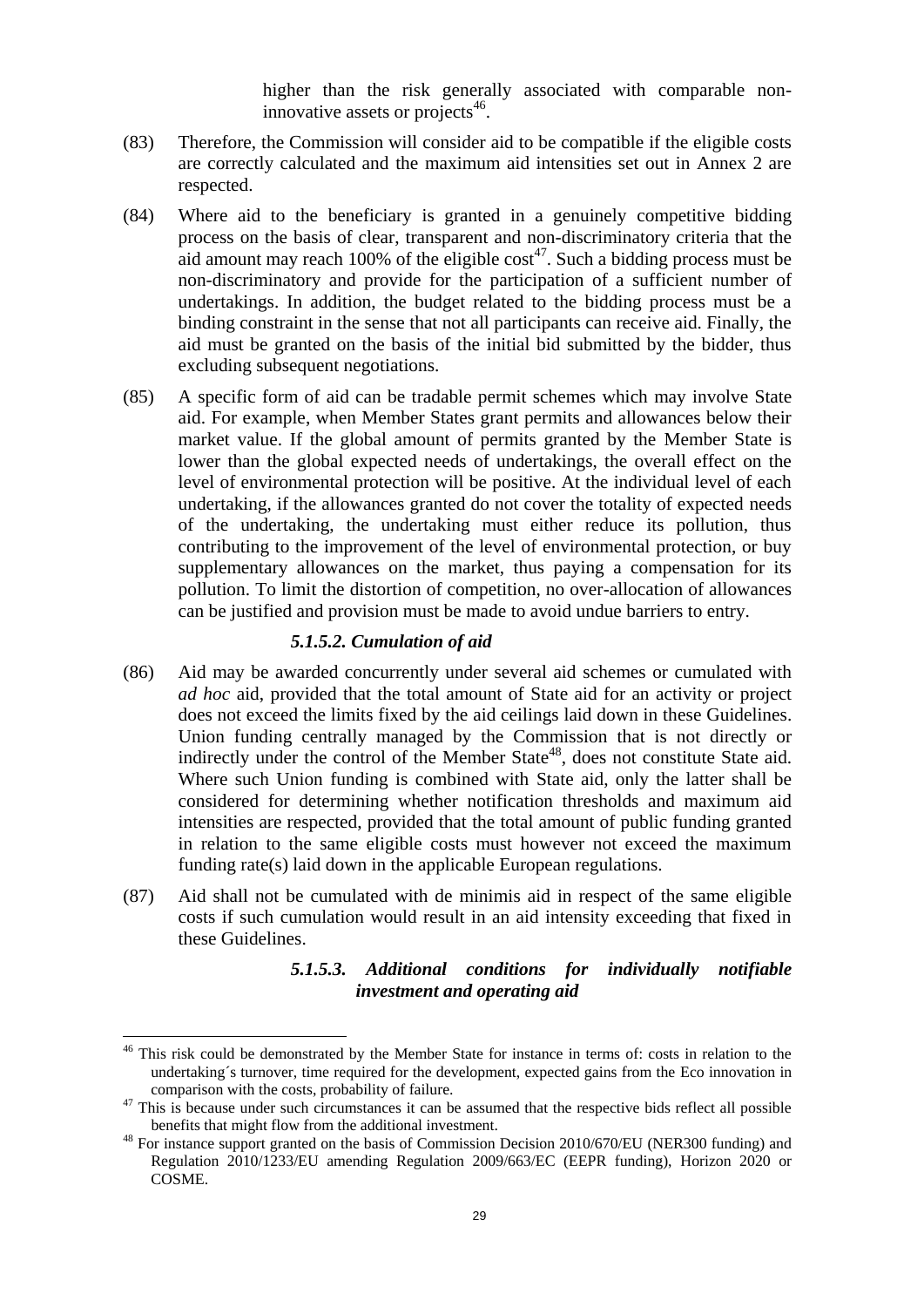- (88) For individual aid, compliance with the maximum aid intensities set out in this section and in Annex 2, is not sufficient to ensure proportionality. Those maximum aid intensities are used as a cap for individual aid<sup>49</sup>.
- (89) As a general rule, individually notifiable aid will be considered to be limited to the minimum if the aid amount corresponds to the net extra costs of the aided investment, compared to the counterfactual in the absence of aid. All relevant costs and benefits must be taken into account over the lifetime of the project.
- (90) If no specific alternative project can be identified as counterfactual, the Commission will verify whether the aid amount exceeds the minimum necessary to render the aided project sufficiently profitable, for instance whether it increases its IRR beyond the normal rates of return applied by the undertaking concerned in other investment projects of a similar kind. When this benchmark is not available, the cost of capital of the company as a whole or rates of return commonly observed in the industry concerned may be used for this purpose.
- (91) The Member State should provide evidence that the aid amount is kept to the minimum. Calculations used for the analysis of the incentive effect can also be used to assess if the aid is proportionate. The Member State must demonstrate the proportionality on the basis of documentation such as that referred to in paragraph [\(69\).](#page-24-0)
- (92) For operating aid granted by way of a tender, the proportionality of individual aid is presumed to be met if the general conditions are fulfilled.

### **5.1.6 Avoidance of undue negative effects on competition and trade**

- (93) For the aid to be compatible, the negative effects of the aid measure in terms of distortions of competition and impact on trade between Member States must be limited and outweighed by the positive effects in terms of contribution to the objective of common interest.
- (94) The Commission identifies two main potential distortions caused by aid, namely product market distortions and location effects. Both types may lead to allocative inefficiencies (undermining the economic performance of the internal market) and to distributional concerns (affecting the distribution of economic activity across regions).
- (95) Aid for environmental purposes will by its very nature, tend to favour environmentally friendly products and technologies at the expense of other, more polluting ones. This effect of the aid will, in principle, not be viewed as an undue distortion of competition, since it is inherently linked to the very objective of the aid (the greening of the economy). When assessing the potential negative effects of environmental aid, the Commission will take into account the overall environmental effect of the measure when looking at its negative impact on the market position, and thus on the profits, of non-aided firms. In doing so, the Commission will notably consider the distortive effects on competitors that likewise operate on an environmentally friendly basis, even without aid. Likewise, the lower the expected environmental effect of the measure in question, the more important the verification of its effect on competitors' market shares and profits in the market at large.

<sup>&</sup>lt;sup>49</sup> Where ad hoc aid is granted, the cap is determined by comparison to typical industry data equivalent to a cap for individually notifiable aid granted on the basis of a scheme.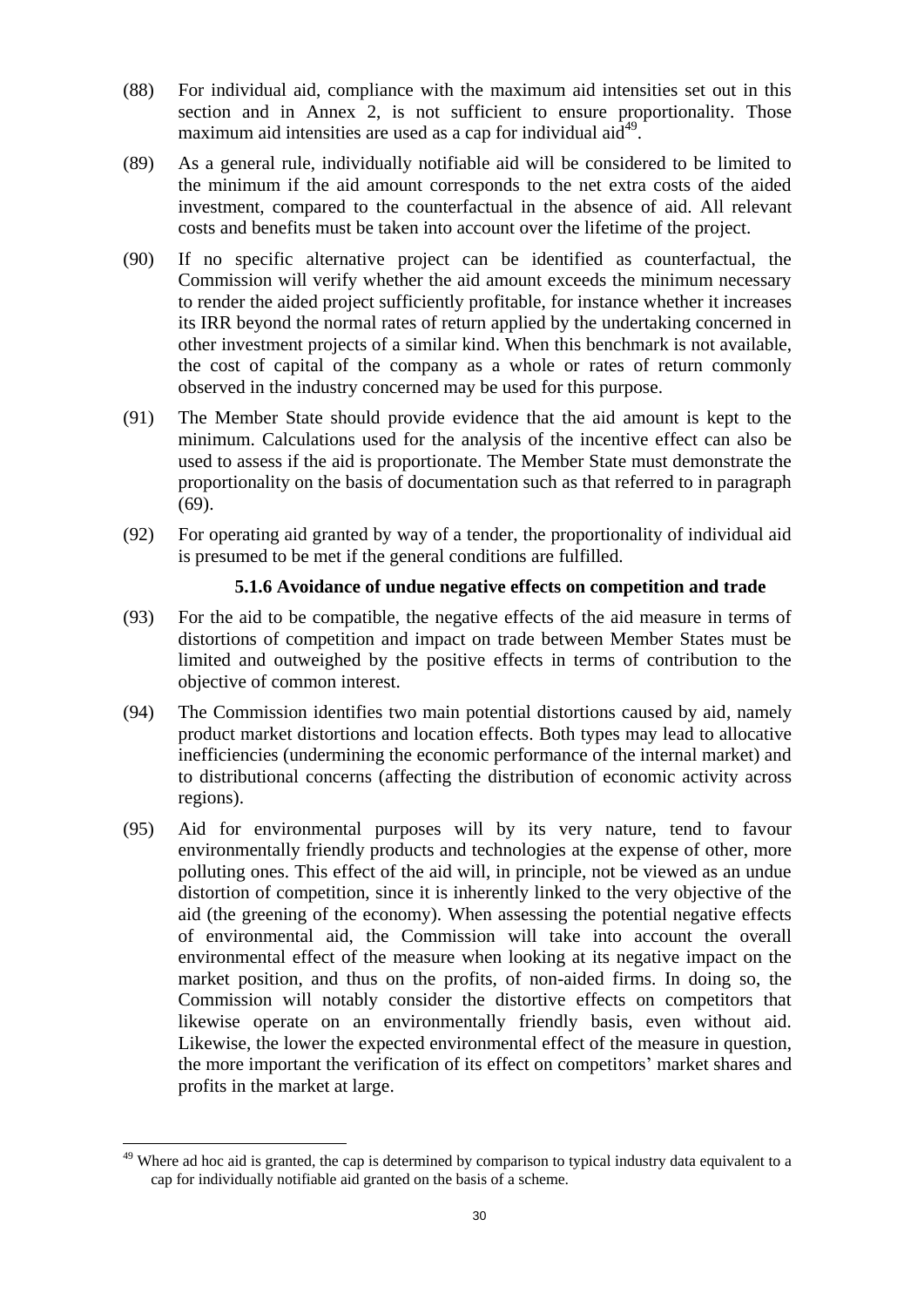- (96) One potentially harmful effect of State aid for environmental and energy objectives is that it prevents the market mechanism from delivering efficient outcomes by rewarding the most efficient and innovative producers and putting pressure on the least inefficient to improve, restructure or exit the market. That might lead to a situation where, due to the aid granted to some firms, more efficient or innovative competitors (e.g. competitors with a different, possibly even cleaner technology) that would otherwise be able to enter and expand are unable to do so. In the long run, interfering with the competitive entry and exit process may stifle innovation and slow down industry-wide productivity improvements.
- (97) Aid may also have distortive effects in terms of increasing or maintaining substantial market power on the part of the beneficiary. Even where aid does not strengthen substantial market power directly, it may do so indirectly, by discouraging the expansion of existing competitors or inducing their exit or discouraging the entry of new competitors.
- (98) Apart from distortions on the product markets, aid may also give rise to effects on trade and location choice. Those distortions can arise across Member States, either when firms compete across borders or consider different locations for investment. Aid aimed at preserving economic activity in one region or attracting it away from other regions within the internal market may not lead directly to a distortion in the product market, but it displaces activities or investments from one region into another without any net environmental impact.

#### *Manifest negative effects*

- (99) In principle, an aid measure and the context in which it is applied need to be analysed to identify the extent to which it can be deemed distortive. However, certain situations can be identified where the negative effects manifestly outweigh any positive effects, meaning that the aid cannot be found compatible with the internal market.
- (100) The Commission establishes maximum aid intensities. Those intensities constitute a basic requirement for compatibility, the aim of which is to prevent the use of State aid for projects where the ratio between aid amount and eligible costs is to be deemed very high and particularly likely to be distortive.
- (101) Likewise, aid for environmental and energy objectives that merely leads to a change in location of the economic activity without improving the existing level of environmental protection in the EU Member State will not be considered compatible.

#### *5.1.6.1. General conditions*

- (102) In assessing the negative effects of the aid measure, the Commission will focus its analysis of the distortions on the foreseeable impact the environmental and energy aid has on competition between undertakings in the product markets affected and the location of economic activity. If State aid measures are well targeted to the market failure it aims to address, the risk that the aid will unduly distort competition is more limited.
- (103) If the aid is proportionate and limited to the extra investment costs, the negative impact of the aid is in principle softened. However, even where aid is necessary and proportionate, aid may result in a change in behaviour of the beneficiaries which distorts competition. A profit seeking undertaking will normally only increase the level of environmental protection beyond mandatory requirements if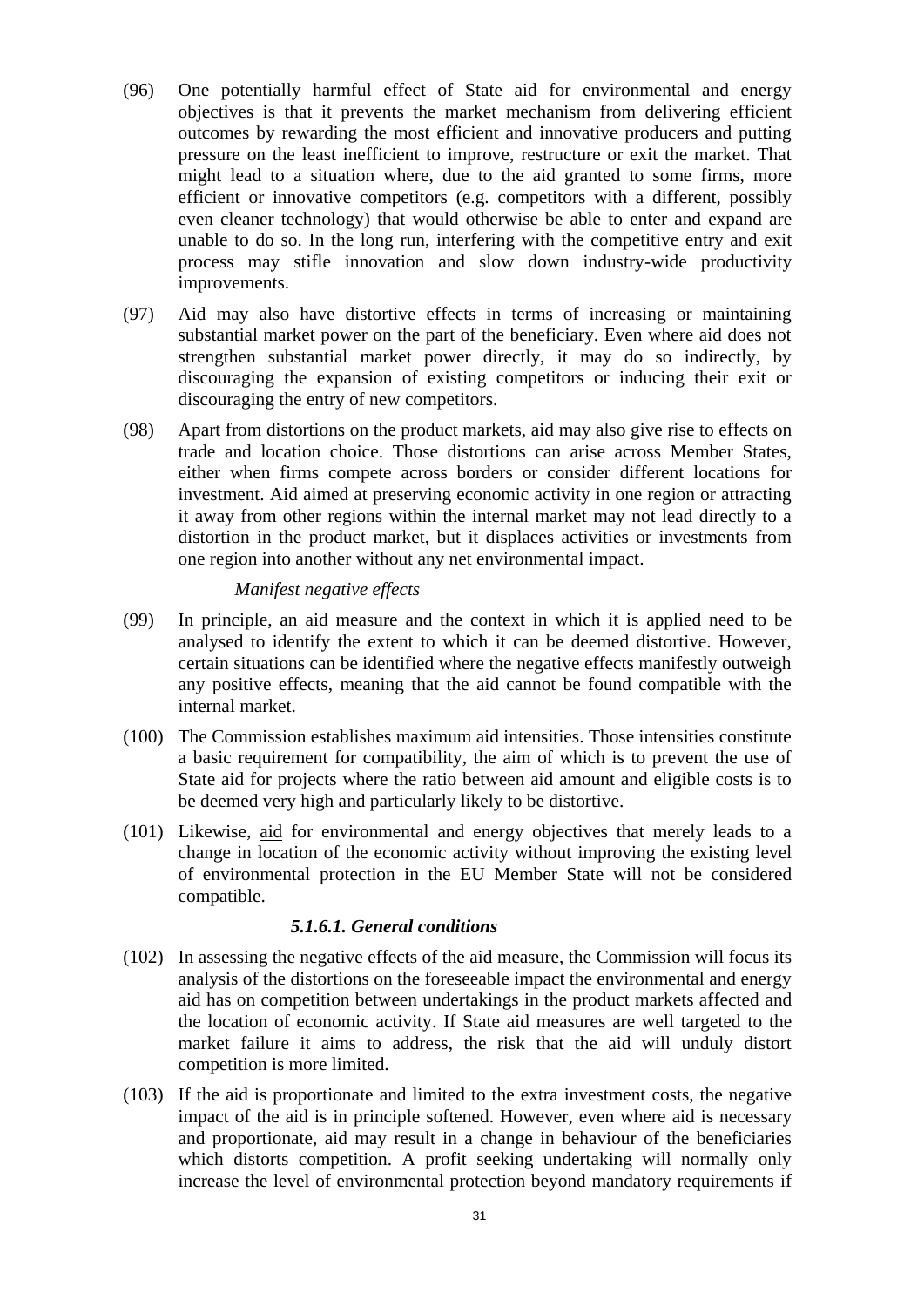it considers that this will result at least marginally in some sort of advantage for the undertaking.

- (104) In order to keep the distortions of competition and trade to a minimum, the Commission will place great emphasis on the selection process: where possible, the selection process should be conducted in a non-discriminatory, transparent and open manner, without unnecessarily excluding companies that may compete with projects to address the same environmental or energy objective. The selection process should lead to the selection of beneficiaries that can address the environmental or energy objectives using the least amount of aid or in the most cost-effective way.
- (105) The Commission will in particular assess the distortive effects of the aid by considering the following elements:
	- (a) *reduction in or compensation of production unit costs*: if the new equipment<sup>50</sup> will lead to reduced costs per unit produced compared to the situation without the aid or if the aid compensates a part of the operating cost, it is likely that the beneficiaries will increase sales. The more price elastic the product, the greater the potential competition distortion;
	- (b) *more environmentally friendly production process*: if the beneficiaries obtain a more environmentally friendly production process and if it is common through labelling or image to differentiate the product towards consumers on the basis of the level of environmental protection, it is likely that the beneficiaries can increase their sales. The greater the consumer preference for environmental product characteristics, the greater the potential competition distortion;
	- (c) *new product*: if the beneficiaries obtain a new or a higher quality product, it is likely that they will increase their sales and possibly gain a 'first mover' advantage. The greater the consumer preference for environmental product characteristics, the greater the competition distortion.

#### *5.1.6.2. Additional conditions for individually notifiable aid*

- (106) The Member State must ensure that the distortive effects as described above are limited. In addition to the elements specified in section 5.1.6.1, the Commission will take into account and assess for individual aid whether the aid leads to:
	- (a) supporting inefficient production, thereby impeding productivity growth in the sector;
	- (b) distorting dynamic incentives;

- (c) creating or enhancing market power or exclusionary practices;
- (d) artificially altering trade flows or the location of production.
- (107) The Commission may consider the planned introduction of energy and environmental support schemes, other than the one notified, which directly or indirectly benefit the beneficiary with a view to assessing the cumulative impact of the aid.

 $50$  The calculation of extra investment costs may not fully capture all benefits, since the operating benefits are not deducted over the life time of the investment. In addition, certain types of benefits, for example linked to increased productivity and increased production with unaltered capacity, may be difficult to take into account.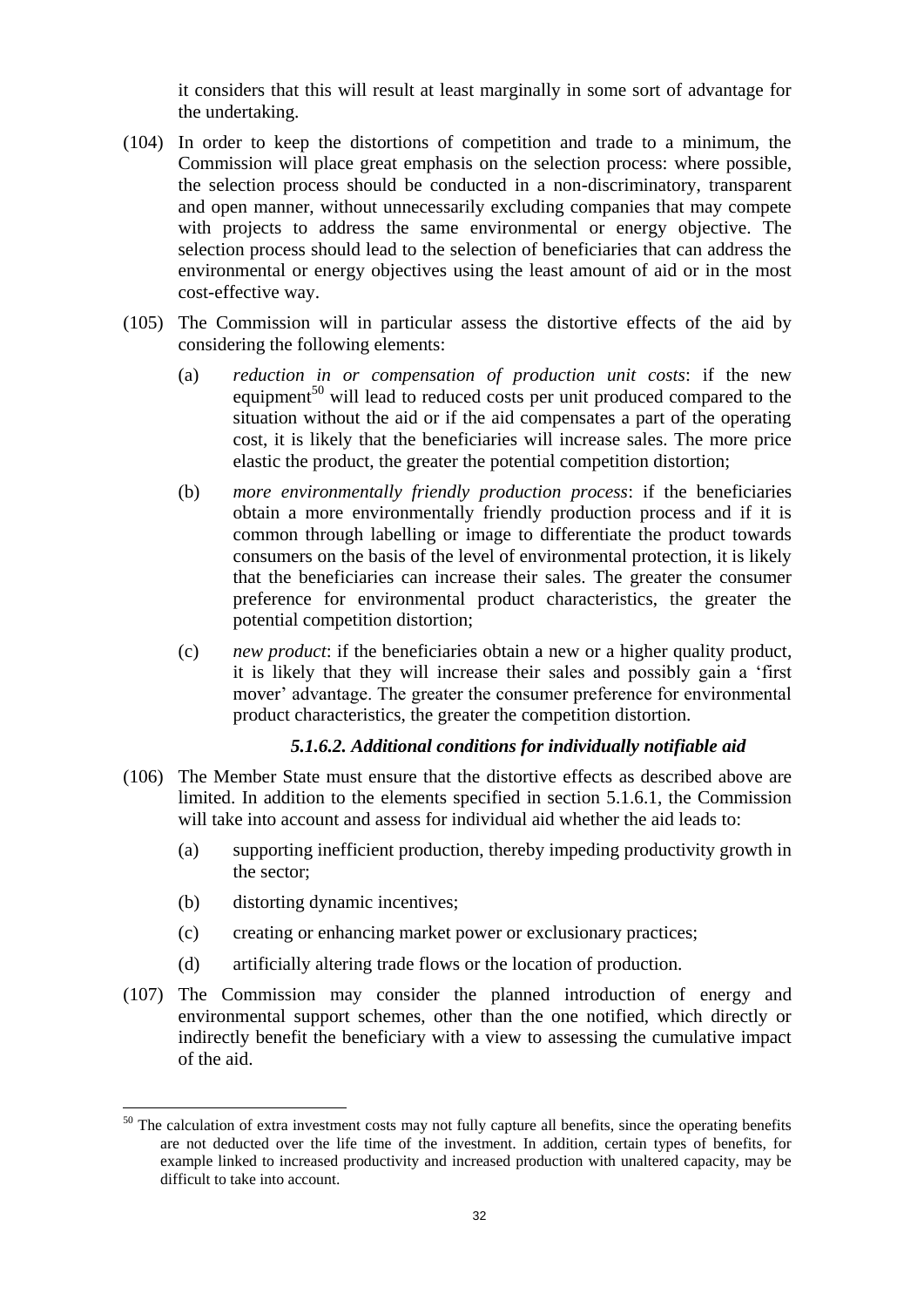(108) The Commission will also assess whether the aid results in some territories benefiting from more favourable production conditions, notably because of comparatively lower production costs as a result of the aid or because of higher production standards achieved through the aid. This may result in companies staying in or re-locating to the aided territories, or to displacement of trade flows towards the aided area. In its analysis of notifiable individual aid, the Commission will accordingly take into account any evidence that the aid beneficiary has considered alternative locations

#### **5.1.7 Transparency**

(109) Member States must publish on a central website, or on a single website retrieving information from several websites (for example, regional websites), at least the following information on the State aid schemes: the full text of the notified aid scheme and its implementing provisions, the granting authority, the names of the individual beneficiaries the form (the aid instrument) and amount of aid granted to each beneficiary, the type of beneficiary (SME / large undertaking), the region (at NUTS level II) in which the beneficiary is located and the principal economic sector in which the beneficiary has its activities, at NACE group level. These requirements also apply *mutatis mutandis* to ad hoc aid. Such information must be published after the granting decision has been taken, must be kept for at least 10 years and shall be available for the general public without restrictions<sup>51</sup>.

 $51$  This information should be regularly updated (for example every six months) and shall be available in non-proprietary formats.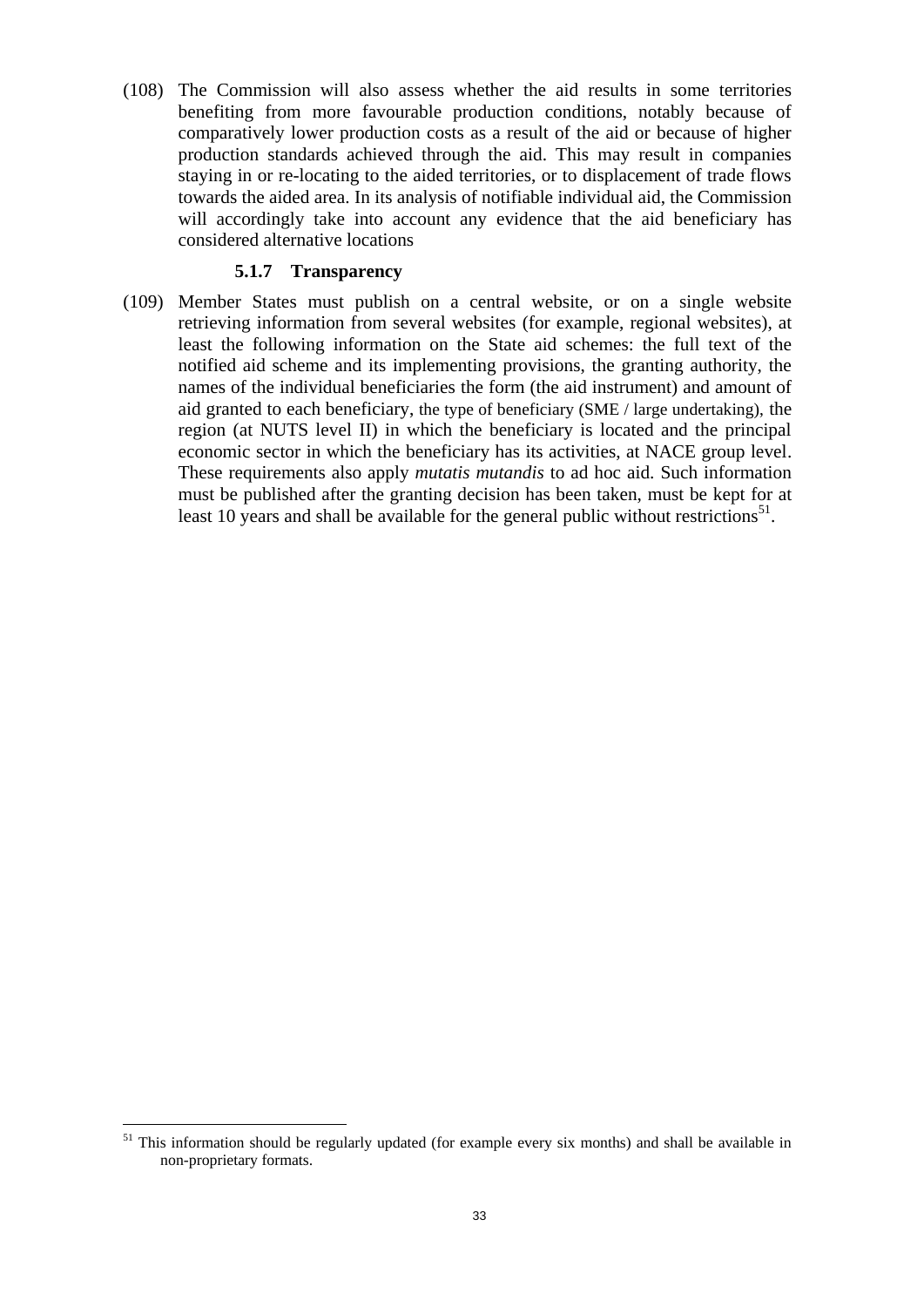#### **5.2 Aid to energy from renewable energy sources**

- (110) The EU has set ambitious climate change and energy sustainability targets in particular as part of its EU 2020 strategy. Several EU legislative acts already support the achievement of these targets, such as the EU ETS, the Renewable Energy Directive ("RED") and the Fuel Quality Directive. However, their implementation may not always result in the most efficient market outcome and under certain conditions State aid can be an appropriate instrument to contribute to the achievement of the EU objectives and related national targets.
- (111) In particular while the EU ETS and  $CO<sub>2</sub>$  taxes internalise the costs of greenhouse gas (GHG) emissions, they may not (yet) fully internalise and State aid can thus be a driver for the achievement of the related, but distinct EU objectives for renewable energy. Unless it has evidence on the contrary, the Commission therefore presumes that a residual market failure remains, which aid for renewable energy can address.
- (112) In order to allow Member States to achieve their targets in line with the EU 2020 objectives, the Commission presumes the appropriateness of aid and the limited distortive effects of the aid provided all other conditions are met.
- (113) With regard to aid for the production of hydropower it should be noted that their impact can be twofold. On the one hand, they have a positive impact in terms of low GHG emissions and on the other hand it might also have a negative impact on water systems and biodiversity. Therefore, when granting aid to hydropower Member States must respect Directive 2000/60/EC of the European Parliament and of the Council of 23 October 2000 establishing a framework for Community action in the field of water policy<sup>52</sup> and in particular Article 4(7) which lays down criteria in relation to allowing new modifications of bodies of water.
- (114) Aid to energy from renewable sources can be granted as investment or operating aid. For investment aid schemes and individually notified investment aid, the conditions set out in section 5.1 apply. Investment aid to installations producing biofuels can only be granted to installations that do not produce biofuels from cereal and other starch rich crops, sugars and oil crops as defined in the Commission´s proposal COM(2012)595<sup>53</sup>.
- (115) For operating aid schemes, the general provision of section 5.1 will be applied as modified by the specific provisions as set in this subsection. For individually notified operating aid, conditions set out in section 5.1 apply, where relevant taking into account the modifications made by this subsection for operating aid schemes.
- (116) The Commission will authorise aid schemes for a maximum period of ten years. If maintained, such measure should be re-notified after such period.

 $\overline{a}$ <sup>52</sup> OJ L 327, 22.12.2000, p. 1.

<sup>&</sup>lt;sup>53</sup> Once the Directive has been adopted, the Commission will apply the definitions in the final text.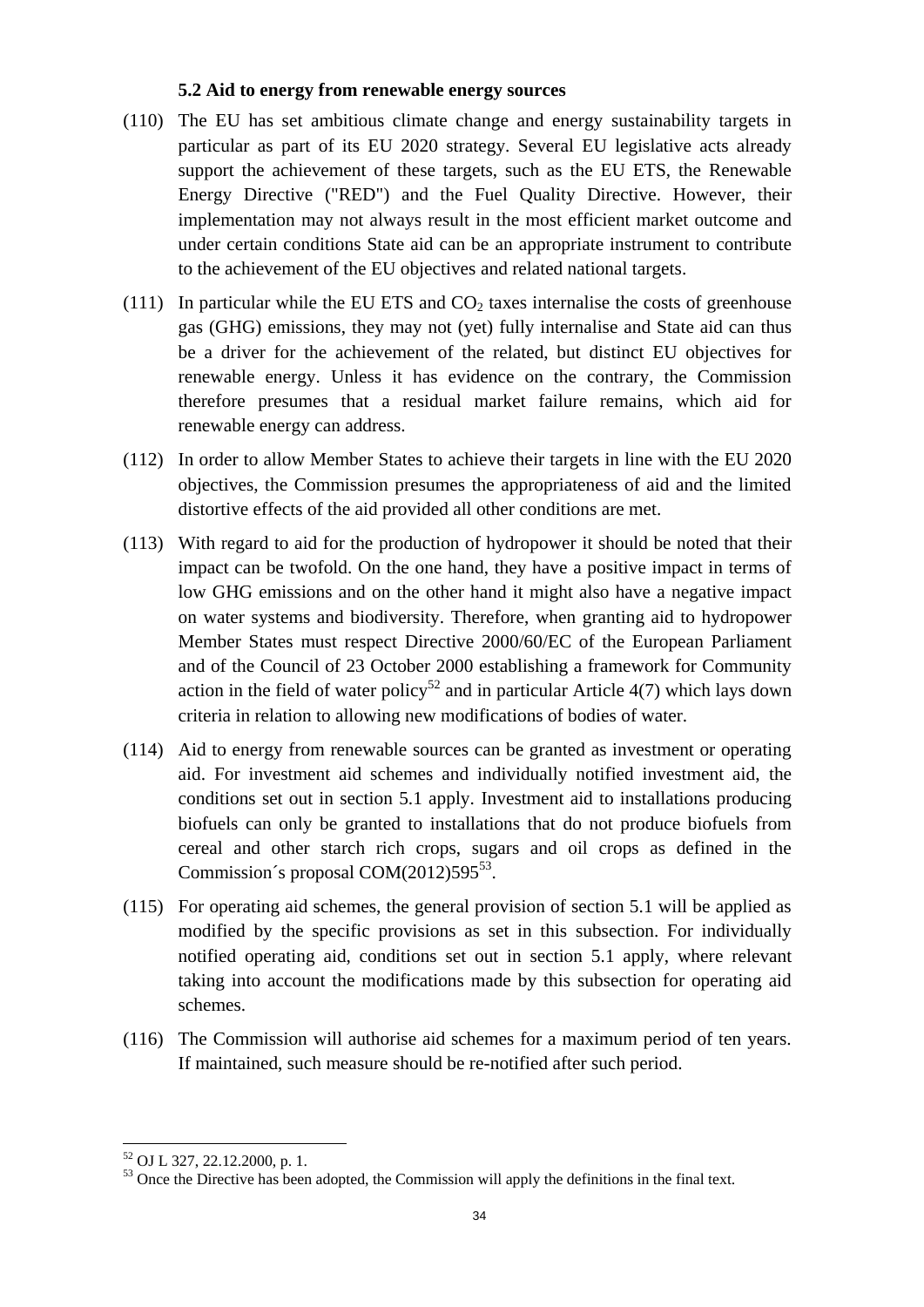- (117) Aid will only be considered compatible if it is granted to sustainable forms of renewable energy as defined by the EU legislative framework. For biofuels, the Commission considers that in the post 2020 period only advanced biofuels should receive aid.
- (118) The Union has set an overall Union target for the share of renewable energy sources in final energy consumption and translated this into mandatory national targets. The Renewable Energy Directive<sup>54</sup> includes cooperation mechanisms<sup>55</sup> to facilitate cross border support for achieving national targets. Operating aid schemes should in principle be open to other EEA countries and Contracting Parties of the Energy Community to limit the overall distortive effects. It minimise costs for Member States whose sole aim is to achieve the national renewables target laid down in EU legislation. Member States however may want to have a cooperation mechanism in place before allowing cross border support as otherwise, production from installations in other countries will not count towards their national target under the RED. As a result, the Commission will not require that schemes are open to other EEA or Energy Community countries as long as Member States duly explain the reasons for the absence of a cooperation mechanism.
- (119) Aid to energy from renewable electricity sources should, in principle, contribute to integrating renewable electricity energy in the market. However, for certain renewable technologies or small types of installations, this may not be feasible or appropriate. In particular, specific aid measures may be needed to bring forward less deployed renewable technologies that can contribute to the decarbonisation of the energy sector in the longer term<sup>56</sup>. Therefore, the Commission will differentiate in its assessment between aid for deployed and less deployed technologies, depending on their share in electricity consumption reached. Technologies with a share of at least [1 - 3]% in electricity production at EU level are considered deployed technologies, and technologies with a smaller share are considered less deployed technologies for the purpose of these Guidelines. Special conditions for small and first commercial scale installations, for biomass and for biofuels are also included to reflect their specific characteristics.

### I Aid granted by way of a feed-in-premium or feed-in-tariff

*Aid for deployed technologies producing electricity from renewable sources*

(120) For deployed technologies, operating aid for new installations will be considered compatible if all of the following conditions are met:

<sup>54</sup> Directive 2009/29/EC.

<sup>&</sup>lt;sup>55</sup> Cooperation mechanisms ensure that renewable energy produced in one Member State can count to the target of another Member State.

<sup>&</sup>lt;sup>56</sup> Considerations could be given to environmental and technical performance criteria that characterise the long-term prospects of innovative technologies.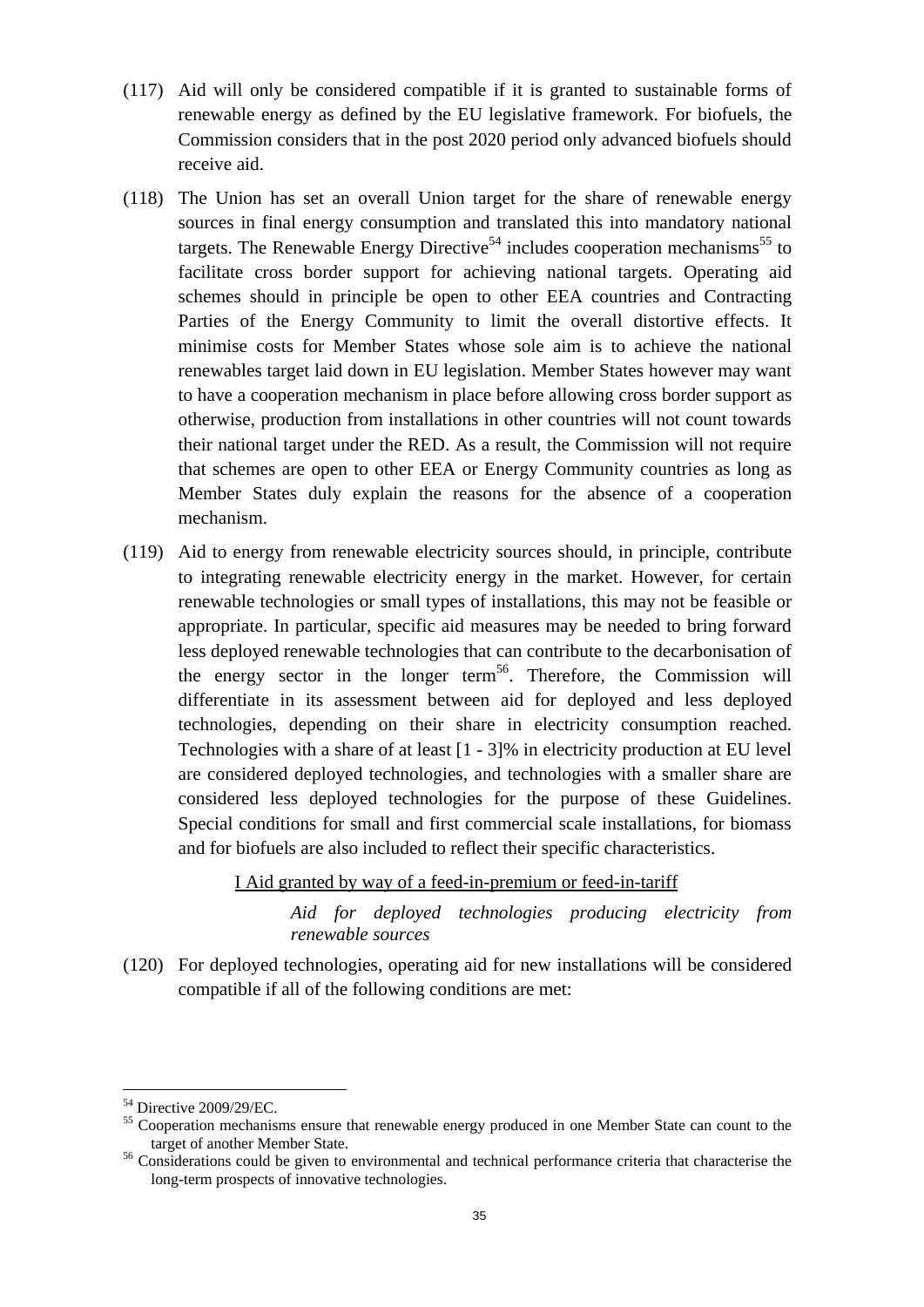- (a) Aid is granted in a genuinely competitive bidding process<sup>57</sup> on the basis of clear, transparent and non-discriminatory criteria.
- (b) All generators producing electricity from renewable energy sources can bid for the aid on a non-discriminatory basis.

If needed to ensure a certain mix of electricity produced from renewable sources, Member States may require a minimum number of different renewable energy sources to receive support without pre-defining those technologies. Member States may also exclude electricity from specific renewable sources in certain geographical areas if necessary to secure grid stability.

In order to limit the effects on the raw material markets, Member States may exclude or limit energy production using biomass from the bidding process. No other operating aid may be granted to new installations producing electricity from biomass which are excluded under this provision.

- (c) Aid is granted by way of a feed-in-premium or equivalent measures involving the direct marketing of the electricity produced.
- (d) Beneficiaries are subject to standard balancing responsibilities where competitive intra-day balancing markets exist.

*[Views are in particular welcome concerning the implementation of this condition]*

- (e) Aid is only granted until the plant has been fully depreciated according to normal accounting rules.
- (f) Any investment aid previously received must be deducted from the operating aid.

*Aid for less deployed technologies electricity from renewable sources*

- <span id="page-35-2"></span><span id="page-35-1"></span>(121) For less deployed technologies, operating aid will be considered compatible if it meets the conditions for deployed technologies or if each of the following conditions are met:
	- (a) The aid per unit of energy does not exceed the difference between the total levelized costs of producing energy from the particular technology in question and the market price of the form of energy concerned. The production costs are updated regularly, at least every at least every [6 months] or each [1 GW] of installed new capacity.
	- (b) Aid is granted by way of a feed-in-premium or equivalent measures involving the direct marketing of the electricity produced.

<span id="page-35-0"></span> $57$  In order for the bidding process to be competitive, a sufficient number of undertakings should participate; the budget related to the bidding process should be a binding constraint in the sense that not all bidders can receive aid and aid shall be granted on the basis of the initial bid submitted by the bidder. Further, the competitive process may be staged (with a cap or reservation price imposed at different stages of the bidding process) to ensure a competitive bidding process which does not lead to overcompensation.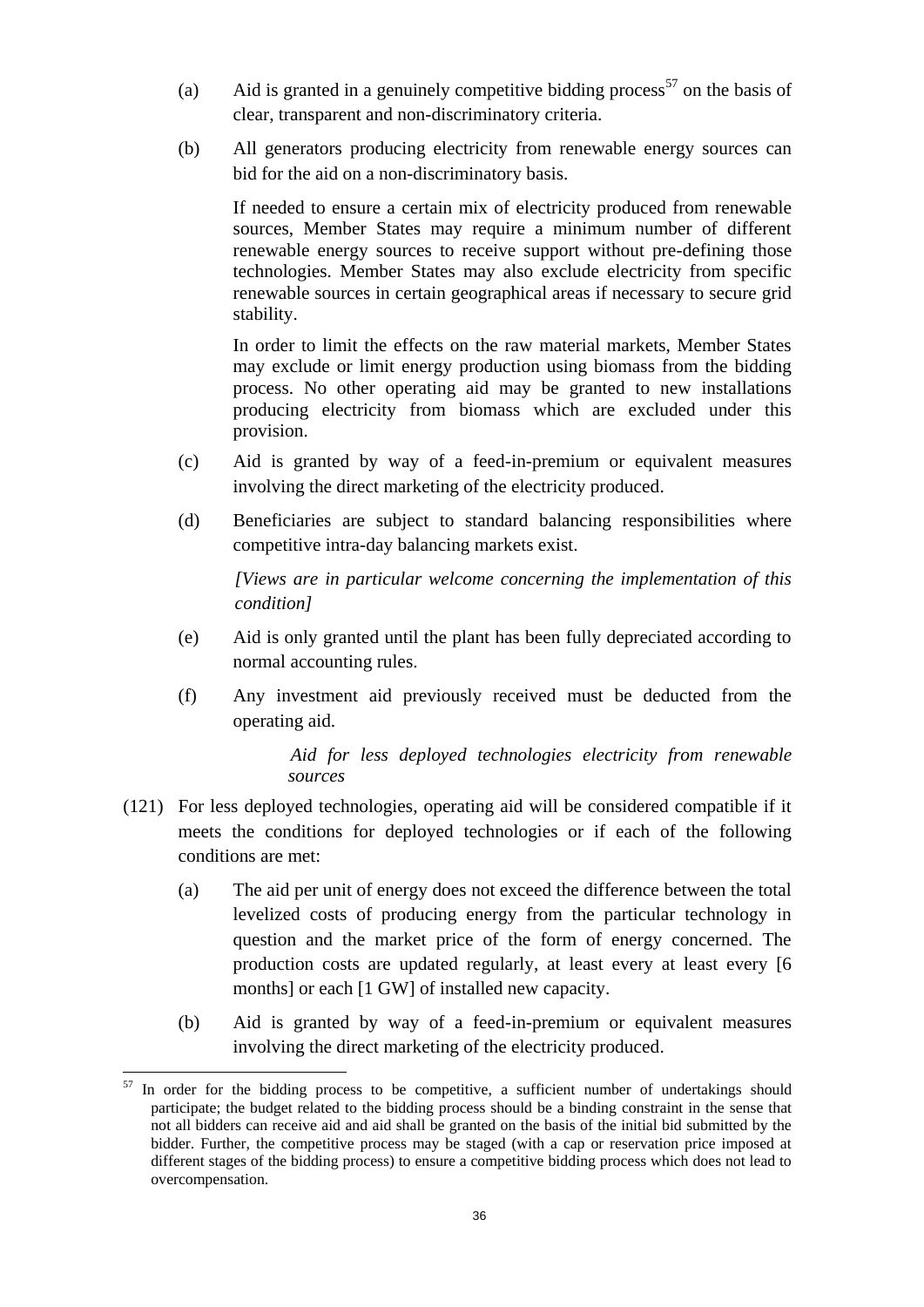- <span id="page-36-0"></span>(c) Beneficiaries are subject to standard balancing responsibilities where competitive intra-day balancing markets exist.
- <span id="page-36-1"></span>(d) Investment aid is deducted from the production costs.
- (e) Aid is only granted until the plant has been fully depreciated according to normal accounting rules.
- (122) The same conditions apply to aid to support energy from renewable sources other than electricity, with the exception of  $(122)(b)$  and  $(122)(c)$ .

# *Aid for projects of first commercial scale and small installations producing electricity from renewable sources*

(123) Member States may grant aid to installations of first commercial scale and to small installations with an electricity generation capacity of less than [1] MW, except for wind energy, where a threshold of [5 MW or 3 generation units] applies, on the basis of feed-in-tariffs and respecting the conditions set out in point  $(122)(a)$  $(122)(a)$ ,  $(122)(d)$  and  $(122)(e)$ . Small installations with a common connection point to the electricity grid will be considered as one installation.

# *Aid for existing biomass plants after plant depreciation*

- (124) Unlike most other renewable sources of energy, biomass requires relatively low investment costs but higher variable operating costs. Higher operating costs may prevent a biomass<sup>58</sup> plant from operating even after depreciation of the installation as the variable operating costs can be higher than the marginal revenues. On the other hand, an existing plant may operate by using fossil fuel instead of biomass as an input source if the use of fossil fuel as an input is more economically advantageous than the use of biomass. To preserve the use of biomass in both cases, the Commission may find aid to be compatible.
- (125) The Commission will consider operating aid for biomass after plant depreciation compatible if a Member State demonstrates that the variable operating costs borne by the beneficiary after plant depreciation are still higher than the market price of the energy concerned and provided that all the following conditions are met:
	- (a) The aid is only granted on the basis of the energy produced from renewable sources.
	- (b) The measure is designed such that it compensates the difference in variable operating costs borne by the beneficiary and the market price.
	- (c) A monitoring mechanism is in place to verify whether the variable operating costs borne are still higher than the market price of energy. The monitoring mechanism needs to be based on updated production cost information and take place at least on an annual basis.
- (126) The Commission will consider operating aid for biomass after plant depreciation compatible if a Member State demonstrates that the use of fossil fuels as an input

 $\overline{a}$  $58$  This includes the production of biogas which has the same characteristics.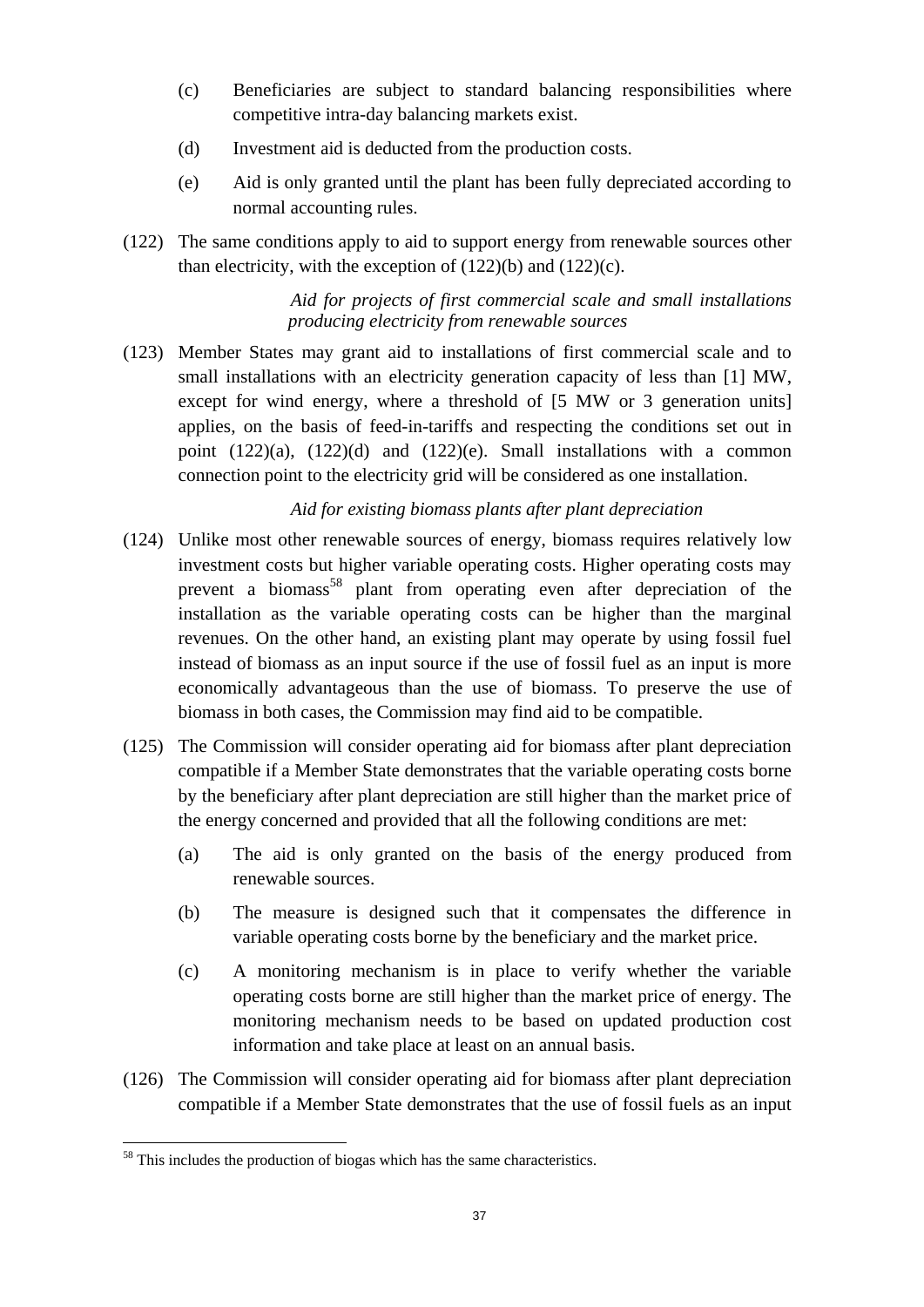is more economically advantageous than the use of biomass and provided that all the following conditions are met:

- (a) The aid is only granted on the basis of the energy produced from renewable sources.
- (b) The measure is designed to such that it compensates the difference in variable operating costs borne by the beneficiary and the market price.
- (c) Credible evidence is provided that without the aid a switch from the use of biomass to fossil fuels would take place.
- (d) A monitoring mechanism is in place to verify that the use of fossil fuels is more beneficial than the use of biomass. The monitoring mechanism needs to be based on updated cost information and take place at least on an annual basis.

### *II Aid granted by way of certificates*

- (127) Member States may grant support for renewable energy sources by using market mechanisms such as green certificates. These market mechanisms<sup>59</sup> allow all renewable energy producers to benefit indirectly from guaranteed demand for their energy, at a price above the market price for conventional power. The price of these green certificates is not fixed in advance, but depends on market supply and demand.
- (128) The Commission will consider this aid compatible if Member States can provide sufficient evidence that such support (i) is essential to ensure the viability of the renewable energy sources concerned, (ii) does not for the scheme in the aggregate result in overcompensation over time and across technologies or for individual less deployed technologies in so far as banding is introduced and (iii) does not dissuade renewable energy producers from becoming more competitive.
- (129) The Commission considers in particular that for deployed technologies no different levels of support through green certificates may be applied and that:
	- (a) All generators investing in the use of renewable energy sources can receive aid in the form of green certificates on a non-discriminatory basis.

If needed to ensure a certain mix of renewable energy sources, Member States may require a minimum number of different renewable electricity sources to be used to receive support without pre-defining those technologies employed to use these resources.

(b) In order to limit the effects on the raw material markets, Member States may exclude energy production from biomass from receiving green certificates. No other operating aid may be granted to new installations producing electricity from biomass which are excluded under this provision.

 $\overline{a}$ <sup>59</sup> Such mechanisms can for instance oblige electricity suppliers to source a given proportion of their supplies from renewable sources.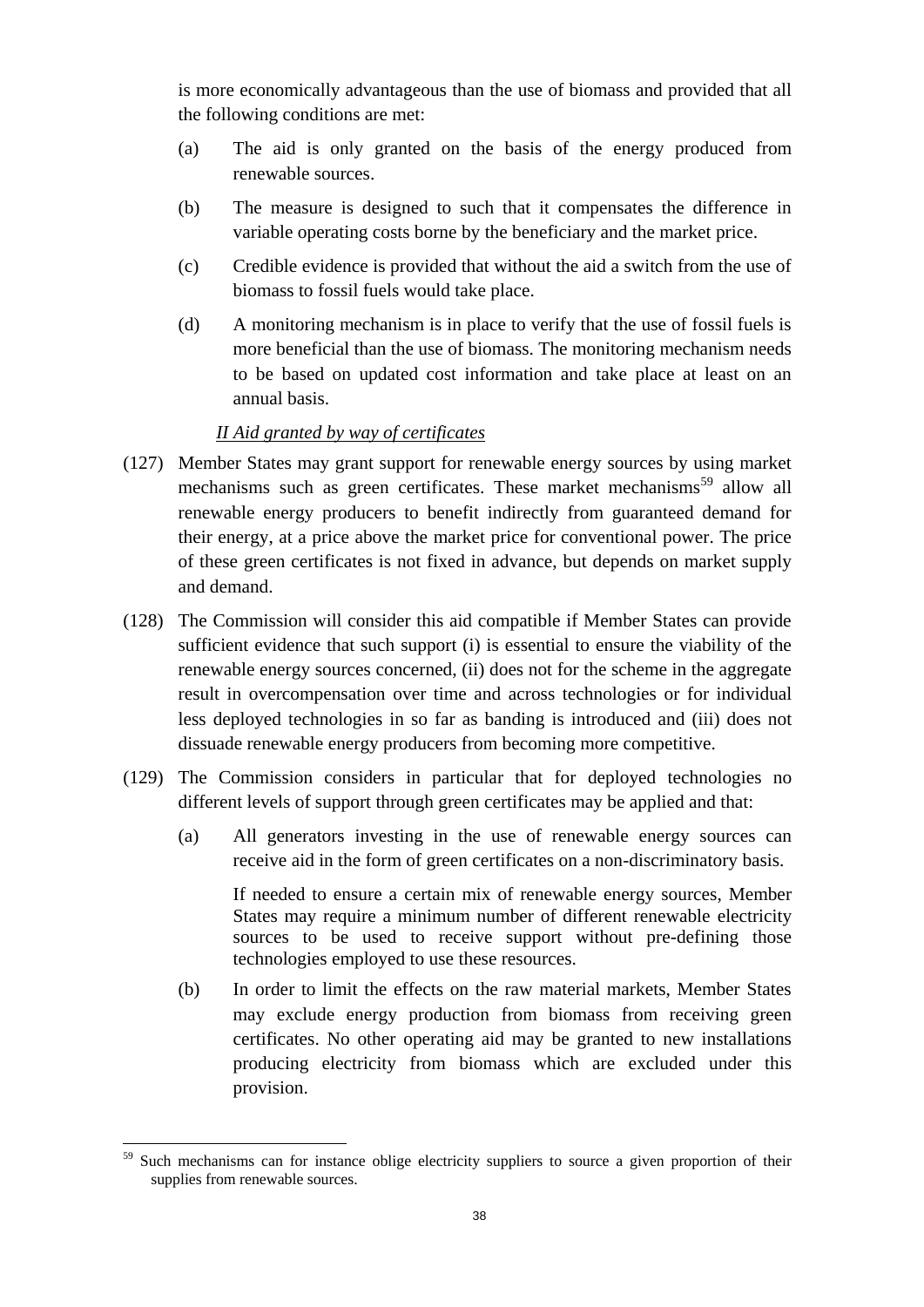- (c) Beneficiaries are subject to standard balancing responsibilities where competitive intra-day balancing markets exist.
- (d) Any investment aid previously received must be deducted from the operating aid.
- (130) The Commission considers in particular that for less deployed technologies different levels of support through green certificates may be applied and that:
	- (a) For each differentiated level the scheme does not in the aggregate result in overcompensation.
	- (b) Beneficiaries are subject to standard balancing responsibilities where competitive intra-day balancing markets exist.
	- (c) Any investment aid previously received aid must be deducted from the operating aid.
- (131) Member States may grant aid to projects of first commercial scale and to small installations with an electricity generation capacity of less than [1] MW, except for wind energy, where a threshold of [5 MW or 3 generation units] applies, under the condition that the aid does not exceed the difference between the cost of producing energy from renewable sources $^{60}$  and the market price of the form of energy concerned. Small installations with a common connection point to the electricity grid will be considered as one installation.

### *III: Aid granted in support of biofuels and bioliquids<sup>61</sup>*

- (132) The Renewable Energy Directive set a 10% share of renewable energy in the transport sector by 2020. The Commission has also proposed $62$  to raise the climate benefits of biofuels in the EU. In order to increase the share of renewable energy in the transport sector State aid may be needed to incentivise the use of more sustainable biofuels. Aid shall only be granted to sustainable biofuels.
- (133) The Commission will consider that the aid does not increase the level of environmental protection and can therefore not be found compatible if the aid is granted to biofuels produced from cereal and other starch rich crops, sugars and oil crops which are subject to a supply or blending obligation<sup>63</sup>.

# *Biofuels produced from cereal and other starch rich crops, sugars, and oil crops*

<span id="page-38-0"></span>(134) The Commission will consider operating aid for biofuels produced from cereal and other starch rich crops, sugars and oil crops as defined in the Commission´s proposal COM(2012)595<sup>64</sup> compatible if each of the following conditions are met:

 $60$  The production costs may include the depreciation of extra investments for environmental protection and a normal rate of return which does not exceed normal industry benchmarks.

 $61$  References to biofuels in these Guidelines shall also apply to bioliquids.

<sup>62</sup> COM(2012)595

 $63$  An obligation to supply biofuels on the market needs to be in force, including a penalty regime.

<sup>&</sup>lt;sup>64</sup> Once the Directive has been adopted, the Commission will apply the definitions in the final text.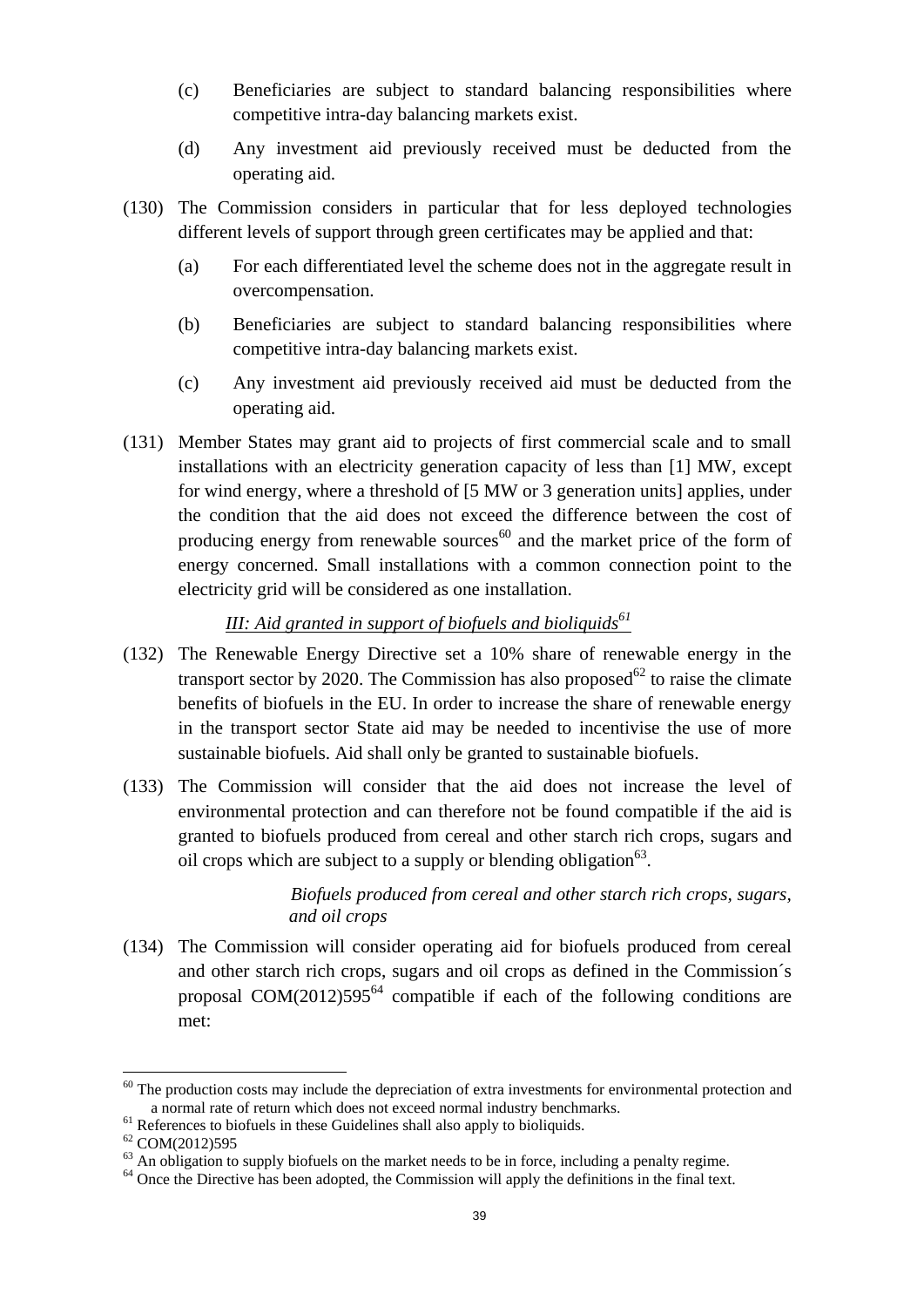- (a) Aid is granted in a genuinely competitive bidding process<sup>65</sup> on the basis of clear, transparent and non-discriminatory criteria.
- (b) The measure is designed to such that it compensates the difference in variable operating costs borne by the beneficiary and the market price.
- (c) All biofuels fulfilling the sustainability criteria are eligible.
- (d) Aid is only granted to plants that started operation before  $31<sup>st</sup>$  December 2013.
- (e) Aid is only granted until the plant has been fully depreciated according to normal accounting rules.
- (f) Any investment aid previously received must be deducted from the operating aid.

### *Advanced biofuels*

- <span id="page-39-1"></span><span id="page-39-0"></span>(135) Operating aid for biofuels other than biofuels produced from cereal and other starch rich crops, sugars and oil crops can be found compatible as long as the conditions for biofuels produced from cereal and other starch rich crops, sugars and oil crops, are met or if each of the following conditions are met:
	- (a) The aid does not exceed the difference between the cost of producing energy from renewable sources<sup>66</sup> and the market price of the form of energy concerned. The production costs need to updated at least every [2] years to ensure compliance with this condition.
	- (b) The measure is designed to such that it compensates the difference in variable operating costs borne by the beneficiary and the market price.
	- (c) Investment aid is deducted from the production costs.
	- (d) Aid is only granted until the plant has been fully depreciated according to normal accounting rules.

### *Aid for biofuels through excise duty or tax rate reductions*

(136) Where operating aid for biofuels is granted through excise duty or tax reductions, the conditions set out in point  $(135)$  and  $((136))$  are not appropriate in such circumstances. The Commission will therefore assess whether the Member State demonstrates that the production costs<sup>67</sup> are higher than the market price of the form of energy concerned. Member States need to take into account prices quoted on relevant exchanges in order to demonstrate a reasonable level of production costs.

<sup>&</sup>lt;sup>65</sup> In order for the bidding process to be competitive, a sufficient number of undertakings should participate; the budget related to the bidding process should be a binding constraint in the sense that not all bidders can receive aid and aid shall be granted on the basis of the initial bid submitted by the bidder. Further, the competitive process may be staged (with a cap or reservation price imposed at different stages of the bidding process) to ensure a competitive bidding process which does not lead to overcompensation.

<sup>&</sup>lt;sup>66</sup> The production costs may include the depreciation of extra investments for environmental protection and a normal rate of return which does not exceed normal industry benchmarks.

<sup>67</sup> See footnote 14.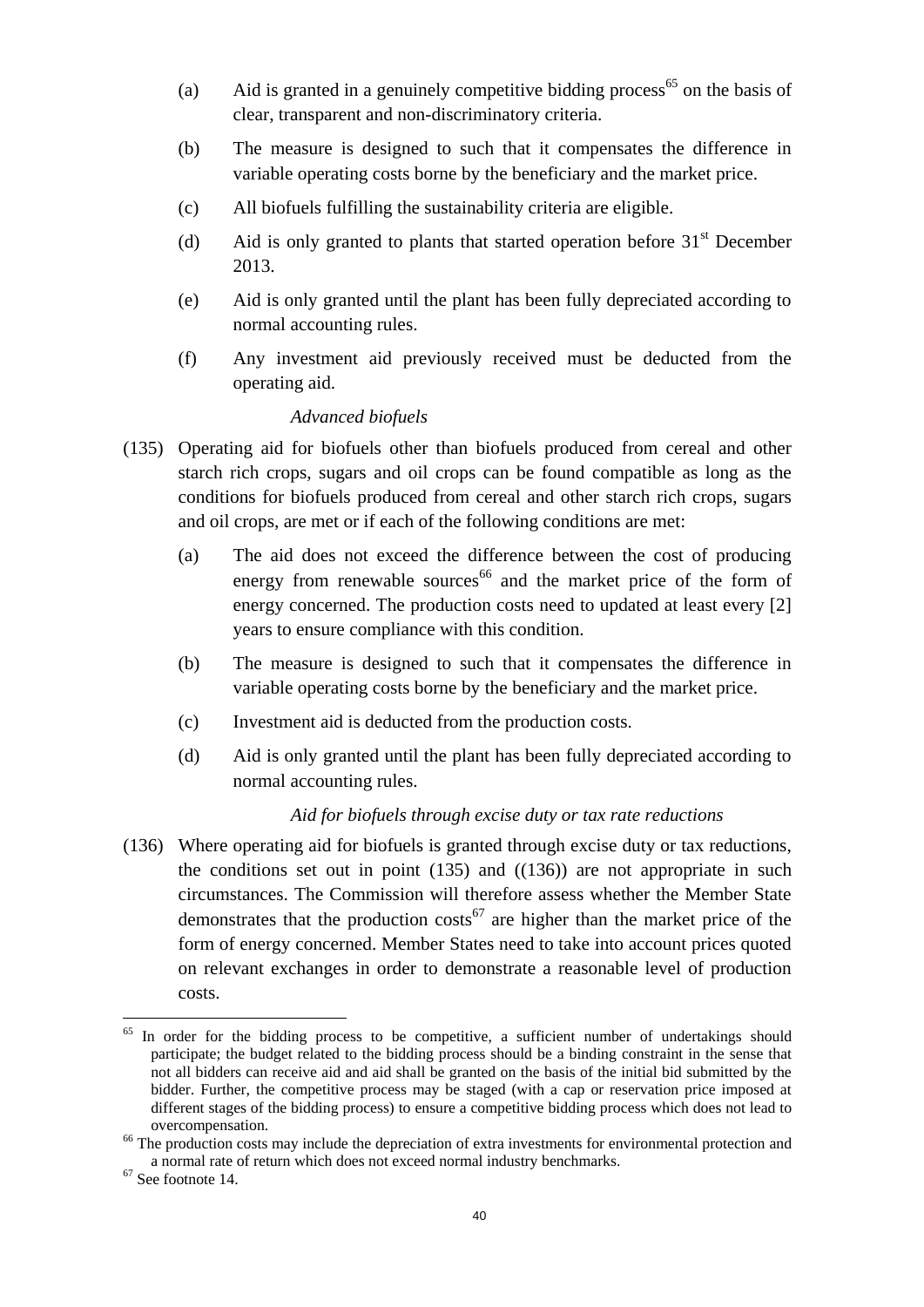(137) In order to incentivise the use of other than biofuels produced from cereal and other starch rich crops, sugars and oil crops, operating aid for those biofuels is limited to [50] % of the extra costs as determined under point [\(136\)\(a\).](#page-39-1) Only for other biofuels than biofuels produced from cereal and other starch rich crops, sugars and oil crops a differentiated approach may be applied.

### **5.3 Energy efficiency measures, including cogeneration and district heating and district cooling**

(138) The EU has set the objective of saving 20% of the Union's primary energy consumption by 2020. In particular the EU adopted the Energy Efficiency Directive (hereafter: EED)  $^{68}$  which establishes a common framework to promote energy-efficiency within the Union pursuing the overall objective of achieving the Union's 2020 headline target on energy-efficiency and pave the way for further energy-efficiency improvement beyond that date.

### *Common objective*

- (139) By way of derogation from section 5.1.1*,* in order to ensure that aid contributes to a higher level of environmental protection, aid for district heating and district cooling and cogeneration of heat and electricity (hereafter: CHP) will only be compatible if granted to high-efficient CHP and energy-efficient district heating and district cooling. For measures co-financed by the European Structural and Investments Funds, Member States may base themselves on the reasoning in the relevant Operational Programmes.
- (140) One core principle of EU legislation on waste is the so-called waste hierarchy which prioritises the ways in which waste should be treated<sup>69</sup>. State aid for cogeneration and district heating installations using waste, including waste heat, as input fuel can make a positive contribution to environmental protection, provided that it does not circumvent this principle.
- (141) To demonstrate the contribution of an individually notified aid to an increased level of environmental protection, the Member State may use, as much as possible in quantifiable terms, a variety of indicators, in particular the amount of energy saved due to better, lower energy performance and higher energy productivity or the efficiency gains by reduced energy consumption and reduced fuel input.

### *Need for State aid*

 $\overline{a}$ 

(142) Energy-efficiency measures target negative externalities as set out in point [\(42\)](#page-19-0) by creating individual incentives to attain environmental targets for energyefficiency and for the reduction of greenhouse gas emissions. One particular market failure which may arise in the field of energy-efficiency measures concerns energy-efficiency measures in buildings. When renovation works in buildings are considered, the benefits of energy efficiency measures do typically not accrue with the building owner which generally bears the renovation costs, but with the tenant. The Commission therefore considers that State aid may be

<sup>&</sup>lt;sup>68</sup> Directive 2012/27/EU of the European Parliament and of the Council of 25 October 2012 on energy efficiency, amending Directives 2009/125/EC and 2010/30/EU and repealing Directives 2004/8/EC and 2006/32/EC, OJ L 315, 14.11.2012, p. 1.

 $^{69}$  The waste hierarchy consists of (a) prevention, (b) preparing for re-use, (c) recycling, (d) other recovery, for instance energy recovery, and (e) disposal. See Article 4(1) of Directive 2008/98/EC of the European Parliament and of the Council 19 November 2008 on waste and repealing certain Directives (Waste Framework Directive), OJ L 312, 22.11.2008, p. 3.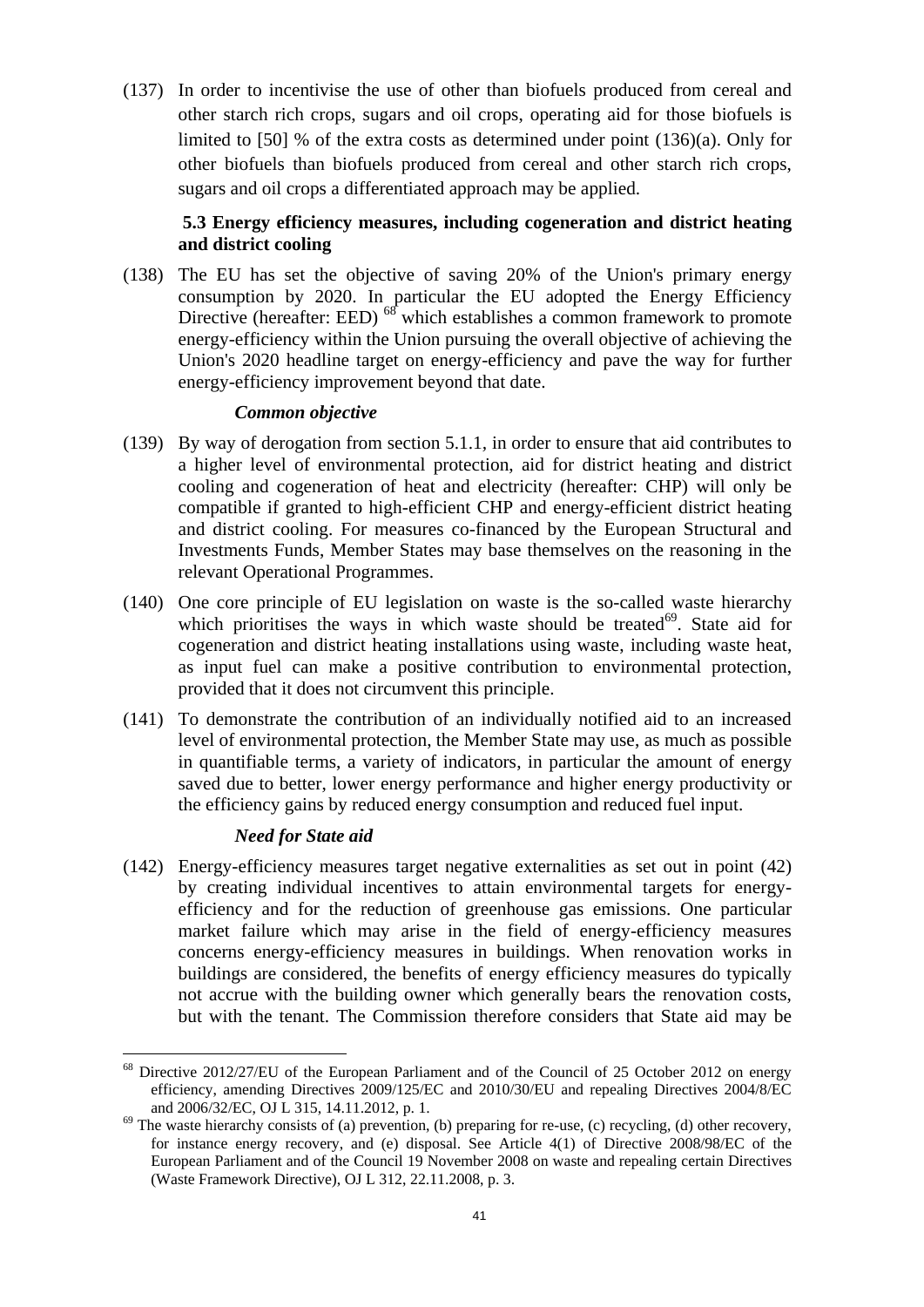needed to promote investments in energy-efficiency in order to meet the targets of the EED.

### *Incentive effect*

- (143) The incentive effect of the aid will be assessed on the basis of the conditions set out in Section 5.1 of these Guidelines.
- (144) With respect to the EED, the Commission recalls that this Directive puts an obligation on Member States to achieve targets including in the energy-efficient renovation of buildings and in final energy consumptions.. However, an energy audit is mandatory only for enterprises that are not a SME under the EED. Therefore, State aid can be granted to SMEs for carrying out the energy audit. This is without prejudice to the assessment of the incentive effect of State aid for energy-efficiency measures prescribed by or carried out as a result of the energy audit or those resulting from other tools, such as energy management systems and environmental management systems.

### *Appropriateness*

- (145) State aid may be considered an appropriate instrument to finance energyefficiency measures. When assessing State aid granted for in particular the energy-efficient renovation of buildings, a financial instrument set up by the Member State to finance renovation works may be considered as an appropriate instrument for the granting of State aid.
- (146) For energy efficiency measures, a repayable advance may be considered as an appropriate State aid instrument in particular if the revenues from the energyefficiency measure are uncertain.

#### *Proportionality*

### *Investment aid*

 $\overline{a}$ 

- (147) The eligible costs are determined as the extra investment costs as set out in point [\(79\)\)](#page-26-0). For energy-efficiency measures, the counterfactual can be difficult to establish in particular in case of integrated projects. For such projects, the Commission is amenable to consider a proxy for determining the eligible costs as set out in point [\(81\).](#page-26-1)
- (148) The aid intensities as set out in Annex 1 will apply.

*Operating aid for energy-efficiency measures*

- (149) By way of derogation to section 5.1.5, the Commission will consider operating aid for energy-efficiency to be proportionate only if the following conditions are met:
	- (a) the aid is limited to compensating for net extra production costs resulting from the investment, taking account of benefits resulting from energy saving<sup>70</sup>. In determining the amount of operating aid, any investment aid granted to the undertaking in question in respect of the new plant must be deducted from production costs.
	- (b) The operating aid is subject to a limited duration of five years.

*Operating aid for high energy efficient CHP*

 $70$  The concept of production costs must be understood as being net of any aid but inclusive of a normal level of profit.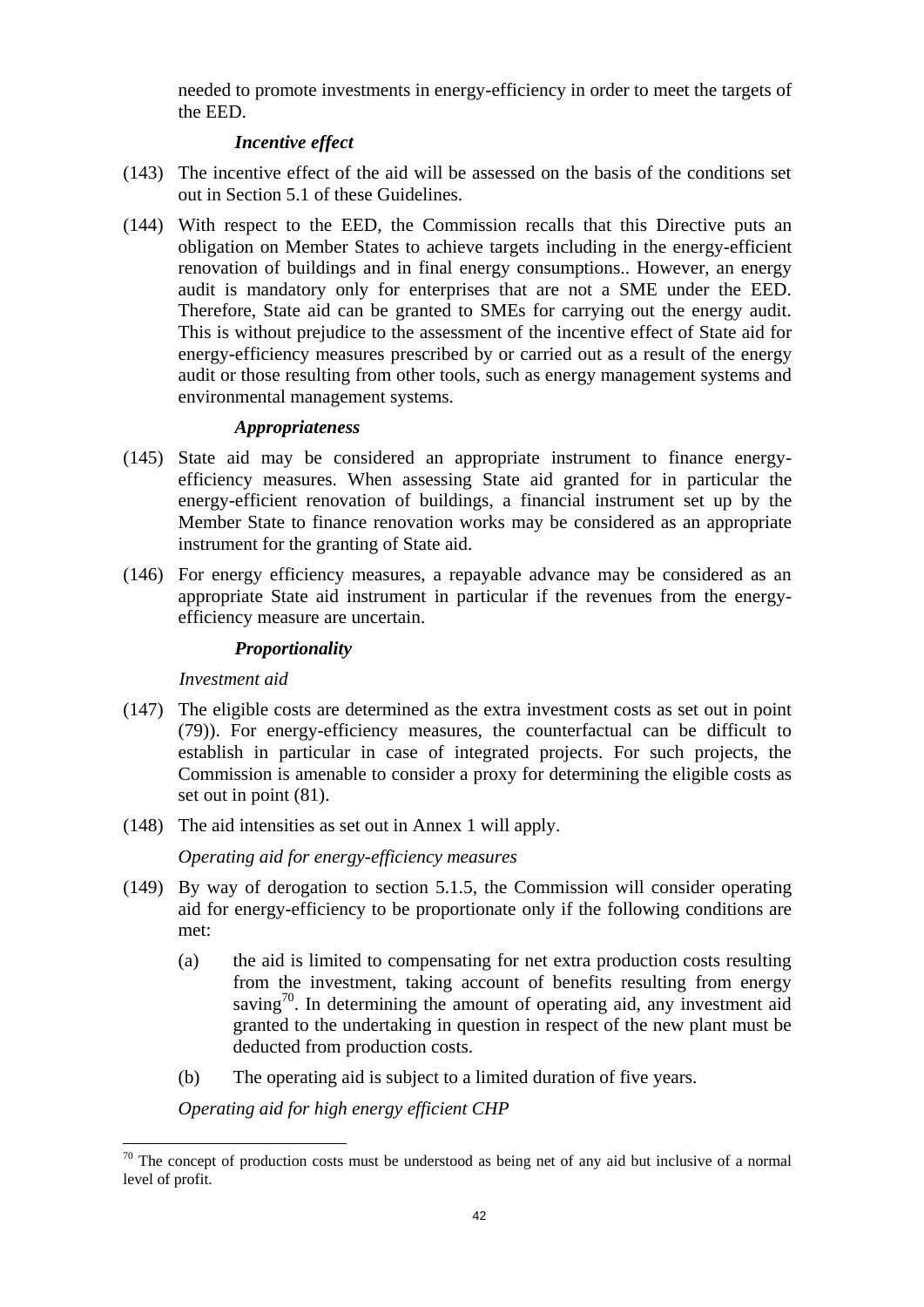- (150) Operating aid for high efficient cogeneration plants may be granted:
	- (a) to undertakings distributing electric power and heat to the public where the costs of producing such electric power or heat exceed its market price.;
	- (b) for the industrial use of the combined production of electric power and heat where it can be shown that the production cost of one unit of energy using that technique exceeds the market price of one unit of conventional energy.
- (151) Operating aid to support the production from new CHP may be granted on the basis of the conditions applying to operating aid for energy from deployed renewable technologies as set out in section 5.2.
- (152) Operating aid to support the production from existing CHP may be granted on the basis of the conditions applying to operating aid to existing biomass plants as set out in section 5.2.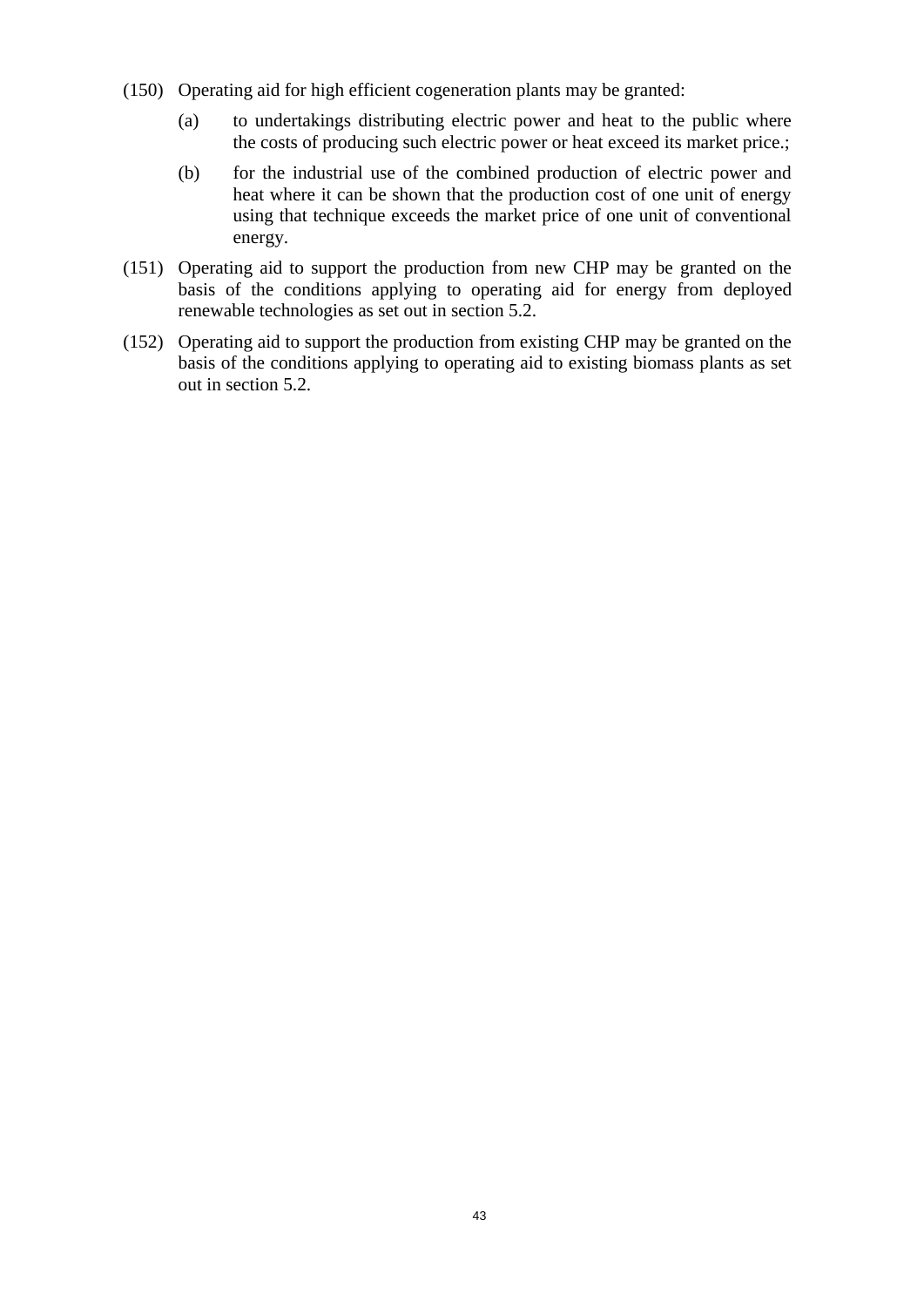#### **5.4 Aid for resource efficiency and in particular aid to waste management**

#### **5.4.1. Resource Efficiency**

- (153) The Europe 2020 flagship initiative for "Resource Efficient Europe" aims for sustainable growth by identifying and creating new business opportunities, inter alia, through new and innovative means of production. It sets out how such growth can be achieved while at the same time reducing resource use and limiting the overall environmental impact.
- (154) Market failures as identified above under point [\(42\)](#page-19-0) are particularly relevant for resource efficiency. In addition, market failures in this area are not often addressed by other policies and measures, such as taxation or regulation. State aid may in such cases be necessary.
- (155) For individual measures, Member States need to demonstrate quantifiable benefits in this policy area, such as, in particular the amount of resources saved or the resource efficiency gains.
- (156) The Commission recalls in view of the close ties with new innovative production means that measures promoting resource efficiency may benefit, once the relevant criteria are fulfilled, from an additional eco-innovations bonus as set out in point [\(83\).](#page-27-0)

#### **5.4.2 Aid to waste management**

- (157) More specifically, the prevention, re-use and recycling of waste has been identified in the EU's Seventh Environment Action Programme as one of its top priorities. One core principle of EU legislation on waste is the so-called waste hierarchy which prioritises the ways in which waste should be treated<sup>71</sup>. Another key concept is the "polluter pays" principle (PPP), described in point [\(51\),](#page-22-0) according to which undertakings are made to bear the costs of the environmental harm resulting from their activities.
- (158) State aid for the management of waste (including activities of re-utilisation, recycling and recovery) can make a positive contribution to environmental protection, provided that it does not circumvent those principles. This includes the re-use or recycling of water or minerals that would otherwise be unused as waste. In particular, in light of the PPP, undertakings which generate waste should not be relieved of the costs of its treatment. Moreover, the normal functioning of the secondary materials market should not be negatively impacted.
- <span id="page-43-0"></span>(159) By way of derogation from points [\(38\)](#page-18-0) *et seq.,* the Commission will consider aid for waste management to serve an objective of common interest in accordance with the principles of waste management set out above if the following cumulative conditions are met:
	- (a) the investment is aimed at reducing waste generated by other undertakings and does not extend to waste generated by the beneficiary of the aid;
	- (b) the aid does not indirectly relieve the polluters from a burden that should be borne by them under Union law, or from a burden that should be considered a normal company cost for the polluters;

<sup>&</sup>lt;sup>71</sup> The waste hierarchy consists of (a) prevention, (b) preparing for re-use, (c) recycling, (d) other recovery, for instance energy recovery, and (e) disposal. See Article 4(1) of Directive 2008/98/EC of the European Parliament and of the Council 19 November 2008 on waste and repealing certain Directives (Waste Framework Directive), OJ L 312, 22.11.2008, p. 3.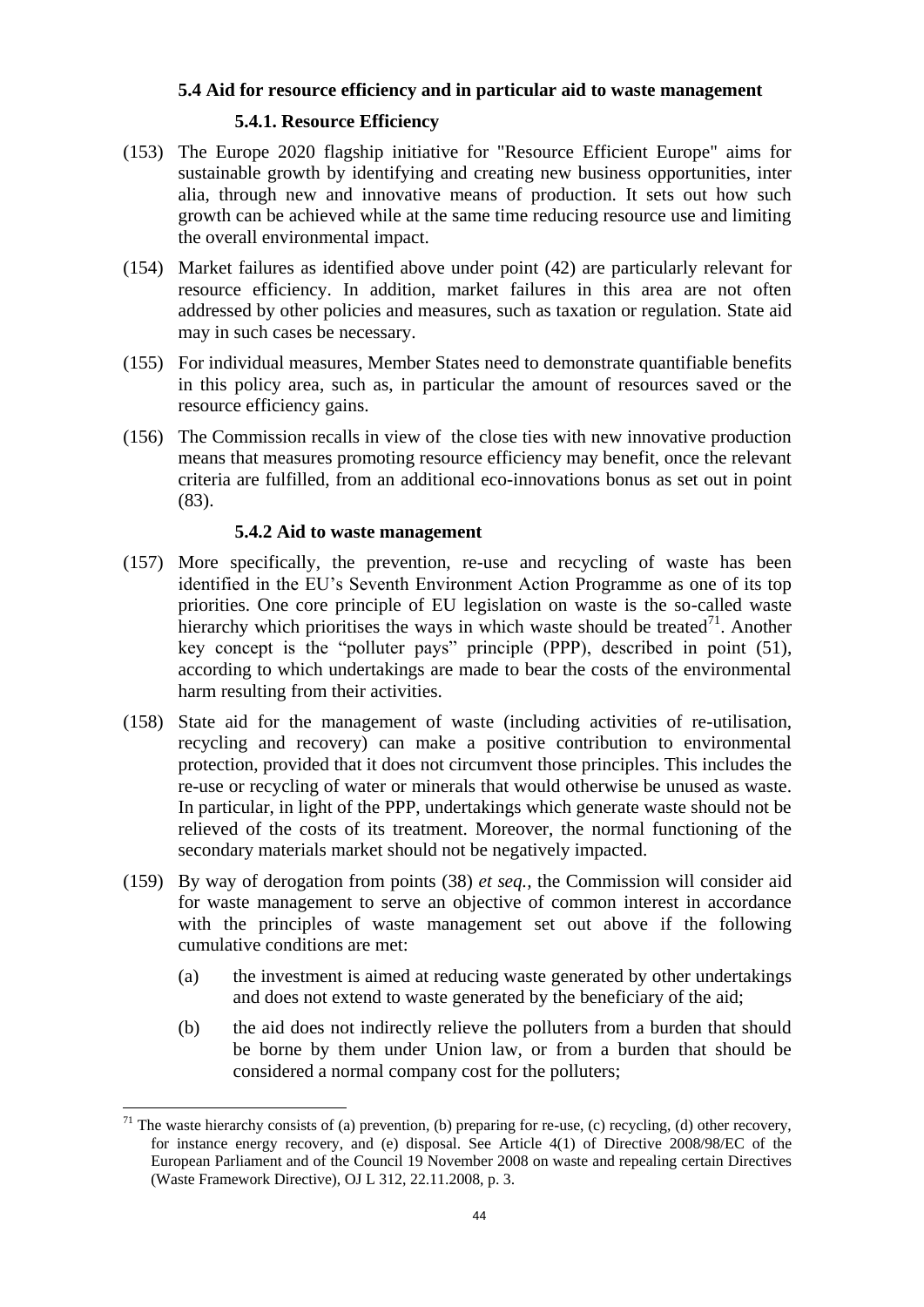- (c) the investment goes beyond the state of the  $art^{\frac{72}{}}$  or uses conventional technologies in an innovative manner notably to move towards the creation of a circular economy using waste as a resource;
- (d) the materials treated would otherwise be disposed of, or be treated in a less environmentally friendly manner; and
- (e) the investment does not merely increase demand for the materials to be recycled without increasing collection of those materials.
- (160) Aid which, unlike specified in point [\(160\)\(](#page-43-0)a), is intended for the management of the beneficiary's own waste will be assessed on the basis of the general criteria in section 5.1 applicable to aid for undertakings going beyond Union standards or increasing environmental protection in the absence of Union standards in the sense of point  $(36)(c)$ .

 $72$  State of the art shall mean a process in which the use of a waste product to manufacture an end product is economically profitable normal practice. Where appropriate, the concept of 'state of the art must be interpreted from a Union technological and common market perspective.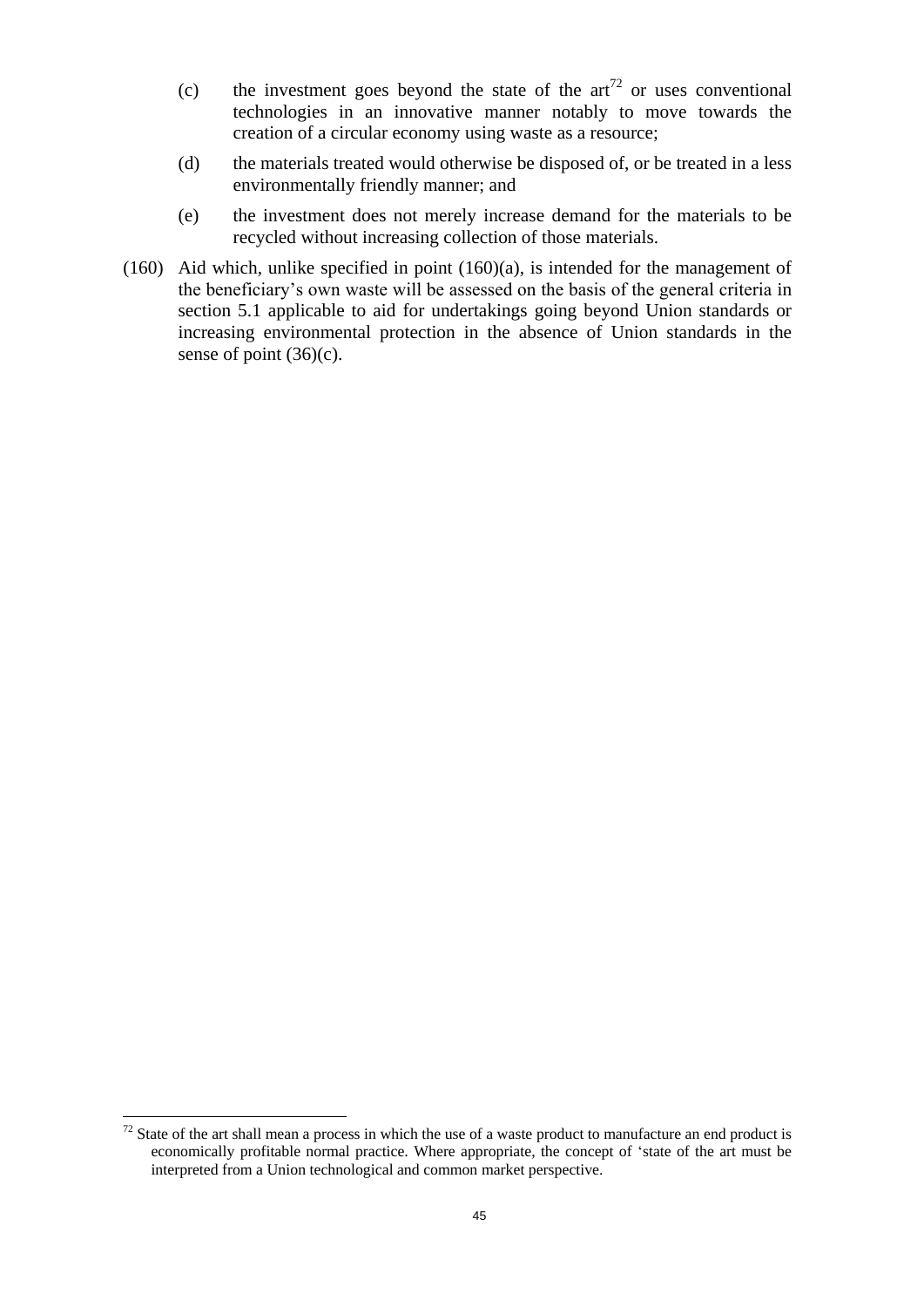### **5.5 Aid to Carbon Capture and Storage (CCS)**

- (161) As recognised by the CCS Directive<sup>73</sup> and the Commission Communication on the future of CCS in Europe<sup>74</sup>, carbon capture and storage (CCS) is a technology that can contribute to mitigating climate change. In the transition to a fully lowcarbon economy, CCS technology can reconcile the demand for fossil fuels, with the need to reduce greenhouse gas emissions. In some industrial sectors CCS can represent the only technology option able to reduce process-related emissions at the scale needed in the long term. While there is no alternative to reducing greenhouse gas emissions, CCS can complement reduction efforts. Given that the cost of capture and storage is an important barrier to the uptake of CCS, State aid can have a part to play in fostering the development of this technology.
- (162) The aid may be provided to support fossil fuel power plants or other industrial installations equipped with  $CO<sub>2</sub>$  capture, transport and storage facilities, or individual elements of the CCS chain.
- (163) While the EU has taken several initiatives to address negative externalities, those initiatives may not result in an efficient market outcome. In particular the EU ETS and national CO2 taxes internalise the costs of greenhouse gas (GHG) emissions, which however may not (yet) ensure the achievement of the EU´s long term decarbonisation objectives. By way of derogation from section 5.1.2, the Commission therefore presumes that for the time being the aid for CCS addresses a residual market failure, unless it has evidence that such remaining market failure no longer exists.
- (164) By way of derogation from section 5.1.1, in order to promote the long term decarbonisation objectives, the Commission considers that the aid contributes to the common objective of environmental protection. By way of derogation from section 5.1.3, and without prejudice in particular to EU regulation in this field, the Commission will presume the appropriateness of aid provided all other conditions are met.
- (165) Aid to support CCS projects does not include aid for the  $CO<sub>2</sub>$  emitting installation (industrial installations or power plants) as such, but only aid related to additional costs for capture, transport and store the  $CO<sub>2</sub>$  emitted. Therefore, by way of derogation from section 5.1.5, it is generally accepted that the counterfactual scenario would consist in a situation where the project is not carried out. In view of this counterfactual scenario, the eligible costs are defined as the funding gap. All revenues, including for instance cost savings from a reduced need for ETS allowances, NER300 and EEPR funding are taken into account<sup>75</sup>.
- (166) The Commission will assess the distortive effects of the aid on the basis of the criteria laid down in section 5.1.6 taking into account the following positive elements: whether any knowledge sharing arrangements are in place, whether the infrastructure is open to third parties and whether the support to individual elements of the CCS chain has a positive impact on other fossil fuel installations owned by the beneficiary.

<sup>&</sup>lt;sup>73</sup> Directive 2009/31/EC of the European Parliament and of the Council of 23 April 2009 on the geological storage of carbon dioxide and amending Council Directive 85/337/EEC, European Parliament and Council Directives 2000/60/EC, 2001/80/EC, 2004/35/EC, 2006/12/EC, 2008/1/EC and Regulation (EC) No 1013/2006, OJ L 140, 5.6.2009, p. 114.

<sup>74</sup>  $^{74}$  COM(2013) 180 final, 27.03.2013<br> $^{75}$  Commission Decision 2010/670

<sup>75</sup> Commission Decision 2010/670/EU (NER300 funding) and Regulation 2010/1233/EU amending Regulation 2009/663/EC (EEPR funding).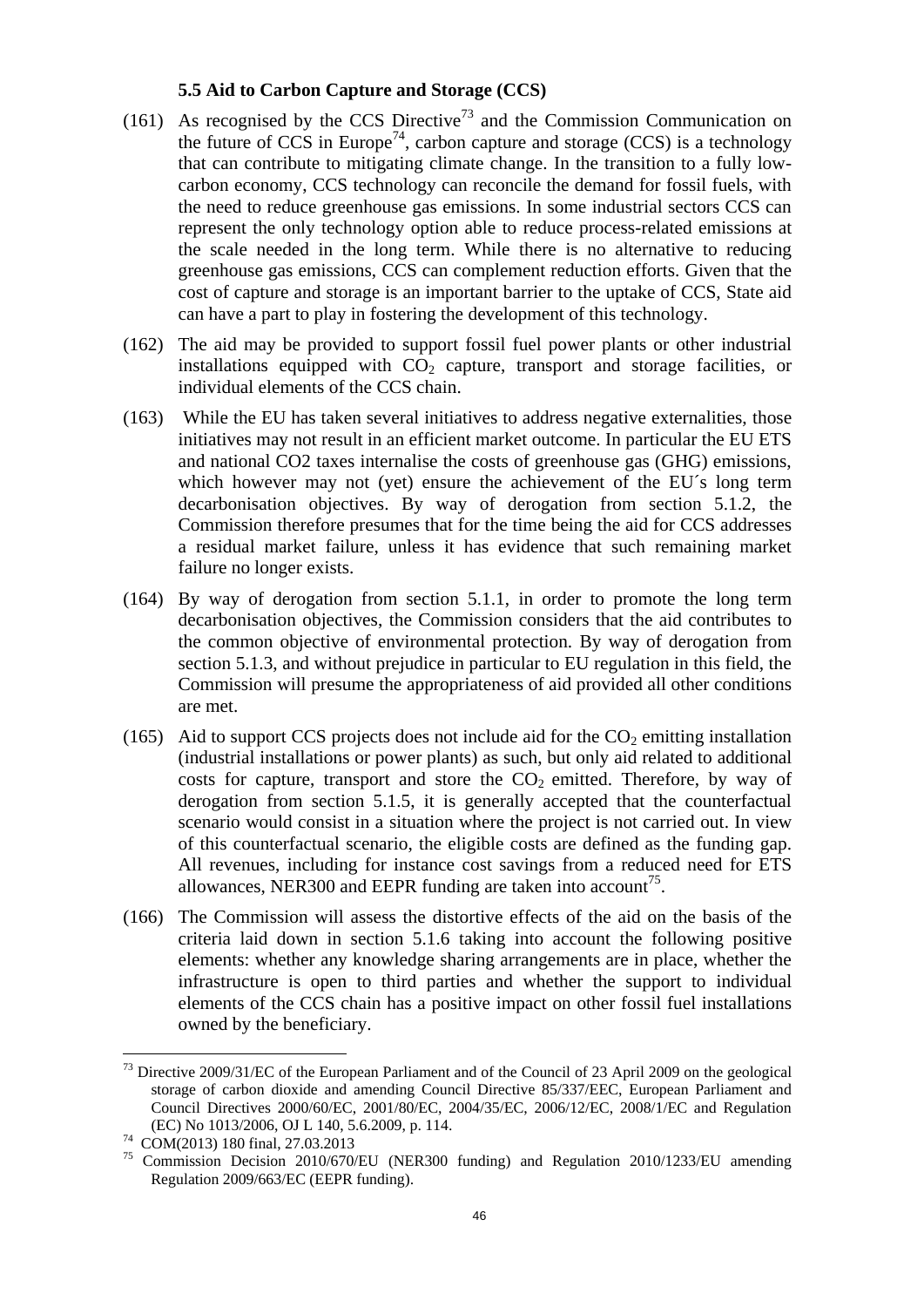#### **5.6 Aid in the form of reductions in or exemptions from environmental taxes**

- (167) Environmental taxes are imposed in order to increase the costs of environmentally harmful behaviour, thereby discouraging such behaviour and increasing the level of environmental protection. In principle, environmental taxes should reflect the social costs of emissions, and correspondingly, the amount of tax paid per unit of emission should be the same for all emitting firms. While reductions in or exemptions from environmental taxes may adversely impact on this objective, Member States may deem them necessary in some cases to set generally higher tax levels and avoid that as a result of the environmental taxes in question, firms which are particularly affected by the tax are placed in a difficult competitive situation $^{76}$ .
- (168) Indeed, a generally higher level of environmental taxes may be facilitated by granting a more favourable tax treatment to some undertakings. Accordingly, reductions in or exemptions from environmental taxes<sup>77</sup> can at least indirectly contribute to a higher level of environmental protection. However, the overall objective of the environmental tax to environmentally harmful behaviour should not be undermined. The tax reductions should be necessary and based on objective, transparent and non-discriminatory criteria, and the undertakings concerned should make a contribution to increasing environmental protection.
- (169) For the assessment of State aid in the form of exemptions from or reductions in environmental taxes (hereinafter referred to as "tax reductions"), the Commission will therefore only apply the conditions set out in this section and in section 5.1.7.
- (170) This section will not apply to aid granted in the form of tax reductions to support environmentally friendly investments covered by other sections of these Guidelines such as to support energy from renewable sources or cogeneration of heat and power. Such aid will be assessed under the specific sections of these guidelines for those technologies.
- (171) The Commission will authorize aid schemes for maximum periods of [ten] years. After such period a Member State can re-notify the measure if the Member State re-evaluates the appropriateness of the aid measures concerned.
- (172) The Commission will consider that tax reductions do not undermine the general objective pursued and contribute at least indirectly to an increased level environmental protection if a Member State demonstrates that (i) the reductions are well targeted to undertakings being mostly affected by a higher tax and (ii) that a higher tax rate is generally applicable.
- (173) When environmental taxes are harmonised, the Commission can apply a simplified approach to assess the necessity and proportionality of the aid. For all

 $76$  In many cases, the firms benefiting from the tax reductions are the ones with the most harmful behaviour targeted by the tax.

 $77$  One way to do so would be to grant compensation in the form of tax credits, whereby undertakings are not exempted from the tax but receive a lump sum compensation for it.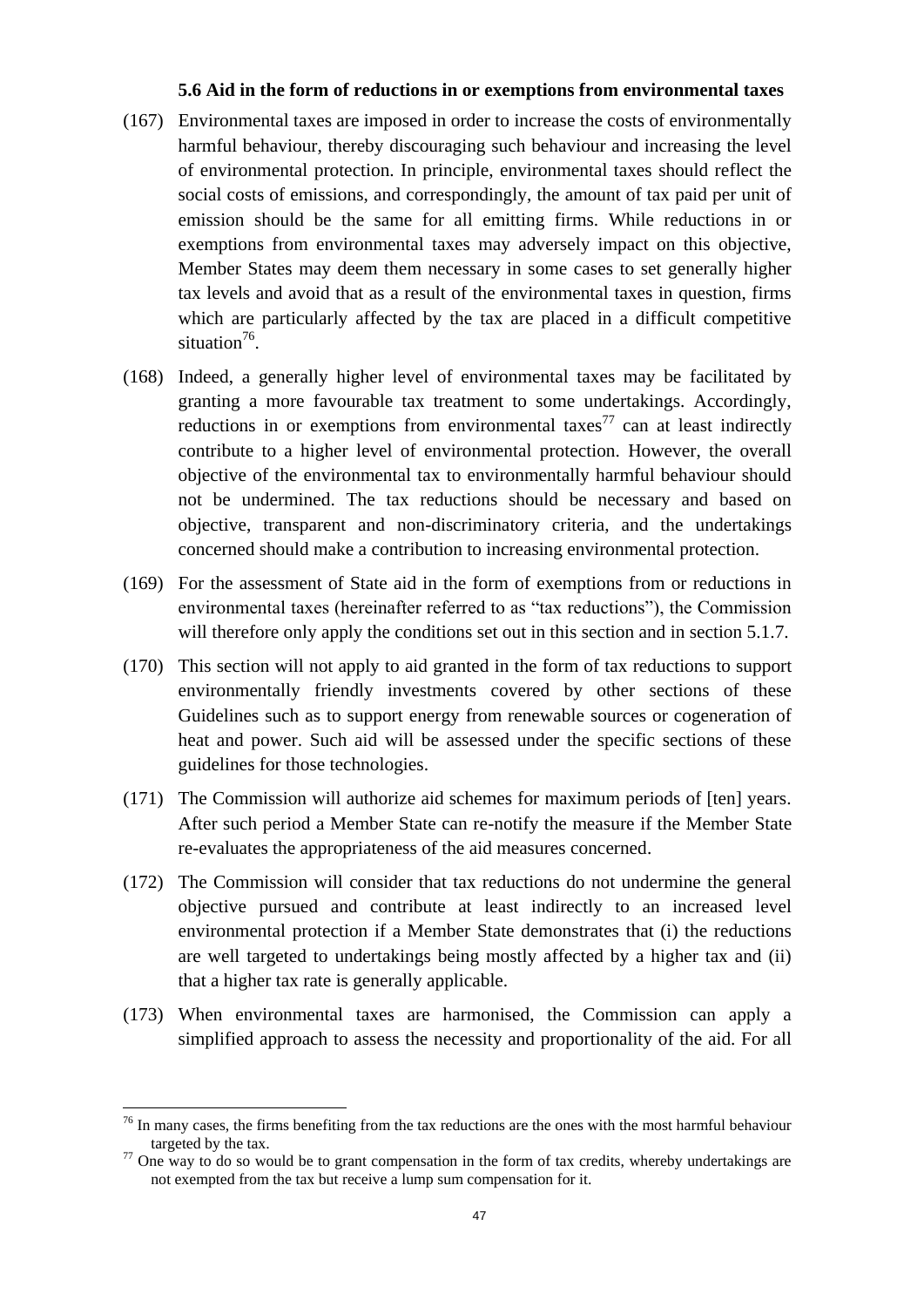other environmental taxes, a more in depth assessment of the necessity and proportionality of the aid is needed.

### *Situation 1: Harmonised environmental taxes*

- (174) The Commission will consider aid in the form of tax reductions necessary and proportional provided the beneficiaries pay at least the EU minimum tax level set by the relevant applicable Directive and that the choice of beneficiaries is based on objective and transparent criteria, and the aid is granted in principle in the same way for all competitors in the same sector or relevant market<sup>78</sup> if they are in a similar factual situation.
- (175) If the beneficiaries pay less than the EU minimum tax level set by the relevant applicable Directive, the aid will be assessed on the basis of the conditions for non-harmonised environmental taxes as set out in points [\(177\)](#page-47-0) to [\(180\).](#page-48-0)

# *Situation 2: Non-harmonised environmental taxes*

- <span id="page-47-0"></span>(176) In case of a tax levied on energy products used for electricity production, the electricity supplier is liable to pay the tax. However, the electricity price increases if the tax costs are passed on to the electricity consumer (indirect tax costs). In this case, the effect of the tax on energy intensive consumers is comparable to the effect of ETS allowance costs being passed on and included in the electricity price (indirect emissions costs). In this case, tax reductions may be granted in the form of a compensation for the passed on indirect tax costs to the electricity consumer. The Commission will consider the measure compatible only if:
	- (a) Such tax reduction is necessary if the sector intensity of trade with third countries is above [10]% and the indirect additional costs of the tax lead to a substantial increase in production costs calculated as a proportion of the gross value added from indirect tax costs which amounts to at least [5]% of the gross value added<sup>79</sup>.
	- (b) Such tax reduction is proportional if the beneficiaries pay at least 20% of the indirect tax burden; and
	- (c) the tax reduction is paid as a lump sum amount, compensating for the costs of the tax based on historic consumption or production levels.
- (177) For all other non-harmonised environmental taxes, in order to demonstrate the necessity and proportionality of the aid, a Member State should clearly define the scope of the tax reductions. For this purpose, a Member State should provide information about the sectors or categories of beneficiaries covered by the tax reduction and on the main beneficiaries in each sector or category concerned taking into account notably the turnover, market shares and the size of the tax base.

 $78$  As defined in the Commission notice on the definition of the relevant market for the purposes of Union competition law (OJ C 372, 9.12.1997, p. 5).

<sup>79</sup> Similar criteria were used to establish annex II of the ETS State Aid Guidelines (Commission Communication 2012/C 158/04 of 5.6.2012).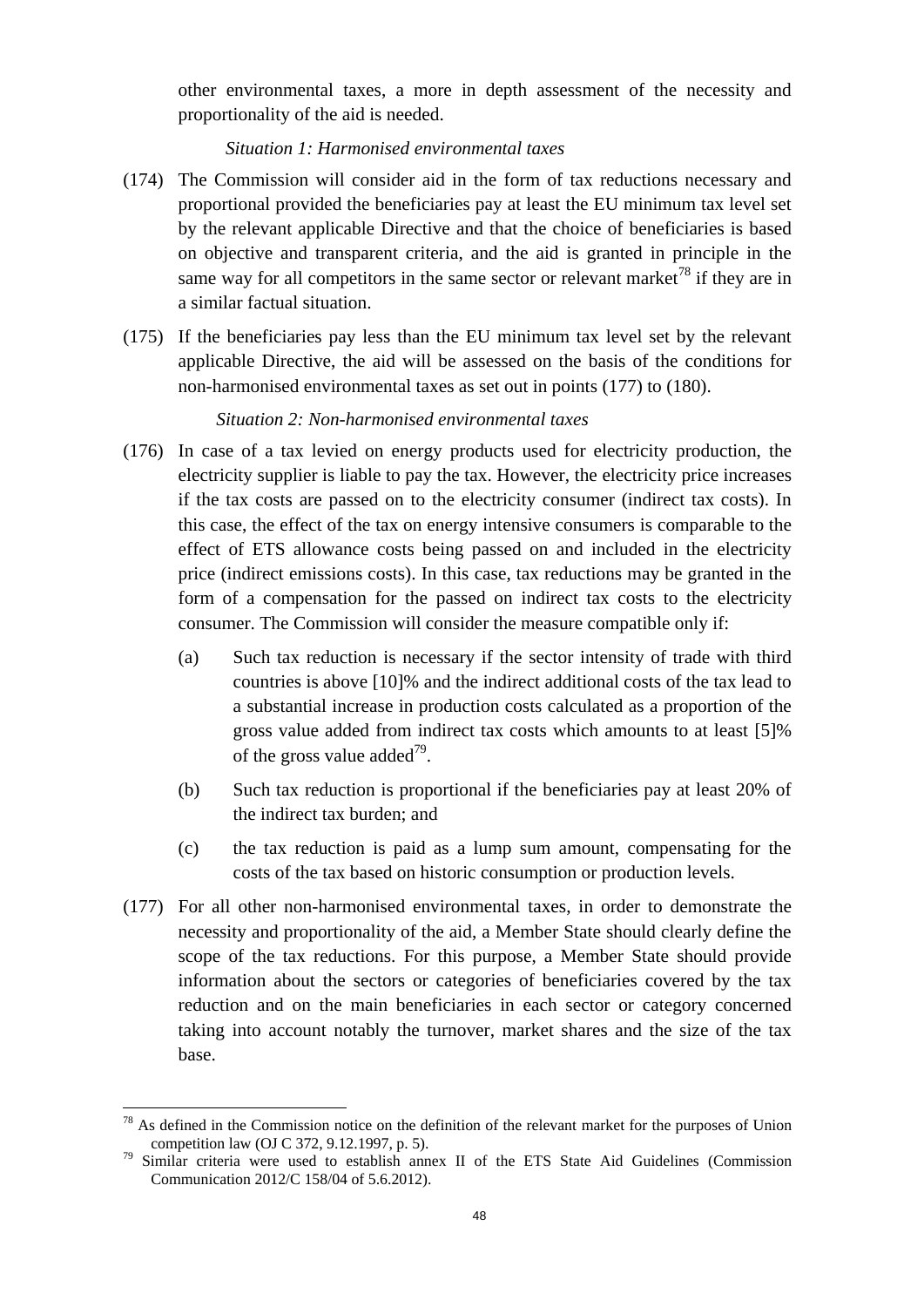- (178) The Commission will consider the aid to be necessary if the following cumulative conditions are met:
	- (a) the choice of beneficiaries is based on objective and transparent criteria, and the aid is granted in principle in the same way for all competitors in the same sector or relevant market $80$  if they are in a similar factual situation;
	- (b) the environmental tax without the reduction leads to a substantial increase in production costs calculated as a proportion of the gross value added for each sector or category of individual beneficiaries;
	- (c) the substantial increase in production costs could not be passed on to customers without leading to important sales reductions<sup>81</sup>.
- <span id="page-48-0"></span>(179) The Commission will consider the aid to be proportionate if one of the following conditions is met:
	- (a) aid beneficiaries pay at least 20 % of the national environmental tax;
	- (b) the tax reduction is conditional on the conclusion of agreements between the Member State and the beneficiaries or associations of beneficiaries whereby the beneficiaries or associations of beneficiaries commit themselves to achieve environmental protection objectives which have the same effect as if beneficiaries pay at least 20% of the national tax or if the EU minimum tax level were applied. Such agreements or commitments may relate, among other things, to a reduction in energy consumption, a reduction in emissions or any other environmental measure and satisfy the following conditions:
		- i the substance of the agreements is negotiated by the Member State, specifies the targets and fixes a time schedule for reaching the targets;
		- ii the Member State ensures independent<sup>82</sup> and timely monitoring of the commitments concluded in those agreements;
		- iii those agreements are revised periodically in the light of technological and other developments and stipulate effective penalty arrangements applicable if the commitments are not met.

### **5.7 Aid in the form of reductions in funding support for electricity from renewable sources**<sup>83</sup>

<sup>&</sup>lt;sup>80</sup> As defined in the Commission notice on the definition of the relevant market for the purposes of Union competition law (OJ C 372, 9.12.1997, p. 5).

<sup>&</sup>lt;sup>81</sup> In this respect, Member States may provide estimations of inter alia the product price elasticity of the sector concerned in the relevant geographic market (see footnote XXX) as well as estimates of lost sales or reduced profits for the companies in the sector or category concerned.

 $82$  It is irrelevant for these purposes whether the monitoring is done by a public or a private body.

<sup>&</sup>lt;sup>83</sup> Internal market legislation (Directive 2009/72/EC of 13 July 2009 concerning common rules for internal market in electricity and repealing Directive 2003/54/EC<sup>83</sup>, Regulation (EC) No 714/2009 of 13 July 2009 on conditions for access to the network for cross-border exchanges in electricity and repealing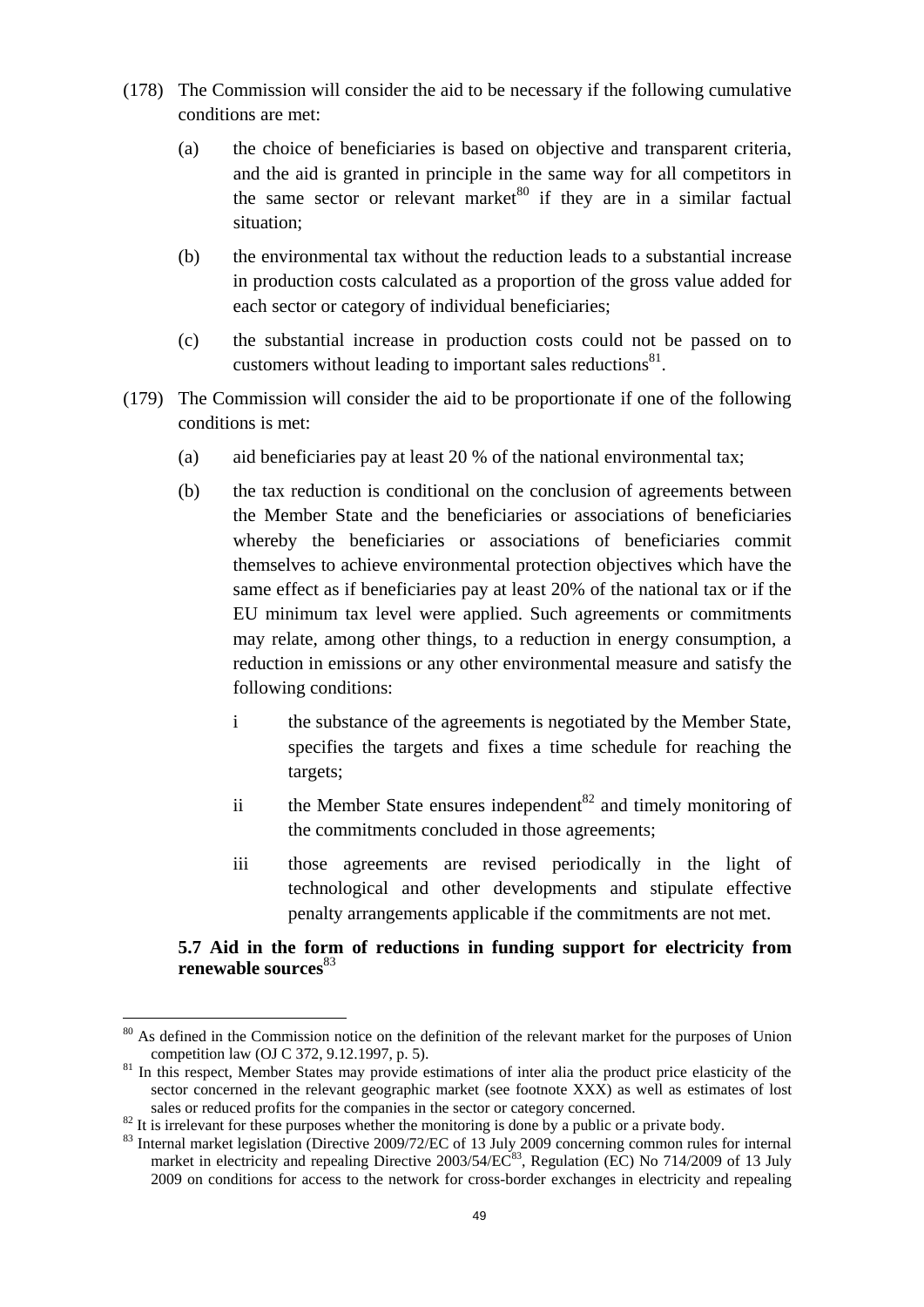- (180) The funding of support to energy from renewable sources though charges does as such not target a negative externality and accordingly has no direct environmental effect. However, it may result in higher electricity prices. The increase in electricity prices may be explicit through a specific charge which is levied from electricity consumers on top of the electricity price or indirectly through additional costs faced by electricity suppliers due to obligations to buy renewable energy which are subsequently passed on to their customers, the electricity consumers. A typical example would be the mandatory purchase by electricity suppliers of a certain percentage of renewable energy through green certificates for which the supplier is not compensated.
- (181) In principle, all energy consumers should bear the costs of financing renewable energy support. However, some reductions may be needed to secure a sufficient financing base for renewable energy support<sup>84</sup>. In order to avoid that undertakings particularly affected by the funding of renewable energy support are put in a difficult competitive situation, Member States may wish to grant partial compensation for additional costs so as to facilitate the overall funding of support to energy from renewable sources and avoid carbon leakage. With no compensation to particularly affected undertakings, public acceptance of setting up ambitious renewable energy support measures may be limited. On the other hand, if such compensation is too high or awarded to too many electricity consumers, public acceptance for renewable energy support may be equally hampered.
- (182) For the assessment of State aid to compensate for the financing of support to energy from renewable sources, the Commission will only apply the conditions set out in this section and in section 5.1.7.
- (183) In order to ensure that the aid serves to facilitate the funding of support to energy from renewable sources, Member States will need to demonstrate that the additional costs reflected in higher electricity prices faced by the beneficiaries only result from the support to energy from renewable sources. The additional costs cannot exceed the funding of support to energy from renewable sources<sup>85</sup>.
- (184) In order to ensure that the aid has an environmental effect the aid should be targeted to avoid that without a reduction in the cost burden, certain sectors are at risk of relocating outside the EU. The aid should be limited to sectors that are exposed to a significant risk of carbon leakage due to the funding of support to energy from renewable sources. Accordingly, the aid can only be granted if the

<u>.</u>

Regulation (EC) No 1228/2003<sup>83</sup> and the subsequent network codes and guidelines), does not give right to cross-subsidisation of consumers witihn the tarriff regimes.

<sup>&</sup>lt;sup>84</sup> In order to have a generally high contribution from electricity consumers to the financing of support to energy from renewable sources, some electricity consumers may need to be given a more favourable treatment in particular to prevent carbon leakage.

<sup>&</sup>lt;sup>85</sup> The most direct way to demonstrate the causal link if by reference to a charge or levy on top of the electricity price which is dedicated to the funding of energy from renewable sources. An indirect way to demonstrate the additional costs would be to calculate the impact of higher net costs for the electricity suppliers from green certificates and calculate the impact on the electricity price assuming the higher net costs are passed on by the supplier.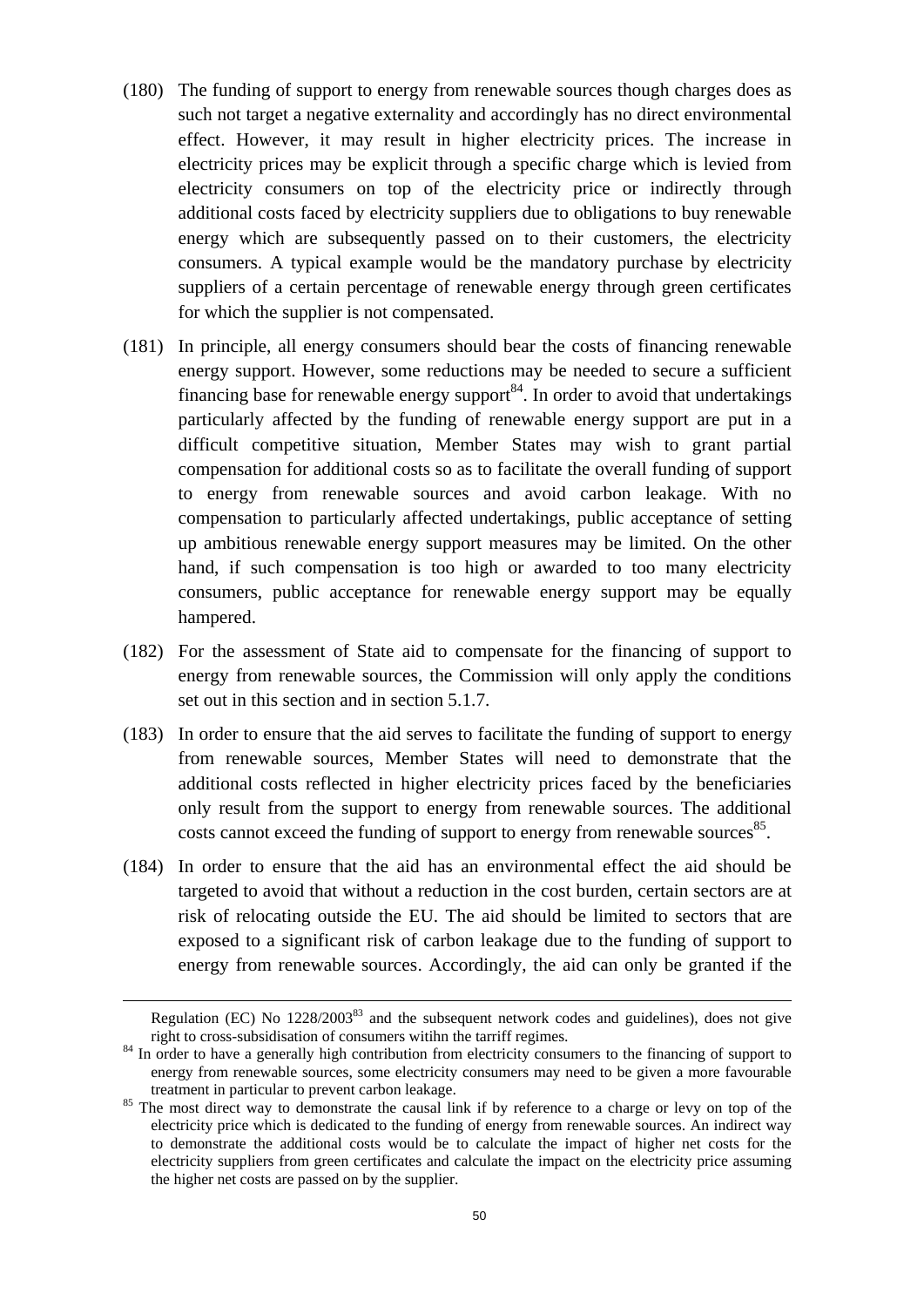sector intensity of trade with third countries is above [10]% and the costs of funding renewable energy support lead to a substantial increase in production costs calculated as a proportion of the gross value added amounting to at least  $[5] \%$   $86$ .

*[Views are in particular welcome concerning this provision in the public consultation]*

- (185) Within the eligible sector Member States need to ensure that the choice of beneficiaries is made on the basis of objective and transparent criteria and that the aid is granted in principle in the same way for all competitors in the same sector or relevant market $^{87}$  if they are in a similar factual situation.
- (186) The Commission will consider the aid to be proportionate if the following cumulative conditions are met:
	- (a) The compensation is paid as a lump sum amount. The aid may be paid to the beneficiary in the year in which the costs are incurred or in the following year. If the aid is paid in the year in which the costs are incurred an ex post monitoring mechanism needs to be in place to ensure that any over-payment of aid will be repaid before 1 July of the following year;
	- (b) The aid beneficiaries pay at least [15]% of the additional costs without reduction until [31.12.2017] and [20%] as of [1.1.2018].

<sup>&</sup>lt;sup>86</sup> Similar criteria were used to establish annex II of the ETS State Aid Guidelines (Commission Communication 2012/C 158/04 of 5.6.2012).

<sup>&</sup>lt;sup>87</sup> As defined in the Commission notice on the definition of the relevant market for the purposes of Community competition law (OJ C 372, 9.12.1997, p. 5).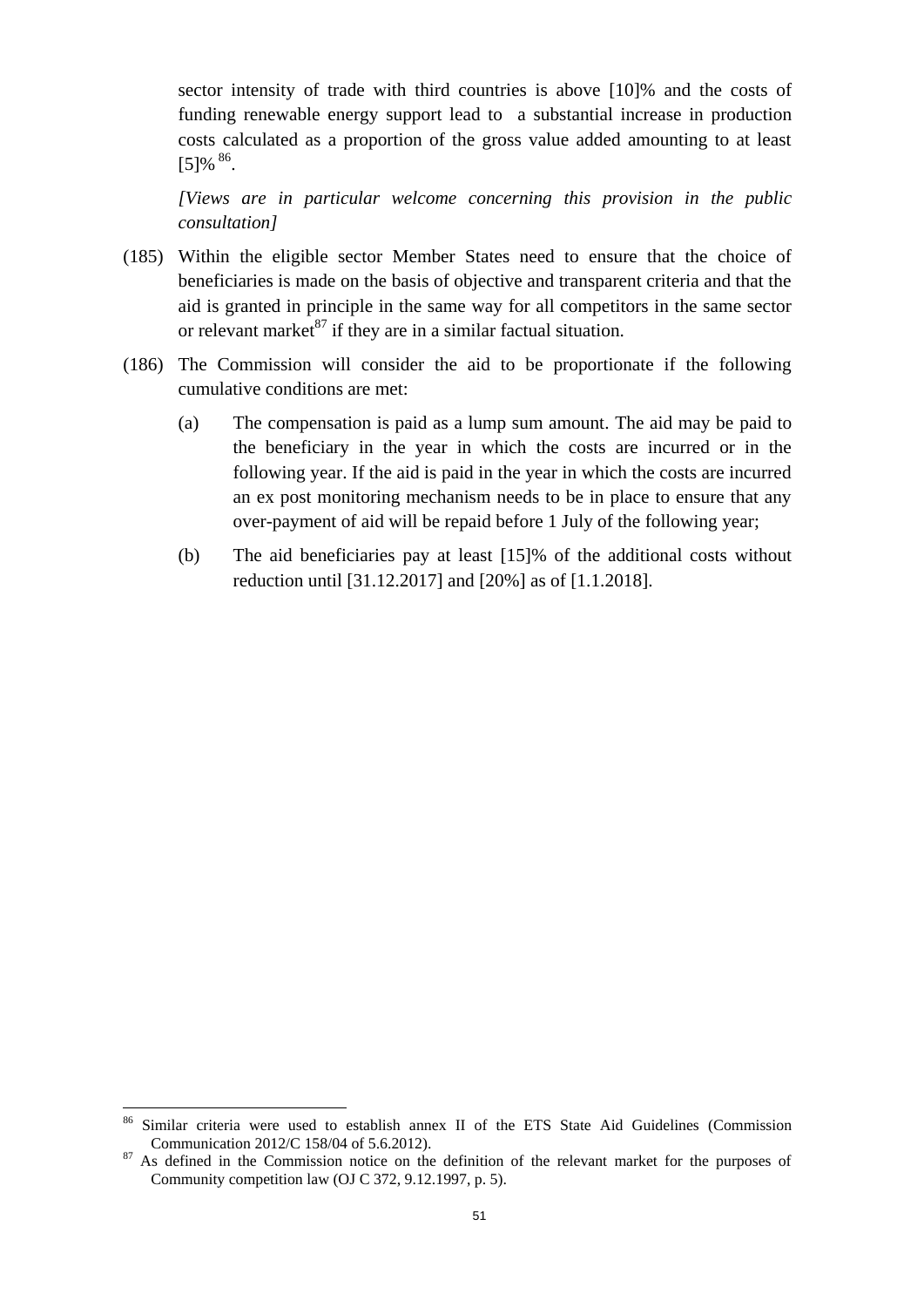#### **5.8 Aid to energy infrastructure**

(187) A modern energy infrastructure is crucial for an integrated energy market and to enable the Union to meet its broader climate and energy goals. The Commission has estimated total investment needs in energy infrastructures of European importance up to 2020 at about EUR 200 billion<sup>88</sup>. This assessment was based on an evaluation of the infrastructure needed to allow Europe to meet the overarching policy objectives of completing the internal energy market, ensuring security of supply and enabling the integration of renewable sources of energy. Where market operators cannot deliver the infrastructure needed, State aid may be necessary in order to overcome market failures and to ensure that the Union's considerable infrastructure needs are met. This is particularly true for infrastructure projects having a cross-border impact or contributing to regional cohesion.

### **5.8.1. Objective of common interest**

(188) Energy infrastructure is a precondition for a functioning internal market. Aid to energy infrastructure therefore strengthens the internal energy market. It enhances for example system stability, generation adequacy, the integration of different energy sources and energy supply in under-developed networks. By way of derogation from section 5.1.1, the Commission therefore considers that aid to energy infrastructure is beneficial to the internal market and thus fulfils an objective of common interest.

#### **5.8.2 Need for State intervention**

- (189) As regards the provision of energy infrastructure, competition is generally limited as such infrastructure often constitutes a natural monopoly. In addition, energy infrastructure investments are often characterised by market failures. A market failure that may arise in the field of energy infrastructure is related to problems of coordination. Diverging interests among investors, uncertainty about the collaborative outcome and network effects may prevent the development of a project or its effective design. Coordination problems may be further exacerbated by information problems, in particular those related to asymmetric information i.e. where one party to the collaboration has an information disadvantage compared to the other party. At the same time, energy infrastructure may generate substantial positive externalities, whereby the costs and benefits of the infrastructure may occur asymmetrically among the different market participants and Member States.
- (190) To solve such market failures, energy infrastructure is typically subject to tariff and access regulation and to unbundling requirements according to internal energy market legislation ("internal market regulation").<sup>8990</sup> In terms of financing,

<sup>88</sup> Commission Staff Working Document, Energy infrastructure investment needs and financing requirements, 6.6.2011, SEC(2011)755, p. 2.

<sup>&</sup>lt;sup>89</sup> Directive 2009/72/EC concerning common rules for the internal market in electricity, in particular Article 32 on Third-party access and the unbundling provisions of Chapters IV, V, VI and VII and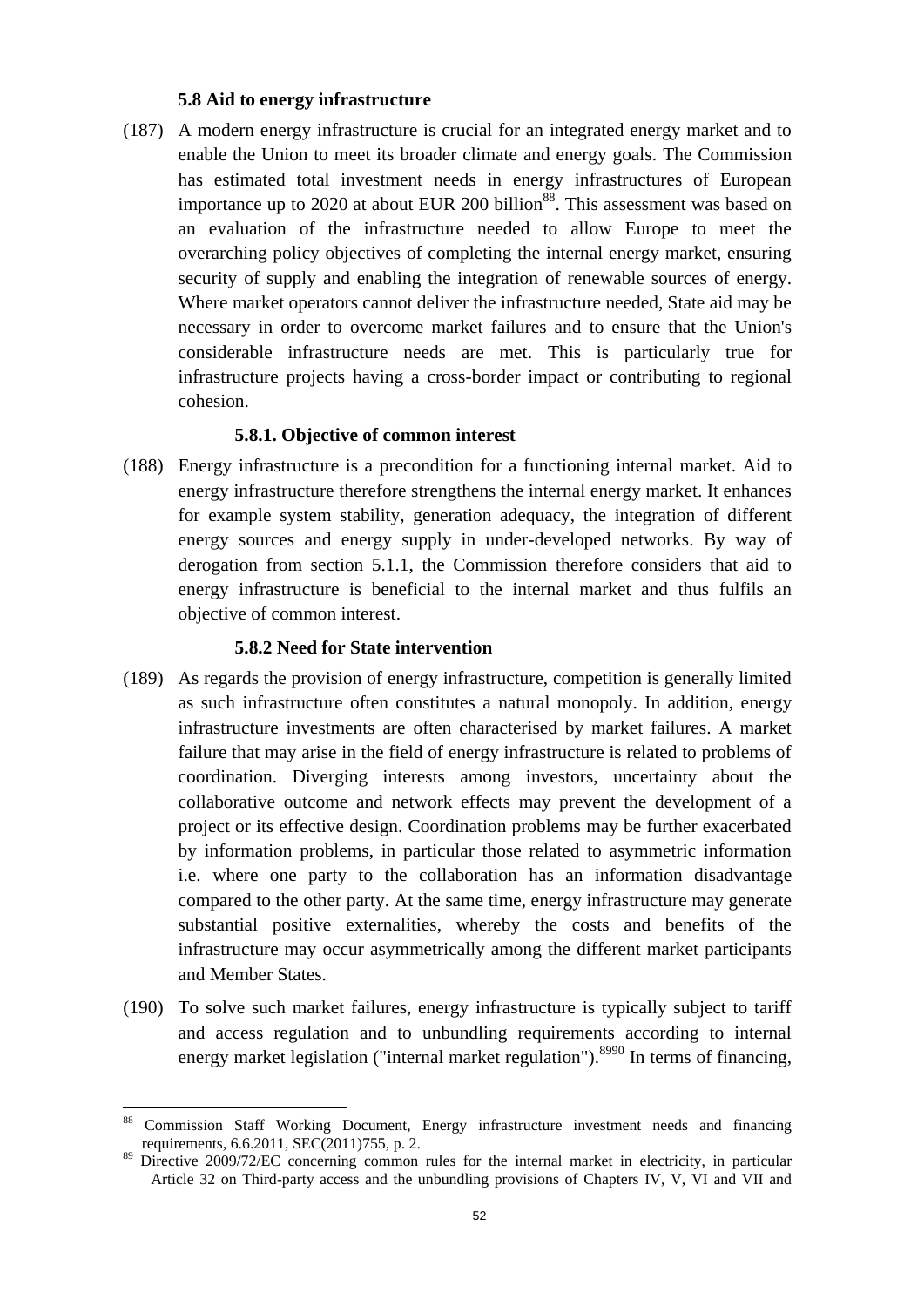a way of overcoming the market failure other than by means of compulsory user tariffs is in principle the granting of State aid. Therefore, for the demonstration of the need of State intervention in the field of energy infrastructure, by way of derogation from section 5.1.2, the principles described in points [\(192\)](#page-52-0) to [\(194\)](#page-52-1) apply.

- <span id="page-52-0"></span>(191) The Commission considers that for Projects of Common Interest as defined on the basis of Regulation  $347/2013^{91}$  and for infrastructure investments in assisted regions the market failures in terms of positive externalities and coordination problems are such that tariff financing may not be sufficient and State aid may be granted.
- (192) Some types of infrastructure are not subject to such internal market regulation, in particular infrastructure projects explicitly exempted from certain provisions of the internal market legislation.<sup>92</sup> In these cases, the Commission presumes that there is no need for State aid but Member States may grant State aid in exceptional circumstances where duly justified.
- <span id="page-52-1"></span>(193) Where projects are only partially exempted from the internal market regulation and in the case of gas storage, the Commission will carry out a case-by-case assessment of the need for State aid considering to what extent a market failure leads to a sub-optimal provision of the necessary infrastructure.

#### **5.8.3 Appropriateness**

(194) By way of derogation from section 5.1.3, the Commission considers that tariffs<sup>93</sup> are the appropriate primary means to fund energy infrastructure. However, in the case of Projects of Common Interest and in assisted regions, State aid may be considered an appropriate instrument to (partially) finance such infrastructure. In such cases, the market failures often prevent the full implementation of the 'user pays principle on which tariff regulation is based, for example, because the tariff increase to finance new infrastructure investment would be so substantial to act as a deterrent to investment or to potential customers to use the infrastructure.

#### **5.8.4 Incentive effect**

<u>.</u>

(195) The incentive effect of the aid will be assessed on the basis of the conditions set out in section 5.1 of these Guidelines.

Regulation No. 714/2009 on conditions for access to the network for cross-border exchanges in electricity, in particular Article 14 on Charges for access to networks.

<sup>&</sup>lt;sup>90</sup> Directive 2009/73/EC concerning common rules for the internal market in natural gas, in particular Article 32 on Third-party access and the unbundling provisions of Chapters IV, V, VI and VII and Regulation No. 715/2009 on conditions for access to the natural gas transmission networks, in particular Article 14 on Tariffs for access to networks.

<sup>&</sup>lt;sup>91</sup> Regulation (EU) No 347/2013 on guidelines for trans-European energy infrastructure.

<sup>&</sup>lt;sup>92</sup> Regulation No. 714/2009, Article 17 for new electricity interconnectors and Directive 2009/73/EC, Article 36 for new gas infrastructure.

<sup>&</sup>lt;sup>93</sup> The regulatory framework enshrined in Commission Directives 2009/72/EC and 2009/73/EC sets out the rationale and the principles underpinning the regulation of access and usage tariffs, which are used by transmission and distribution system operators to fund the investment and the maintenance of such infrastructure.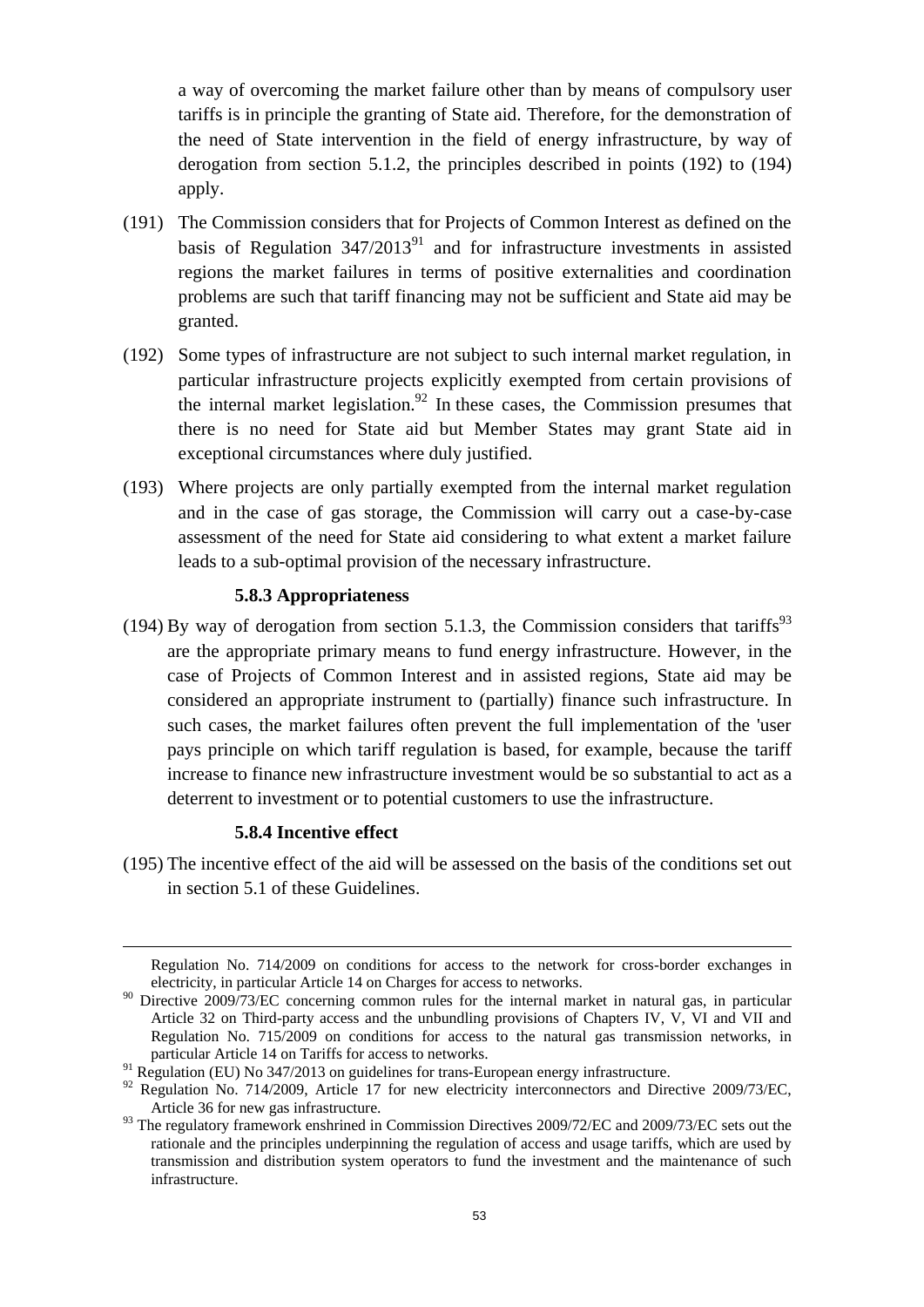### **5.8.5 Proportionality**

- (196) By way of derogation from section 5.1.5, the aid amount must be limited to the minimum needed to achieve the infrastructure objectives sought. For aid to infrastructure, the counterfactual scenario is presumed to be the situation in which the project does not take place. The eligible cost is therefore the funding gap.
- (197) Aid measures in support of infrastructure should not exceed an aid intensity of [100] % of the eligible costs.
- (198) When assessing aid measures for infrastructure, the Commission will require Member States to clearly and separately identify any other aid measure which might impact on it.

#### **5.8.6. Avoidance of negative effects on competition and trade**

- (199) By way of derogation from section 5.1.6, in view of the existing requirements under the internal market regulation which are aimed at strengthening competition, the Commission will consider that aid for energy infrastructure subject to the internal market regulation does not have undue distortive effects.
- (200) In the case of infrastructure exempted or not subject to the internal market regulation and in the case of gas storage, the Commission will carry out a case-bycase assessment of the potential distortions of competition taking into account for example the degree of third party access to the aided infrastructure, access to alternative infrastructure and the market share of the beneficiary..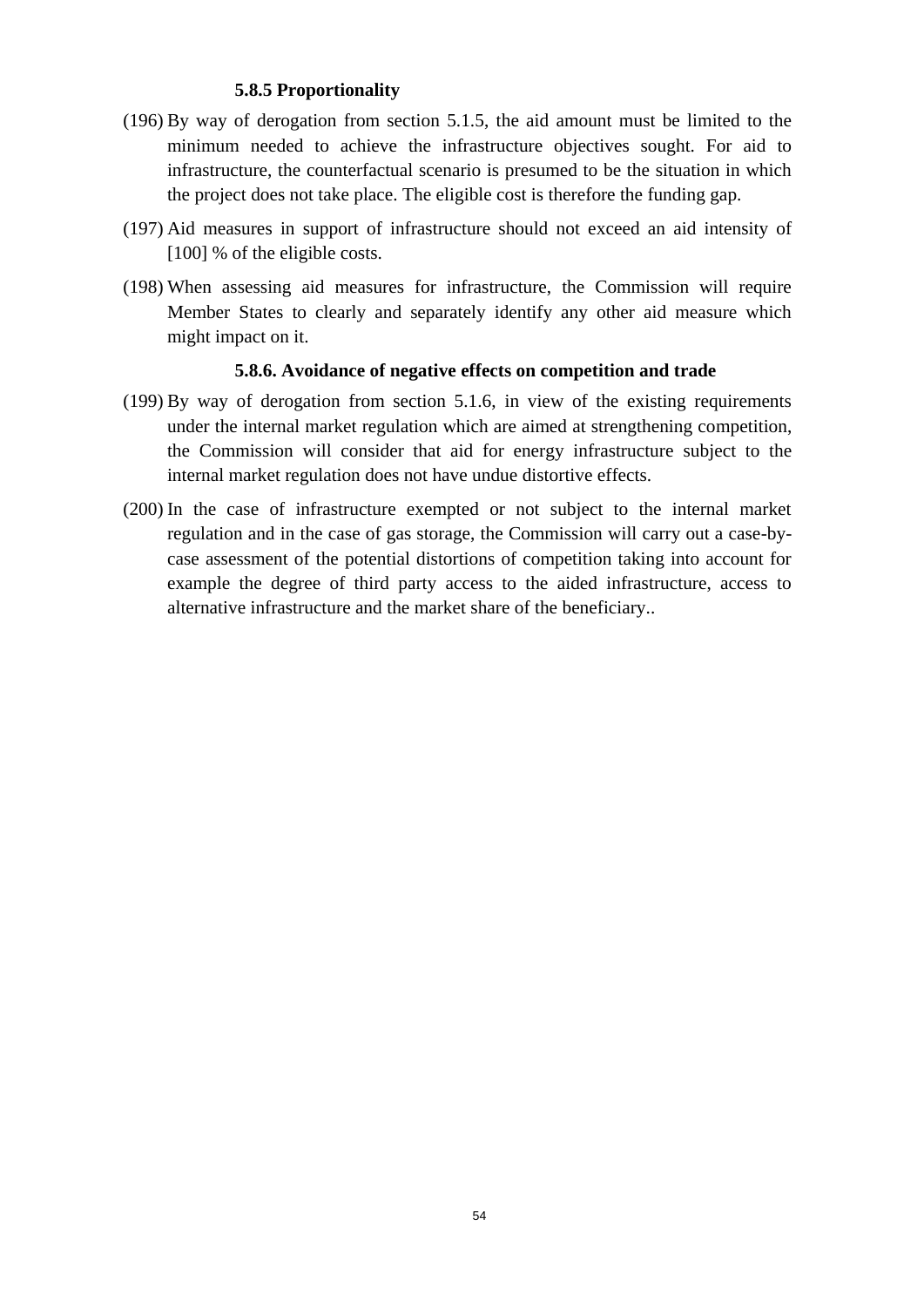### **5.9 Aid for generation adequacy**

- (201) With the increasing share of renewable energy sources, electricity generation is in many Member States shifting from a system of relatively stable and continuous supply towards a system with more numerous and small-scale supply of variable sources. This shift raises new challenges for ensuring generation adequacy.
- (202) Moreover, market and regulatory failures may cause insufficient investment in generation capacity. This may for example happen where wholesale prices are capped and electricity markets fail to generate sufficient investment incentives.
- (203) As a result, some Member States consider to introduce measures to ensure generation adequacy, typically by granting generators support for the mere availability of generation capacity.<sup>94</sup>

### **5.9.1 Objective of common interest**

- (204) Measures to ensure generation adequacy can be designed in a variety of ways, in the form of investment and operating aid, and pursue different objectives. They may for example aim at addressing short-term concerns of the lack of flexible generation capacity to meet sudden swings in variable wind and solar production, or they may define a target for generation adequacy which Member States may wish to ensure regardless of short-term considerations.
- (205) Aid to generation adequacy may contradict the objective of phasing out environmentally harmful subsidies notably for fossil fuels. Member States should therefore primarily consider alternative ways of achieving generation adequacy which do not negatively impact on the objective of phasing out environmentally harmful subsidies, such as facilitating demand side management and increasing interconnection capacity.
- (206) Notwithstanding the rules set out in section 5.1.1, the precise objective at which the measure is aimed should be clearly defined, including when and where the generation adequacy problem is expected to arise. The identification of a generation adequacy problem should be consistent with the generation adequacy analysis carried out regularly by the European Network of Transmission Operators in accordance with the internal energy market legislation.

### **5.9.2 Need for State aid**

(207) By way of derogation from section 5.1.2, the nature and causes of the generation adequacy problem, and therefore of the need for State aid to ensure generation adequacy, should be properly analysed and quantified, for example in terms of lack of peak-load capacity, short-term seasonal or all the time flexibility, network bottlenecks or peak demand in case of failure of the short-term wholesale market to

<sup>94</sup> <sup>94</sup> The Commission specifically addressed the issue of generation adequacy in its Communication Delivering the internal market in electricity and making the most of public intervention and in the associated staff working document Generation Adequacy in the internal electricity market - guidance on public interventions.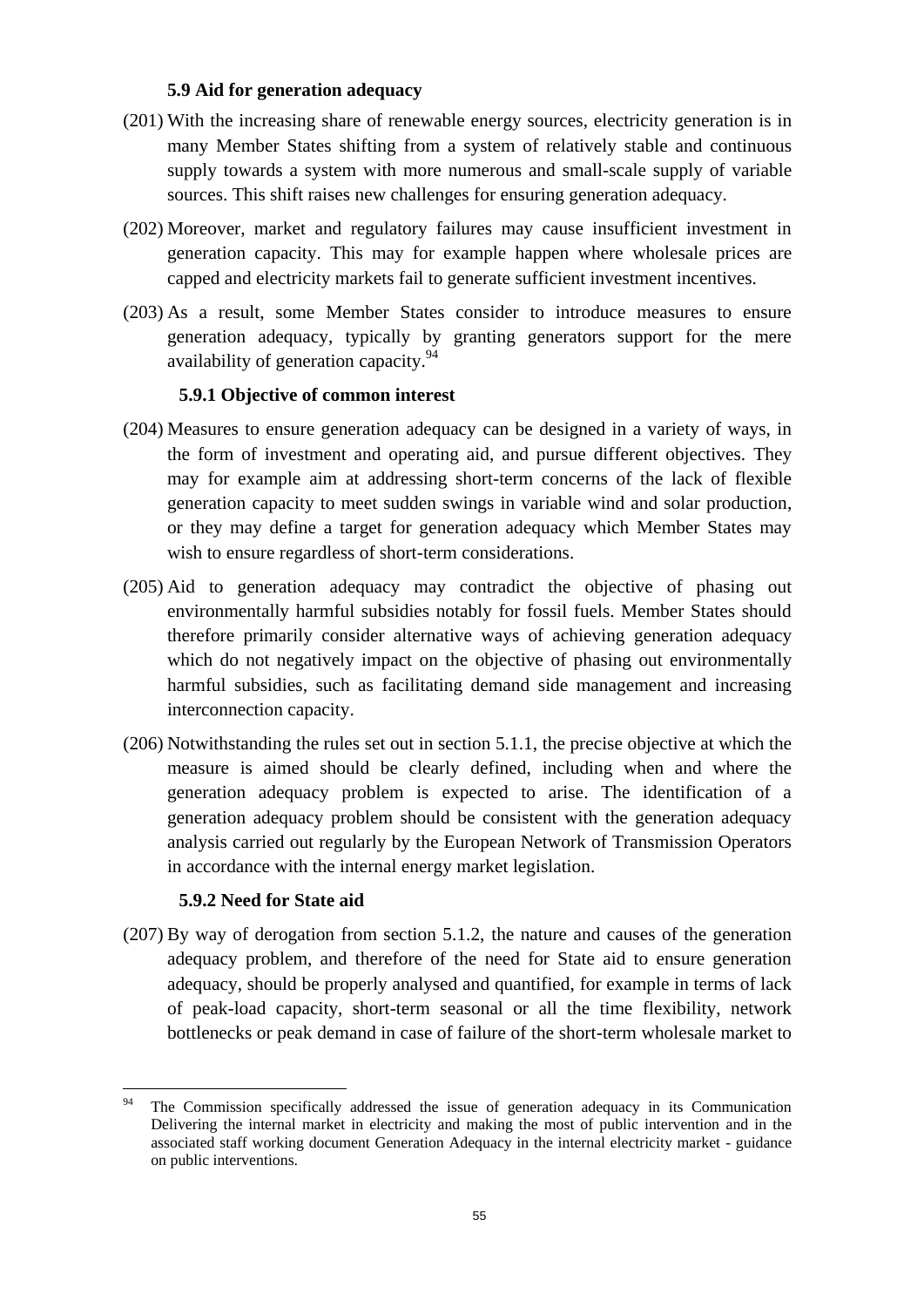match demand and supply. The unit of measure for quantification should be described and its method of calculation should be provided.

- (208) The Member State should clearly demonstrate the reasons why the market cannot be expected to deliver adequate capacity in the absence of intervention, by taking account of on-going market and technology developments, including, for example, the development of market coupling, intraday markets, balancing markets and ancillary services markets and storage of electricity.
- (209) In its assessment, the Commission will take account, among others and when applicable, of the following elements to be provided by the Member State:
	- (a) Assessment of generation adequacy consistent with the currently used standards.<sup>95</sup>
	- (b) Assessment of the impact of variable electricity, including from neighbouring systems.
	- (c) Assessment of the impact of demand-side participation, including a description of measures to encourage demand side management.<sup>96</sup>
	- (d) Assessment of the actual or potential existence of interconnectors, including a description of projects under construction and planned.
	- (e) Assessment of any other element which might cause or exacerbate the generation adequacy problem, such as regulatory or market failures, including for example caps on wholesale prices.

### **5.9.3 Appropriateness**

- (210) By way of derogation from section 5.1.3, the aid should remunerate solely the service of pure availability provided by the generation operator, and should not include any remuneration for the sale of electricity.
- (211) The measure should provide adequate incentives to both existing and future generators and to operators using substitutable technologies, such as demand-side response or storage solutions. The aid should therefore be delivered through a mechanism which allows for potentially different lead times, corresponding to the time needed to realise new investments by new generators using different technologies. The measure should also take into account to what extent interconnection capacity could remedy any possible problem of generation adequacy.
- (212) The measure should in principle not reward investments in generation from fossil fuel plants unless it can be shown that a less harmful alternative to achieve generation adequacy does not exist.

<sup>95</sup> The ENTSO-E methodology, developed by the European association of Transmission System Operators, in its assessments of EU-level generation adequacy, can be considered an EU standard in this respect.

The Commission will also take account of plans related to the roll out of smart meters in accordance with Annex I of Directive 2009/72/EC as well as to the requirements under the Energy Efficiency Directive.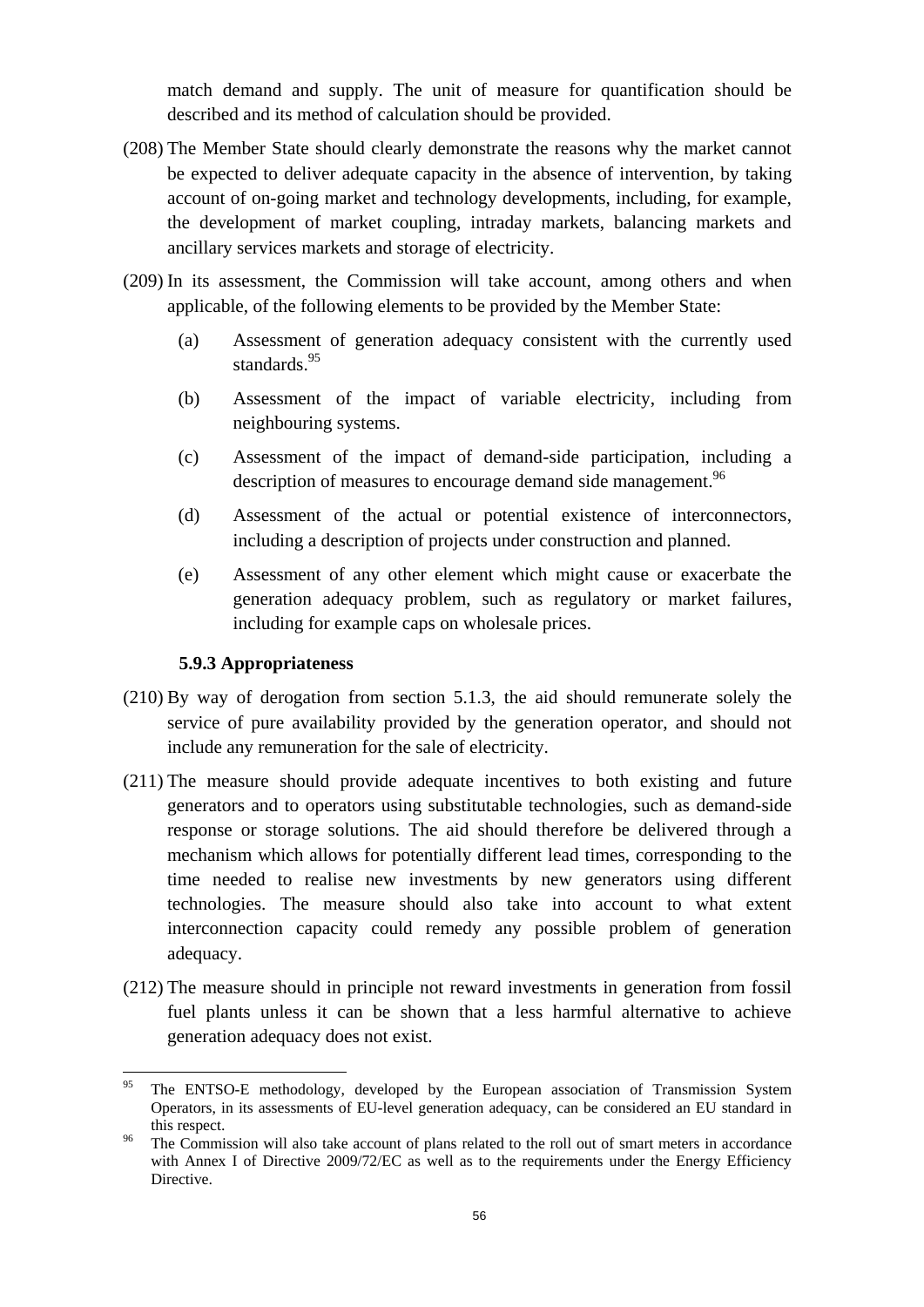## **5.9.4 Incentive effect**

(213) The incentive effect of the aid will be assessed on the basis of the conditions set out in section 5.1 of these Guidelines.

# **5.9.5 Proportionality**

- (214) By way of derogation from section 5.1.5, the overall amount of aid should be calculated in a way which implies, or results in, beneficiaries earning a rate of return which can be considered reasonable.
- (215) A genuinely competitive bidding process on the basis of clear, transparent and nondiscriminatory criteria, effectively targeting the defined objective, will be considered as leading to reasonable rates of return under normal circumstances.
- (216) The measure may in principle be open to both new and existing generation, taking account of reasonable expectations on the likely evolution of electricity and fuel prices in the time period covered by the measure.
- (217) The measure should allow for mechanisms to ensure that windfall profits cannot arise, for example through a review process.

# **5.9.6 Avoidance of negative effects**

- (218) By way of derogation from section 5.1.6, the measure should be designed in a way so as to make it possible for any capacity which can effectively contribute to addressing the generation adequacy problem to participate in the measure, in particular, taking into account the following factors:
	- (a) The participation by generators using different technologies and by operators offering measures with equivalent technical performance. The restriction on participation can only be justified based on insufficient technical performance required to address the generation adequacy problem. Moreover, the mechanism should be open to potential aggregation of both demand and supply;
	- (b) The participation by operators from other Member States where such participation is physically possible, i.e. where the capacity can be physically provided to the Member State implementing the measure and the obligations set out in the measure can be enforced;
	- (c) Participation by a sufficient number of generators to establish a competitive price for the capacity;
	- (d) Avoidance of negative effects on the internal market, for example due to export restrictions, wholesale price caps, bidding restrictions or other measures undermining the operation of market coupling, including intraday and balancing markets.
- (219) The measure should
	- (a) not reduce incentives to invest in interconnection capacity;
	- (b) not act against existing market mechanisms which contribute to the provision of capacity;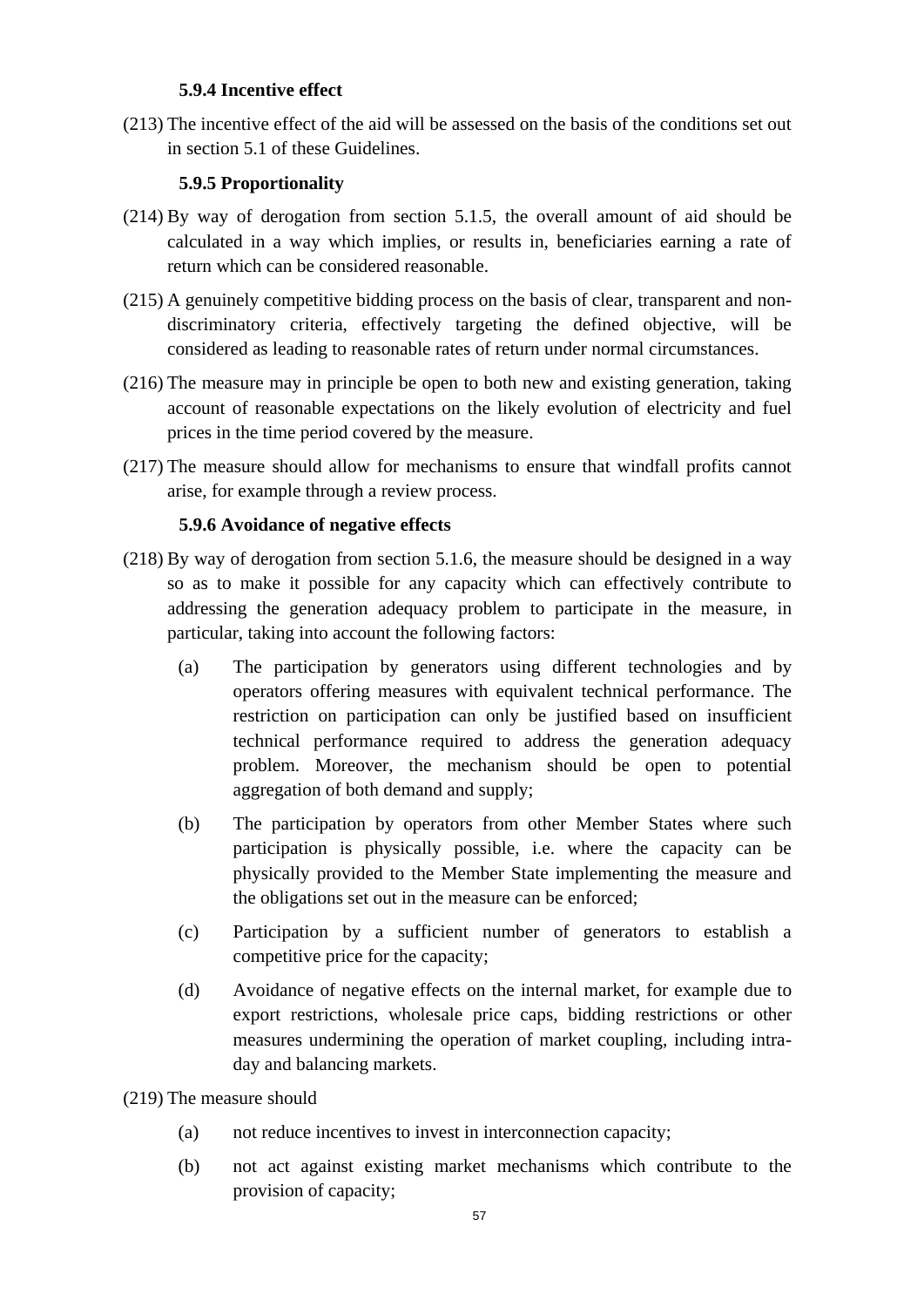- (c) not undermine investment decisions on generation which predated the measure or decisions by operators regarding the balancing or ancillary services market;
- (d) not unduly strengthen market dominance.
- (e) give preference to low-carbon generators in case of equivalent technical and economic parameters.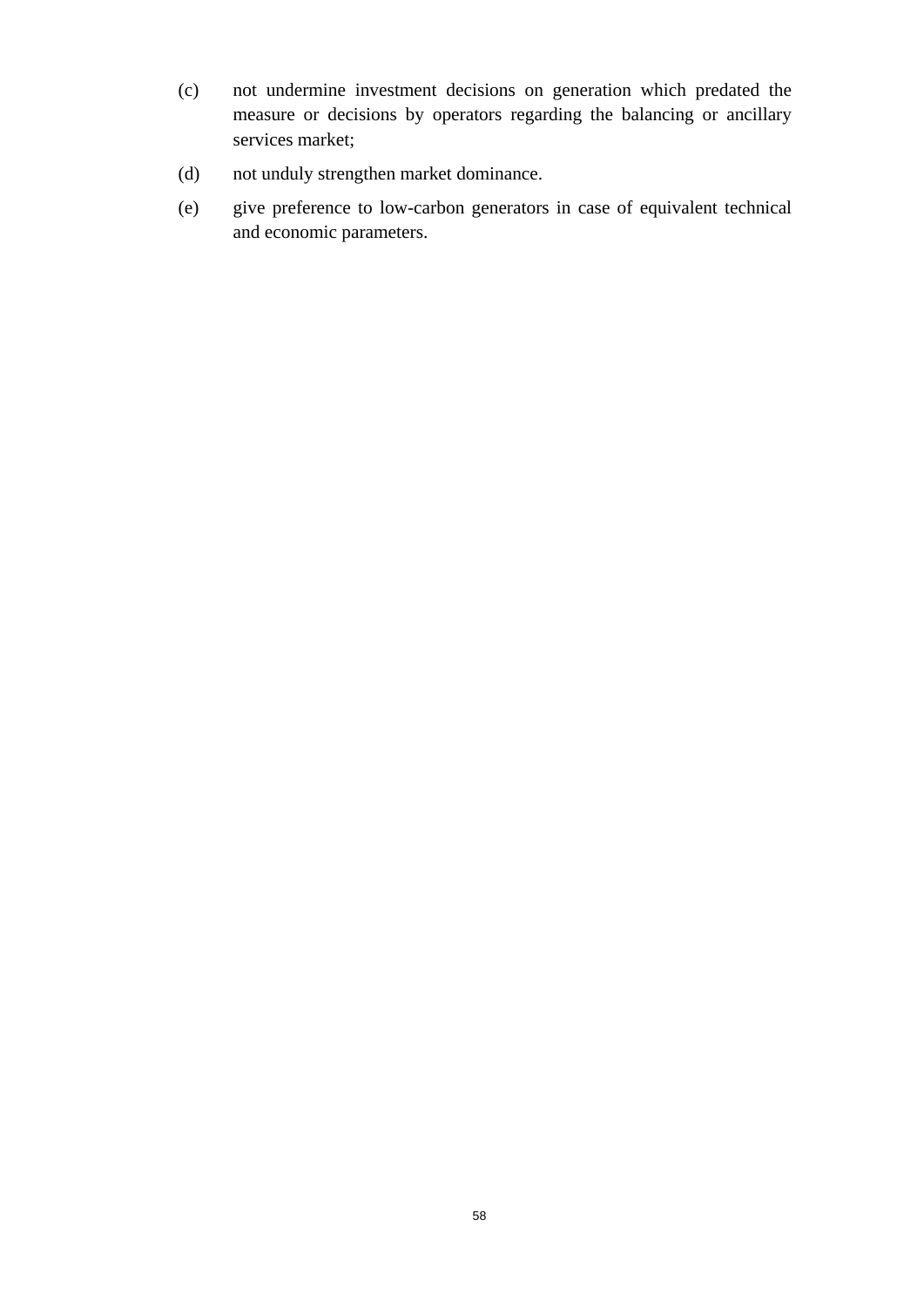### **5.10 Aid in the form of tradable permit schemes**

- (220) A specific form of aid can be tradable permit schemes which may involve State aid, in particular when Member States grant permits and allowances below their market value. If the global amount of permits granted by the Member State is lower than the global expected needs of undertakings, the overall effect on the level of environmental protection will be positive. At the individual level of each undertaking, if the allowances granted do not cover the totality of expected needs of the undertaking, the undertaking must either reduce its pollution, thus contributing to the improvement of the level of environmental protection, or buy supplementary allowances on the market, thus paying a compensation for its pollution.
- (221) By way of derogation from section 5.1, tradable permit schemes will be considered to be compatible if the following cumulative conditions are met:
	- (a) the tradable permit schemes must be set up in such a way as to achieve environmental objectives beyond those intended to be achieved on the basis of Community standards that are mandatory for the undertakings concerned;
	- (b) the allocation must be carried out in a transparent way, based on objective criteria and on data sources of the highest quality available, and the total amount of tradable permits or allowances granted to each undertaking for a price below their market value must not be higher than its expected needs as estimated for the situation in absence of the trading scheme;
	- (c) the allocation methodology must not favour certain undertakings or certain sectors, unless this is justified by the environmental logic of the scheme itself or where such rules are necessary for consistency with other environmental policies;
	- (d) in particular, new entrants shall not in principle receive permits or allowances on more favourable conditions than existing undertakings operating on the same markets. Granting higher allocations to existing installations compared to new entrants should not result in creating undue barriers to entry.
- (222) The Commission will assess the necessity and the proportionality of State aid involved in a tradable permit scheme according to the following criteria:
	- (a) the choice of beneficiaries must be based on objective and transparent criteria, and the aid must be granted in principle in the same way for all competitors in the same sector/relevant market if they are in a similar factual situation;
	- (b) full auctioning must lead to a substantial increase in production costs for each sector or category of individual beneficiaries;
	- (c) the substantial increase in production costs cannot be passed on to customers without leading to important sales reductions. This analysis may be conducted on the basis of estimations of inter alia the product price elasticity of the sector concerned. These estimations will be made in the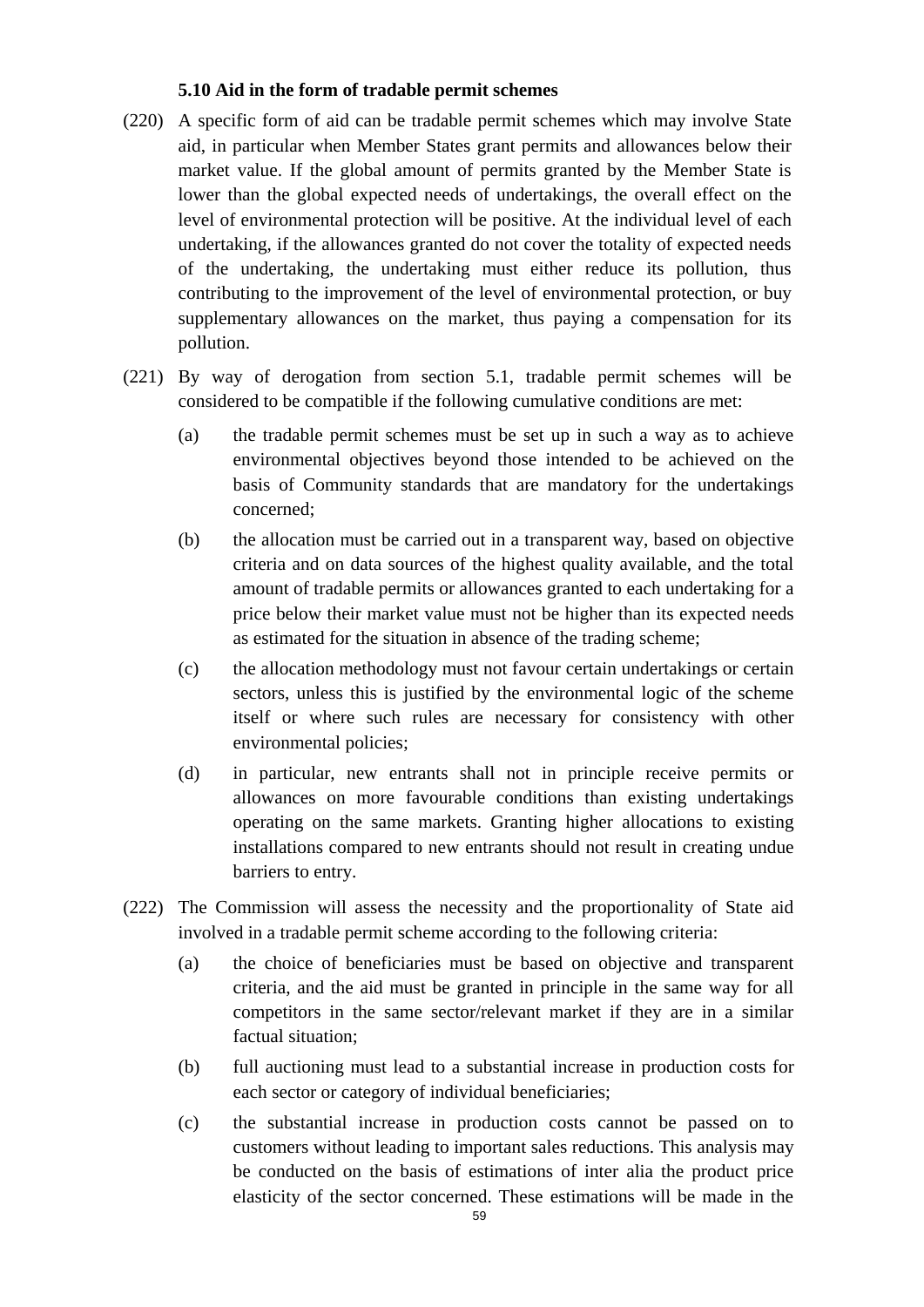relevant geographic market. To evaluate whether the cost increase from the tradable permit scheme cannot be passed on to customers, estimates of lost sales as well as their impact on the profitability of the company may be used;

(d) it is not possible for individual undertakings in the sector to reduce emission levels in order to make the price of the certificates bearable. Irreducible consumption may be demonstrated by providing the emission levels derived from best performing technique in the European Economic Area (hereafter "EEA") and using it as a benchmark. Any undertaking reaching the best performing technique can benefit at most from an allowance corresponding to the increase in production cost from the tradable permit scheme using the best performing technique, and which cannot be passed on to customers. Any undertaking having a worse environmental performance shall benefit from a lower allowance, proportionate to its environmental performance;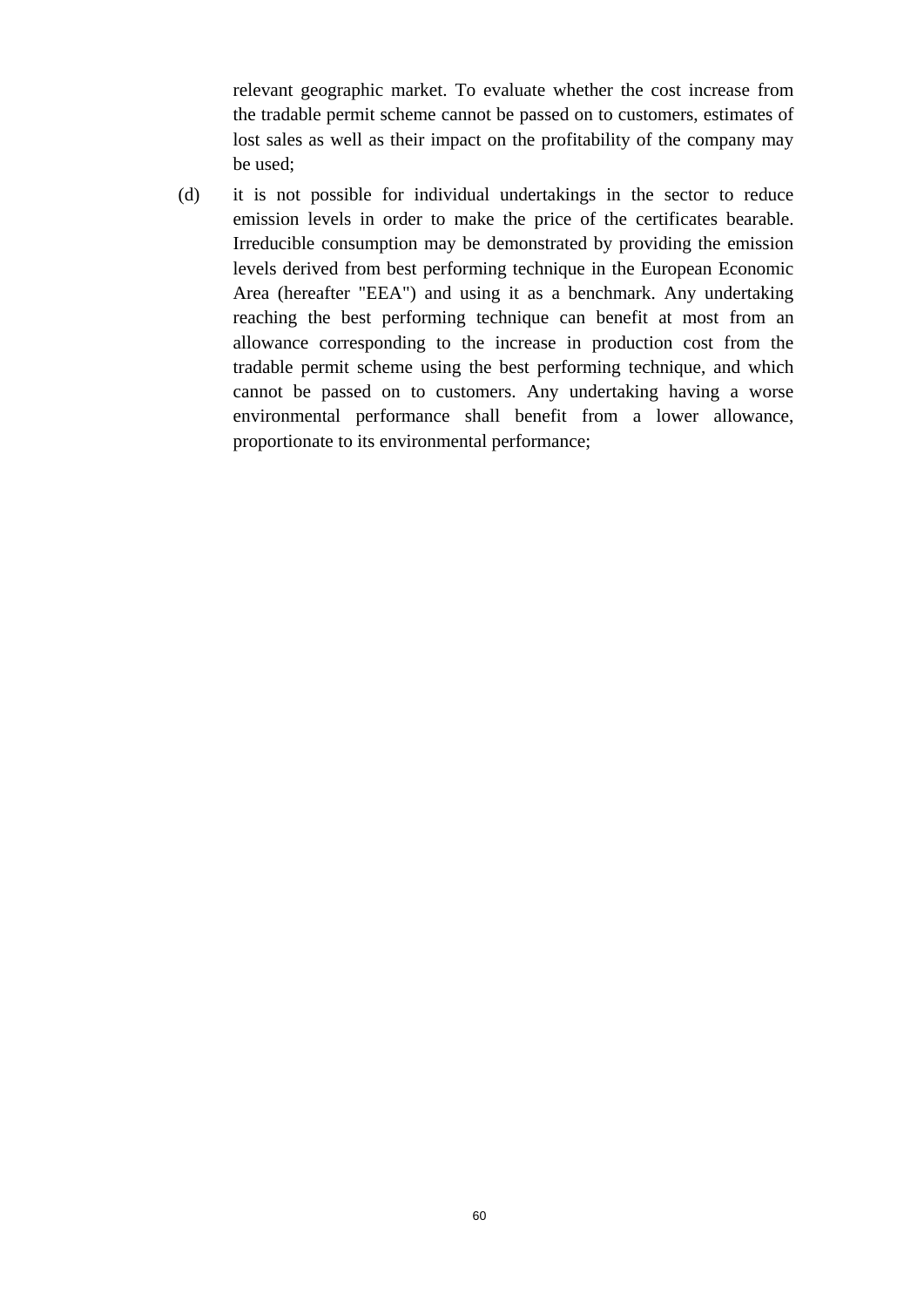### **6. Evaluation**

- (223) To further ensure that distortion of competition are limited, the Commission may require that certain schemes are subject to a time limitation (of normally 4 years or less) and to an evaluation.
- (224) Evaluations will be carried out for schemes where the potential distortion of competition is particularly high, i.e. that may risk to significantly restrict or distort competition if their implementation is not reviewed in due time.
- (225) Given its objectives and in order not to put disproportionate burden on Member States and on smaller aid projects, evaluation only applies for aid schemes with large aid budgets, containing novel characteristics or when significant market, technology or regulatory changes are foreseen.
- (226) The evaluation shall be carried out by an expert independent from the State aid granting authority on the basis of a common methodology<sup>97</sup> and shall be made public. The evaluation shall be submitted to the Commission in due time to allow for the assessment of the possible prolongation of the aid measure and in any case upon expiry of the scheme.

### **7. Applicability of the Environmental and Energy Aid Guidelines**

- (227) These Guidelines will enter into force on the first day following their publication in the Official Journal of the European Union and will replace the Guidelines on State aid for environmental protection published on 1 April 2008<sup>98</sup>. These Guidelines will be applicable until 31 December 2020.
- (228) The Commission will apply these Guidelines to all notified aid measures in respect of which it is called upon to take a decision after their entry into force, even where the projects were notified prior to that date. This includes individual aid granted under approved aid schemes and notified to the Commission pursuant to an obligation to notify such aid individually.
- (229) Unlawful environmental aid or energy aid will be assessed in accordance with the rules in force at the date on which the aid was granted in accordance with the Commission notice on the determination of the applicable rules for the assessment of unlawful State aid $99$  with the following exception:

unlawful aid in the form of reductions in funding support for energy from renewable sources will be assessed in accordance with the provisions of section 5.7 as from 5 December 2010, such date being the deadline for bringing into force the transposition measures for Directive 2009/28/EC.

(230) The Commission herewith proposes to Member States, on the basis of Article 108(1) of the Treaty, the following appropriate measures concerning their respective existing environmental or energy aid schemes:

 $97$  Such a common methodology may be provided by the Commission.

<sup>98</sup> OJ C 82/1, 1.4.2008 hereafter.

<sup>99</sup> OJ C 119/22, 22.05.2002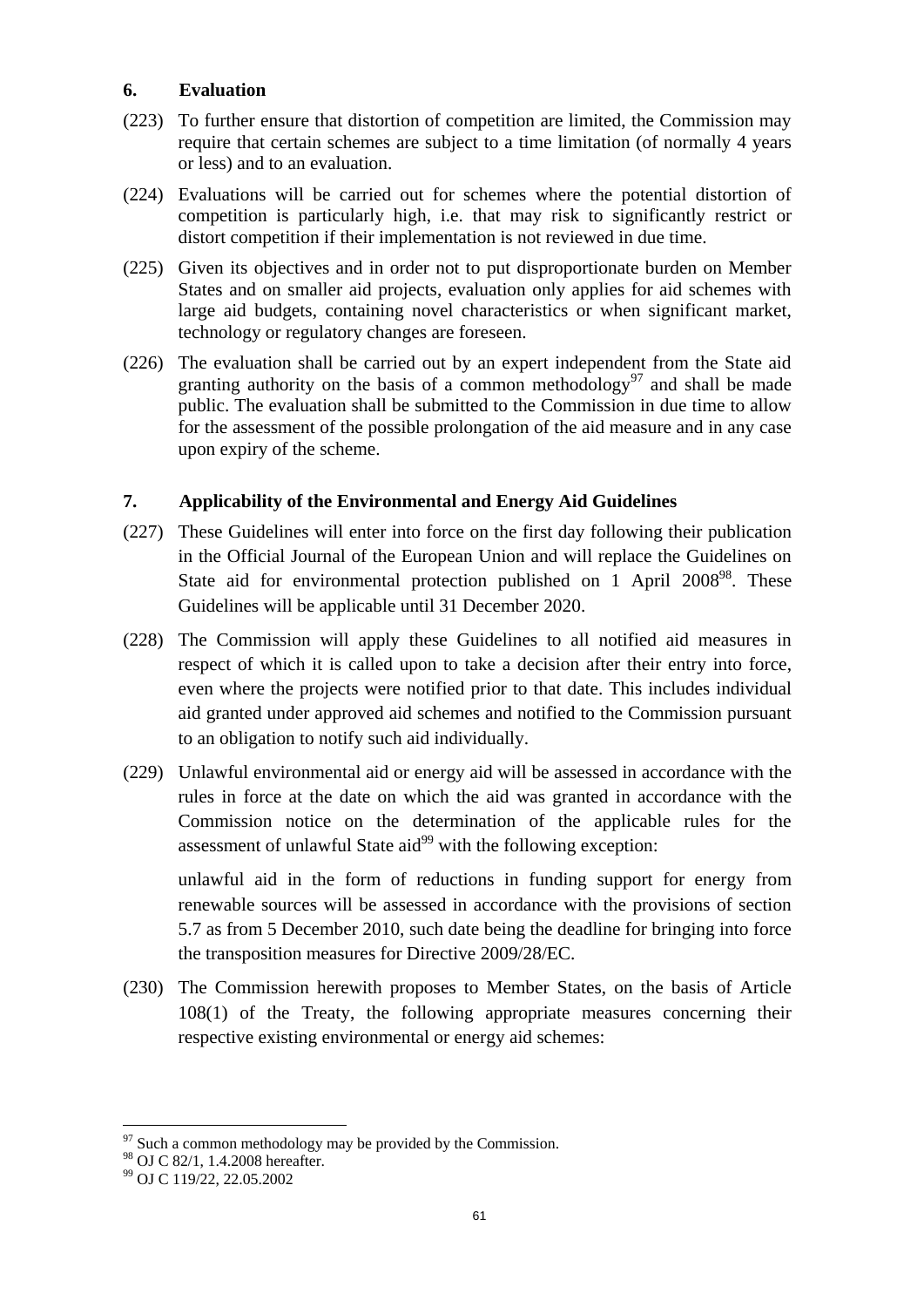Member States should amend, where necessary, such schemes in order to bring them into line with these Guidelines within [12] months after their publication, with the following exceptions:

Where necessary, schemes concerning operating aid in support of energy from renewable sources only need to be amended when Member States change<sup>100</sup> their existing schemes. If such change occurs within 12 months after the publication of these Guidelines, Member States only need to bring such schemes into line with these Guidelines within [12] months after their publication.

However, whenever a beneficiary has received confirmation from a Member State that it will benefit from State aid under such a scheme for a predetermined period, such aid can be granted under the entire period under the conditions laid down in the scheme at the time of the confirmation

(231) The Member States are invited to give their explicit unconditional agreement to these proposed appropriate measures within two months from the date of publication of these Guidelines in the Official Journal of the European Union. In the absence of any reply, the Commission will assume that the Member State in question does not agree with the proposed measures.

### **8. Reporting and monitoring**

- (232) In accordance with Council Regulation (EC) No 659/1999 of 22 March 1999 laying down detailed rules for the application of Article 93 of the EC Treaty and Commission Regulation (EC) No 794/2004 of 21 April 2004 implementing Regulation (EC) No  $659/1999^{101}$  or any regulations replacing those regulations, Member States must submit annual reports to the Commission
- (233) Member States must ensure that detailed records regarding all measures involving the granting of aid are maintained. Such records must contain all information necessary to establish that the conditions regarding, where applicable, eligible costs and maximum allowable aid intensity have been observed. These records must be maintained for 10 years from the date on which the aid was granted and be provided to the Commission upon request.

### **9. Revision**

 $\overline{a}$ 

(234) The Commission may decide to review or amend this framework at any time if this should be necessary for reasons associated with competition policy or in order to take account of other EU policies and international commitments.

<sup>&</sup>lt;sup>100</sup> For the purposes of this subparagraph, a change means any adjustment to an existing scheme other than the publication of new support tariffs according to an already existing and approved methodology, even where it does not qualify as new aid (Council Regulation (EC) 659/1999 as amended by Council Regulation (EC) 734/2013).

<sup>&</sup>lt;sup>101</sup> OJ L 140/1, 30.04.2004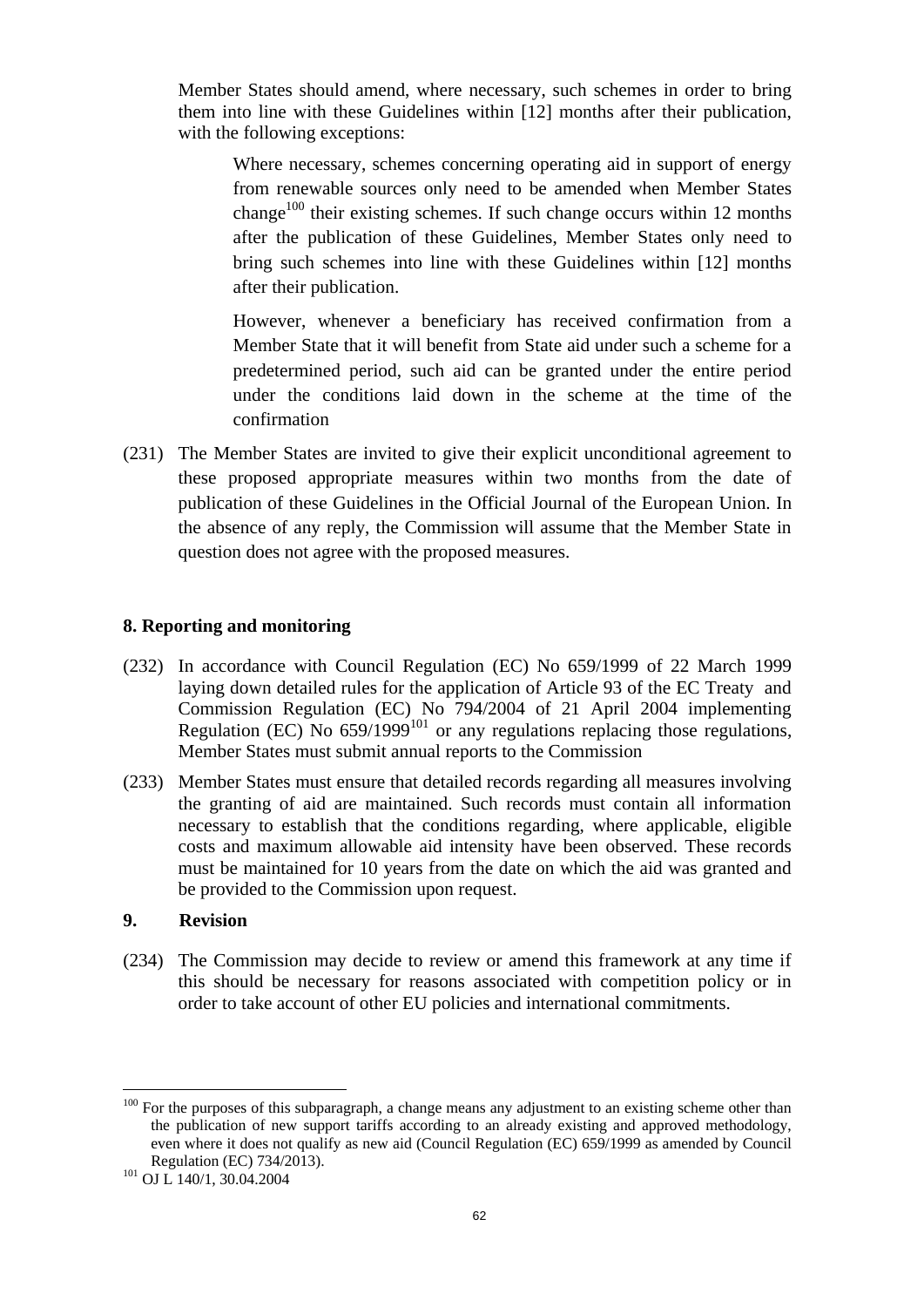# **Annex 1 Aid intensities**

# (1) The following aid intensities will be applied for environmental aid measures:

|                                                                                                                                      | Small enterprise           | Medium-sized enterprise    | Large enterprise           |
|--------------------------------------------------------------------------------------------------------------------------------------|----------------------------|----------------------------|----------------------------|
| Aid for undertakings going beyond Union                                                                                              | [55]%                      | 1451%                      | [35]%                      |
| standards or increasing the level of environmental                                                                                   |                            |                            |                            |
| protection in the absence of Union standards (incl.                                                                                  | [65]% if eco- innovation,  | [55] % if eco-innovation,  | [45] % if eco-innovation   |
| transport vehicles)                                                                                                                  | [100] % if bidding process | [100] % if bidding process | 100] % if bidding process  |
|                                                                                                                                      |                            |                            |                            |
| Aid for environmental studies                                                                                                        | [70] %                     | $[60]$ %                   | [50]%                      |
| Aid for early adaptation to future Union standards                                                                                   |                            |                            |                            |
| more than 3 years                                                                                                                    | [20] %                     | [15] %                     | [10] %                     |
| between 1 and 3 years before the entry into force                                                                                    | [15]%                      | [10] %                     | [5]%                       |
|                                                                                                                                      |                            |                            |                            |
|                                                                                                                                      |                            |                            |                            |
| Aid for waste management                                                                                                             | [55] %                     | [45]%                      | $35$ ]%                    |
|                                                                                                                                      |                            |                            |                            |
| Aid for renewable energies                                                                                                           | [65] %,                    | $[55]$ %,                  | [45] %,                    |
| Aid for cogeneration installations                                                                                                   |                            |                            |                            |
|                                                                                                                                      | [100] % if bidding process | [100] % if bidding process | [100] % if bidding process |
| Aid for energy-efficiency                                                                                                            | $[40]$ %,                  | $[30]$ %,                  | [20] %,                    |
|                                                                                                                                      |                            |                            |                            |
|                                                                                                                                      | [100] % if bidding process | [100] % if bidding process | [100] % if bidding process |
| Aid for district heating and cooling using                                                                                           | $[65]$ %,                  | $[55]$ %,                  | [45]%                      |
| conventional energy                                                                                                                  |                            |                            |                            |
|                                                                                                                                      | [100] % if bidding process | [100] % if bidding process | [100] % if bidding process |
| Aid the remediation of contaminated sites                                                                                            | $[100]\%$                  | [100]%                     | $[100]\%$                  |
|                                                                                                                                      |                            | [100]%                     | [100]%                     |
| Aid in the form of tradable permits                                                                                                  | $[100]\%$                  |                            |                            |
|                                                                                                                                      |                            |                            |                            |
| Aid for energy infrastructure                                                                                                        | [100]%                     | [100]%                     | [100]%                     |
|                                                                                                                                      |                            |                            |                            |
|                                                                                                                                      | [100]%                     | [100]%                     | [100]%                     |
| Aid for CCS                                                                                                                          |                            |                            |                            |
|                                                                                                                                      |                            |                            |                            |
| To the aid intensities mentioned above may be increased by a bonus of [5]% point in regions covered by Article 107(3)c or by a bonus |                            |                            |                            |

of [15]% in regions covered by Article 107(3)a Treaty up to a maximum of 100% aid intensity.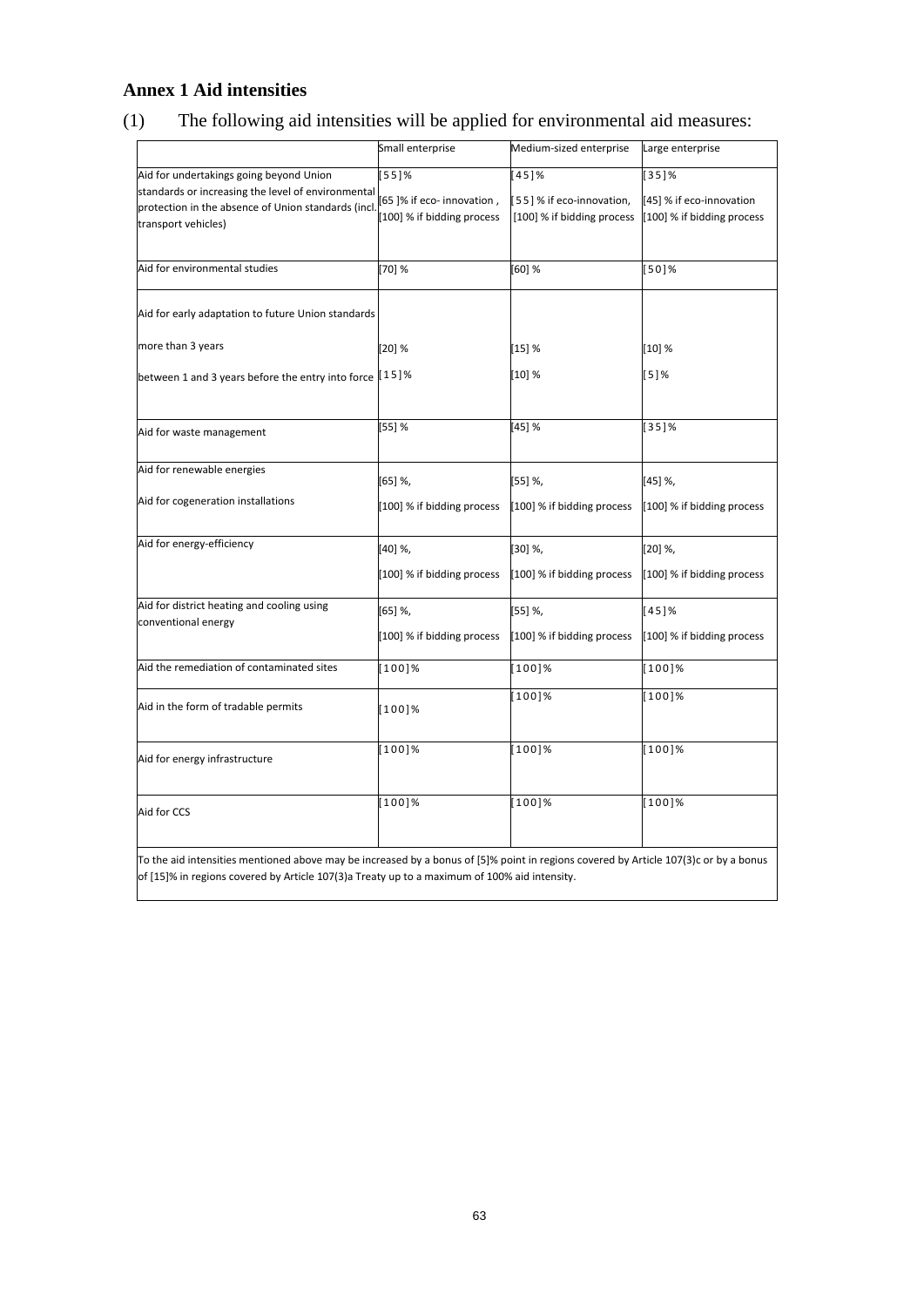### **Annex 2 Typical State interventions**

- (1) The Commission considers typical examples of State aid interventions to increase the level of environmental protection or strengthen the internal energy market.
- (2) In particular, for the calculation of the eligible costs on the basis of a counterfactual scenario the following guidance is provided:

| <b>Aid category</b>                                                    | Counterfactual / Eligible costs <sup>102</sup>                                                                                                                                                                                                                                |
|------------------------------------------------------------------------|-------------------------------------------------------------------------------------------------------------------------------------------------------------------------------------------------------------------------------------------------------------------------------|
| <b>CHP</b>                                                             | The investment costs for the additional equipment<br>needed for the installation to operate as a high-<br>efficiency cogeneration installation                                                                                                                                |
| Environmental Studies <sup>103</sup>                                   | The eligible costs are the costs of the studies.                                                                                                                                                                                                                              |
| Remediation contaminated sites                                         | The costs incurred <sup>104</sup> for the remediation work,<br>less the increase in the value of the land $^{105}$ .                                                                                                                                                          |
| District heating and cooling                                           | The investment costs for the construction, expansion,<br>refurbishment of one or more generation units which<br>shall be an integral part of the efficient district heating<br>and cooling system.                                                                            |
| Waste management <sup>106</sup>                                        | The cost of conventional production not involving<br>waste management with the same capacity investment.                                                                                                                                                                      |
| Aid for going beyond Union<br>standards                                | The extra investment costs consist of the additional<br>investment costs necessary to go beyond the level of<br>environmental protection required by the Union<br>standards <sup>107</sup>                                                                                    |
| Absence of Union or national<br>standards                              | The extra investment costs consist of the investment<br>achieve<br>higher level<br>costs necessary to<br>a<br>оf<br>environmental protection than<br>that<br>which<br>the<br>undertaking or undertakings in question would achieve<br>in the absence of any environmental aid |
| <b>RES</b> electricity production                                      | The counterfactual is a conventional power plant with<br>the same capacity in terms of the effective production<br>of energy.                                                                                                                                                 |
| <b>RES</b> heating                                                     | The counterfactual is a conventional heating system<br>with the same capacity in terms of the effective<br>production of energy                                                                                                                                               |
| Biogas production which<br>is<br>upgraded to a level of natural<br>gas | In principle as a counterfactual the refinery should be<br>chosen. However, if the aid is limited to the upgrading<br>of biogas, the counterfactual constitutes the alternative<br>use of these biogas (including burning).                                                   |
| Biofuels and biogas used for<br>transport                              | In principle as a counterfactual the refinery should be<br>chosen, but the Commission can accept alternative<br>counterfactuals if duly justified.                                                                                                                            |
| Making use of industrial by-                                           | If the by-product would go wasted unless reused: the                                                                                                                                                                                                                          |

 $102$  The Commission may accept alternative counterfactual situations if duly justified by the Member State.

<sup>&</sup>lt;sup>103</sup> This includes aid for energy-efficiency audits.

<sup>&</sup>lt;sup>104</sup> The environmental damage to be repaired shall cover damage to the quality of the soil or of surface water or groundwater. All expenditure incurred by an undertaking in remediating its site, whether or not such expenditure can be shown as a fixed asset on its balance sheet, may rank as eligible investment in the case of the remediation of contaminated sites.

<sup>&</sup>lt;sup>105</sup> Evaluations of the increase in value of the land resulting from remediation have to be carried out by an <sup>105</sup> independent expert.

<sup>&</sup>lt;sup>106</sup> This concerns waste management of other undertakings and includes activities of re-utilisation, recycling and recovery.

<sup>&</sup>lt;sup>107</sup> The cost of investments needed to reach the level of protection required by the Union standards is not eligible and need to be deducted.